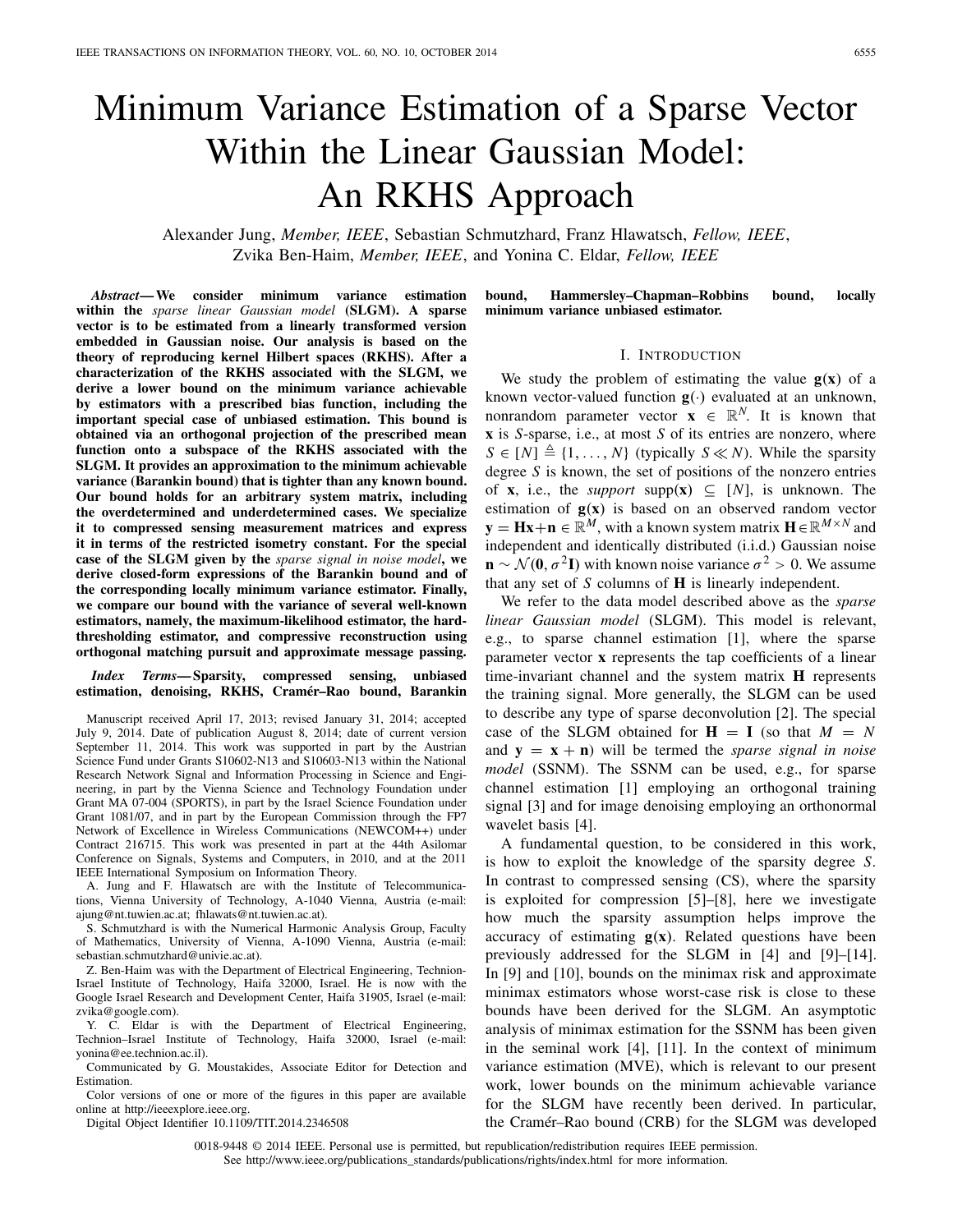and analyzed in [12] and [13]. In our previous work [14], we derived lower and upper bounds on the minimum achievable variance of unbiased estimators for the SSNM.

Here, we use the mathematical framework of *reproducing kernel Hilbert spaces* (RKHS) [15]–[17] to derive a lower bound on the minimum achievable variance that is tighter than previously proposed bounds. The contributions of this paper can be summarized as follows.

- 1) We characterize the RKHS associated with the SLGM. Using this characterization, we derive a new lower bound on the variance of estimators for the SLGM. Since this bound holds for any estimator with a prescribed mean function, it is also a lower bound on the minimum achievable variance (also known as *Barankin bound*) for the SLGM. The bound is tighter than any known bound, including the bounds presented in [12]–[14], and it has an appealing form in that it is a scaled version of the conventional CRB obtained for the nonsparse case [18], [19]. Furthermore, this bound holds for arbitrary system matrices **H**, including the overdetermined and underdetermined cases. We note that our RKHS approach is quite different from the technique used in [14], which considered only the SSNM. By contrast, our approach applies to the general SLGM with arbitrary system matrix. Also, a shortcoming of the lower bounds presented in [12] and [14] is the fact that they exhibit a discontinuity when passing from the case  $\|\mathbf{x}\|_0 = S$ (i.e., **x** has exactly *S* nonzero entries) to the case  $||\mathbf{x}||_0 \le$ *S* − 1 (i.e., **x** has less than *S* nonzero entries). For unbiased estimation, our bound is a continuous function of **x** which exhibits a smooth transition between the two regimes given by  $\|\mathbf{x}\|_0 = S$  and  $\|\mathbf{x}\|_0 \leq S - 1$ .
- 2) Based on the fact that the linear CS recovery problem is an instance of the SLGM, we specialize our lower bound to CS measurement matrices and express it in terms of the restricted isometry constant of these matrices.
- 3) For the SSNM, we derive the minimum achievable variance (Barankin bound) at a given parameter vector  $\mathbf{x} = \mathbf{x}_0$  and the *locally minimum variance* (LMV) estimator, i.e., the (generally impractical) estimator achieving the minimum variance at **x**0. Simplified expressions of the minimum achievable variance and the LMV estimator are obtained for a certain subclass of "diagonal" bias functions (which includes the unbiased case).

Our bounds on the estimator variance may be useful in several ways. First, they provide interesting insights regarding the ease or difficulty of specific estimation scenarios, without a restriction to specific estimators. Second, they allow an assessment of the variance behavior of a given estimator. Finally, they can be used to derive bias functions resulting in a small variance and, in turn, a small overall estimation error.

A central aspect of this paper is the application of the mathematical framework of RKHS [15] to the SLGM. The RKHS framework has been previously applied to classical estimation in the seminal work reported in [16] and [17], and our present treatment is substantially based on that work. However, to the best of our knowledge, the RKHS approach has not been applied to the SLGM or, more generally, to the estimation of (functions of) *S*-sparse vectors. For *S* < *N*, the interior of the set of *S*-sparse vectors is empty, and thus there do not exist derivatives in every possible direction. This lack of a differentiable structure makes the characterization of the RKHS delicate.

The remainder of this paper is organized as follows. In Section II, we review some necessary fundamentals: formal statements of the SLGM and SSNM, basic elements of MVE, and RKHSs and their application to MVE. In Section III, we characterize and discuss the RKHS associated with the SLGM. We then use the RKHS framework to present formal characterizations of the class of bias functions allowing for finite-variance estimators for the SLGM, of the minimum achievable variance (Barankin bound), and of the LMV estimator. We also present a result on the shape of the Barankin bound. In Section IV, we reinterpret the sparse CRB of [12] from the RKHS perspective. Furthermore, we present a new lower variance bound for the SLGM and specialize it to CS measurement matrices. The important special case given by the SSNM is discussed in Section V, where we derive closed-form expressions of the Barankin bound and the corresponding LMV estimator. Finally, in Section VI, we present numerical results comparing our theoretical bounds with the actual variance of some popular estimation schemes.

*Notation and Basic Definitions:* The sets of real, nonnegative real, natural, and nonnegative integer numbers are denoted by  $\mathbb{R}, \mathbb{R}_+, \mathbb{N} \triangleq \{1, 2, \ldots\}$ , and  $\mathbb{Z}_+ \triangleq \{0, 1, \ldots\}$ , respectively. For  $L \in \mathbb{N}$ , we define  $[L] \triangleq \{1, ..., L\}$ . The space of all discrete-argument functions  $f[\cdot] : \mathcal{T} \to \mathbb{R}$  (with  $\mathcal{T} \subseteq \mathbb{Z}$ ) for which  $\sum_{l \in \mathcal{T}} f^2[l] \leq \infty$  is denoted by  $\ell^2(\mathcal{T})$ , with associated norm  $|| f[ \cdot ] ||_{\mathcal{T}} \triangleq \sqrt{\sum_{l \in \mathcal{T}} f^2[l]}$ . The Kronecker delta  $\delta_{k,l}$  is 1 if  $k = l$  and 0 otherwise. Given an *N*-tuple of nonnegative integers (a "multi-index")  $\mathbf{p} = (p_1 \cdots p_N)^T \in \mathbb{Z}_+^N$  [20], we define  $\mathbf{p}! \triangleq \prod_{l \in [N]} p_l!$ ,  $|\mathbf{p}| \triangleq \sum_{l \in [N]} p_l$ , and  $\mathbf{x}^{\mathbf{p}} \triangleq \prod_{l \in [N]} x_l^{p_l}$ <br>(for  $\mathbf{x} \in \mathbb{R}^N$ ). Given two multi-indices  $\mathbf{p}_1, \mathbf{p}_2 \in \mathbb{Z}_+^N$ , the inequality  $\mathbf{p}_1 \leq \mathbf{p}_2$  is understood to hold entrywise, i.e.,  $p_{1,l} \leq p_{2,l}$  for all  $l \in [N]$ .

Lowercase (uppercase) boldface letters denote column vectors (matrices). The superscript  $<sup>T</sup>$  stands for transposition.</sup> The *k*th unit vector is denoted by  $e_k$ , and the identity matrix by **I**. For a rectangular matrix  $\mathbf{H} \in \mathbb{R}^{M \times N}$ , we denote by  $H^{\dagger}$  its Moore-Penrose pseudoinverse [21], by ker $(H) \triangleq$  $\{ \mathbf{x} \in \mathbb{R}^N | \mathbf{H}\mathbf{x} = \mathbf{0} \}$  its kernel (or null space), by span( $\mathbf{H}$ )  $\triangleq$  ${\bf y} \in \mathbb{R}^M | \exists {\bf x} \in \mathbb{R}^N : {\bf y} = {\bf H}{\bf x} \}$  its column span, and by rank(**H**) its rank. For a square matrix  $\mathbf{H} \in \mathbb{R}^{N \times \bar{N}}$ , we denote by tr( $\mathbf{H}$ ), det( $\mathbf{H}$ ), and  $\mathbf{H}^{-1}$  its trace, determinant, and inverse (if it exists), respectively. The *k*th entry of a vector **x** is denoted by  $({\bf x})_k = x_k$ , and the entry in the *k*th row and *l*th column of a matrix **H** by  $(H)_{k,l} = H_{k,l}$ . The support (i.e., set of indices of all nonzero entries) and the number of nonzero entries of a vector **x** are denoted by supp(**x**) and  $\|\mathbf{x}\|_0 = |\text{supp}(\mathbf{x})|$ , respectively. Given an index set  $\mathcal{I} \subseteq [N]$ , we denote by  $\mathbf{x}^{\mathcal{I}} \in \mathbb{R}^{N}$  the vector obtained from  $\mathbf{x} \in \mathbb{R}^{N}$  by zeroing all entries except those indexed by *I*, and by  $H_{\mathcal{I}} \in \mathbb{R}^{M \times |\mathcal{I}|}$ the matrix formed by those columns of  $\mathbf{H} \in \mathbb{R}^{M \times N}$  that are indexed by *I*.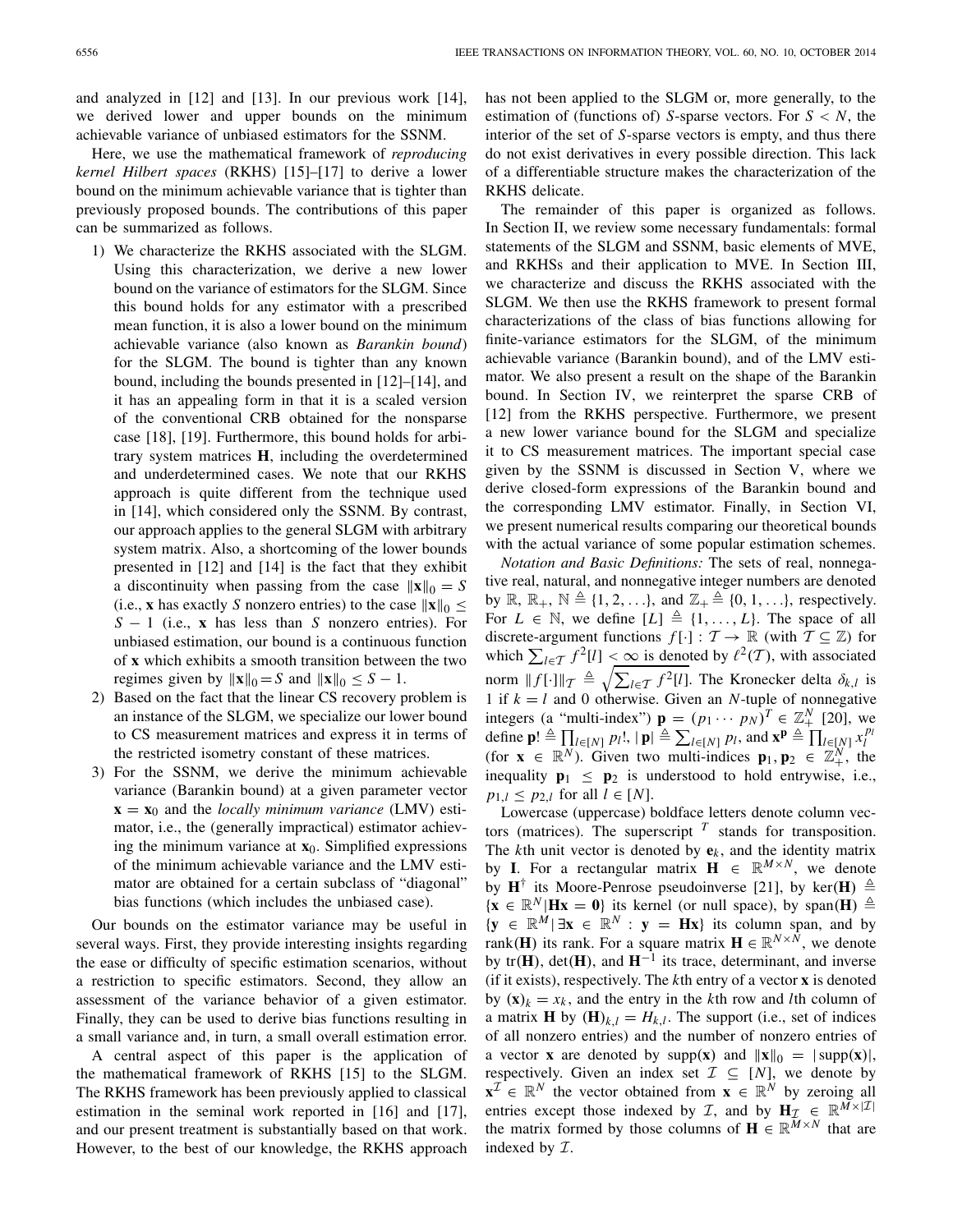#### II. FUNDAMENTALS

## *A. The Sparse Linear Gaussian Model*

Let  $\mathbf{x} \in \mathbb{R}^N$  be an unknown, nonrandom parameter vector that is known to be *S*-sparse in the sense that at most *S* of its entries are nonzero, i.e.,  $\|\mathbf{x}\|_0 \leq S$ , with a known sparsity degree  $S \in [N]$  (typically  $S \ll N$ ). We focus on strict sparsity instead of approximate sparsity because, as shown in [22, Sec. 5.6], this is necessary to allow for a smaller minimum achievable variance compared to the case without any sparsity constraints, i.e., the conventional linear Gaussian model. We express *S*-sparsity in terms of a parameter set  $X<sub>S</sub>$ , i.e.,

$$
\mathbf{x} \in \mathcal{X}_S, \quad \text{with} \quad \mathcal{X}_S \triangleq \left\{ \mathbf{x}' \in \mathbb{R}^N \, \middle| \, \|\mathbf{x}'\|_0 \leq S \right\} \subseteq \mathbb{R}^N. \tag{1}
$$

In the limiting case where *S* is equal to the dimension of **x**, i.e., *S* = *N*, we have  $X_S = \mathbb{R}^N$ . The support supp(**x**)  $\subseteq [N]$  is unknown. We observe a linearly transformed and noisy version of **x**,

$$
y = Hx + n \in \mathbb{R}^M,
$$
 (2)

where  $\mathbf{H} \in \mathbb{R}^{M \times N}$  is a known matrix and  $\mathbf{n} \in \mathbb{R}^{M}$  is i.i.d. Gaussian noise, i.e., **n** ∼  $\mathcal{N}(\mathbf{0}, \sigma^2 \mathbf{I})$ , with known noise variance  $\sigma^2 > 0$ . It follows that the probability density function (pdf) of the observation **y** for a specific value of **x** is given by

$$
f_{\mathbf{H}}(\mathbf{y}; \mathbf{x}) = \frac{1}{(2\pi\sigma^2)^{M/2}} \exp\left(-\frac{1}{2\sigma^2} \|\mathbf{y} - \mathbf{H}\mathbf{x}\|_2^2\right).
$$
 (3)

We assume that

$$
spark(\mathbf{H}) > S,\tag{4}
$$

where  $spark(\mathbf{H})$  denotes the minimum number of linearly dependent columns of **H** [23], [24]. Note that we also allow  $M \leq N$  (this case is relevant to CS methods as discussed in Section IV-C); however, condition (4) implies that  $M > S$ . Condition (4) is weaker than the standard condition spark $(H) > 2S$  [12]. However, the standard condition is reasonable since otherwise one can find two different parameter vectors  $\mathbf{x}_1, \mathbf{x}_2 \in \mathcal{X}_S$  such that  $f_{\mathbf{H}}(\mathbf{y}; \mathbf{x}_1) = f_{\mathbf{H}}(\mathbf{y}; \mathbf{x}_2)$  for all y, which implies that one cannot distinguish between  $x_1$  and  $x_2$ based on knowledge of **y**.

We consider estimation of the function value  $g(x)$  from the observation  $\mathbf{y} = \mathbf{H}\mathbf{x} + \mathbf{n}$ , where the *parameter function*  $\mathbf{g}(\cdot)$ :  $X_{\mathcal{S}} \rightarrow \mathbb{R}^P$  is a known deterministic function. The *estimate*  $\hat{\mathbf{g}} = \hat{\mathbf{g}}(\mathbf{y}) \in \mathbb{R}^P$  is derived from **y** via a deterministic *estimator*  $\ddot{\mathbf{g}}(\cdot)$ :  $\ddot{\mathbb{R}}^M \to \mathbb{R}^P$ . We allow  $\dot{\mathbf{g}} \in \mathbb{R}^P$  without constraining  $\dot{\mathbf{g}}$  to be in  $g(\mathcal{X}_S) \triangleq {g(\mathbf{x}) | \mathbf{x} \in \mathcal{X}_S}$ , even though it is known that  $\mathbf{x} \in \mathcal{X}_S$ . The reason for not enforcing the sparsity constraint  $\hat{\mathbf{g}} \in \mathbf{g}(\mathcal{X}_S)$  is twofold: first, it complicates the analysis; second, it typically results in a worse achievable estimator performance (in terms of mean squared error) since it restricts the class of allowed estimators. In particular, it has been shown that a sparsity constraint can increase the worst-case risk of the resulting estimators significantly [25].

Estimation of the parameter vector **x** itself is a special case obtained by choosing  $g(x) = x$ , which implies  $P = N$ . Again, we allow  $\hat{\mathbf{x}} \in \mathbb{R}^N$  and do not constrain  $\hat{\mathbf{x}}$  to be in  $\mathcal{X}_S$ .

In what follows, it will be convenient to denote the SLGM estimation problem by the triple  $\mathcal{E}_{\text{SLGM}} \triangleq$  $(\mathcal{X}_S, f_\mathbf{H}(\mathbf{y}; \mathbf{x}), \mathbf{g}(\cdot)),$  where  $f_\mathbf{H}(\mathbf{y}; \mathbf{x})$  is given by (3) and will be referred to as the *statistical model*. A related estimation problem is based on the *linear Gaussian model* (LGM) [18], [26]–[28], for which  $\mathbf{x} \in \mathbb{R}^N$  rather than  $\mathbf{x} \in \mathcal{X}_S$ ; this problem will be denoted by  $\mathcal{E}_{\text{LGM}} \triangleq (\mathbb{R}^N, f_{\text{H}}(\textbf{y}; \textbf{x}), \textbf{g}(\cdot)).$  The SLGM shares with the LGM the observation model (2) and the statistical model (3); the two models coincide when  $S = N$ . Another important special case of the SLGM is given by the SSNM, in which **H**=**I**,  $M = N$ , and  $y = x + n$ , where  $x \in \mathcal{X}_S$ and  $\mathbf{n} \sim \mathcal{N}(\mathbf{0}, \sigma^2 \mathbf{I})$ . The SSNM estimation problem will be denoted as  $\mathcal{E}_{SSNM} \triangleq (\mathcal{X}_S, f_{\mathbf{I}}(\mathbf{y}; \mathbf{x}), \mathbf{g}(\cdot)).$ 

#### *B. Basic Elements of Minimum Variance Estimation*

Let us consider<sup>1</sup> an arbitrary estimation problem  $\mathcal{E} = (\mathcal{X}, f(\mathbf{y}; \mathbf{x}), \mathbf{g}(\cdot))$  based on an arbitrary parameter set  $\mathcal{X} \subseteq \mathbb{R}^N$  $(\mathcal{X}, f(\mathbf{y}; \mathbf{x}), \mathbf{g}(\cdot))$  based on an arbitrary parameter set  $\mathcal{X} \subseteq \mathbb{R}^N$ and an arbitrary statistical model  $f(\mathbf{y}; \mathbf{x})$ . The general goal in the design of an estimator  $\hat{\mathbf{g}}(\cdot)$  is that  $\hat{\mathbf{g}}(\mathbf{y})$  should be close to the true value  $g(x)$ . A frequently used criterion for assessing the quality of an estimator is the mean squared error (MSE) defined as

$$
\varepsilon \triangleq \mathsf{E}_{\mathbf{x}}\big\{\|\hat{\mathbf{g}}(\mathbf{y})-\mathbf{g}(\mathbf{x})\|_2^2\big\} = \int_{\mathbb{R}^M}\|\hat{\mathbf{g}}(\mathbf{y})-\mathbf{g}(\mathbf{x})\|_2^2 f(\mathbf{y}; \mathbf{x}) d\mathbf{y}.
$$

Here,  $E_x\{\cdot\}$  denotes the expectation operation with respect to the pdf  $f(\mathbf{y}; \mathbf{x})$ ; the subscript in  $\mathbf{E}_{\mathbf{x}}$  indicates the dependence on the parameter vector **x** parametrizing  $f(\mathbf{y}; \mathbf{x})$ . We will write  $\varepsilon(\hat{\mathbf{g}}(\cdot); \mathbf{x})$  to indicate the dependence of the MSE on the estimator  $\hat{\mathbf{g}}(\cdot)$  and the parameter vector **x**. In general, there does not exist an estimator  $\hat{g}(\cdot)$  that minimizes the MSE simultaneously for all  $\mathbf{x} \in \mathcal{X}$  [18], [30]. This follows from the fact that minimizing the MSE at a given parameter vector **x**<sup>0</sup> ∈  $X$  always yields zero MSE; this is achieved by the trivial estimator  $\hat{\mathbf{g}}(\mathbf{y}) \equiv \mathbf{g}(\mathbf{x}_0)$ , which ignores the observation **y**.

A popular rationale for the design of good estimators is MVE. The MSE can be decomposed as

$$
\varepsilon(\hat{\mathbf{g}}(\cdot); \mathbf{x}) = \|\mathbf{b}(\hat{\mathbf{g}}(\cdot); \mathbf{x})\|_2^2 + v(\hat{\mathbf{g}}(\cdot); \mathbf{x}),\tag{5}
$$

with the bias  $\mathbf{b}(\hat{\mathbf{g}}(\cdot); \mathbf{x}) \triangleq \mathbf{E}_{\mathbf{x}}{\{\hat{\mathbf{g}}(\mathbf{y})\} - \mathbf{g}(\mathbf{x})}$  and the variance  $v(\hat{\mathbf{g}}(\cdot); \mathbf{x}) \triangleq \mathsf{E}_{\mathbf{x}}\{ \|\hat{\mathbf{g}}(\mathbf{y}) - \mathsf{E}_{\mathbf{x}}\{\hat{\mathbf{g}}(\mathbf{y})\}\|$ 2  $2$ . In MVE, one specifies the bias on the entire parameter set  $X$ , i.e., one requires that

$$
\mathbf{b}(\hat{\mathbf{g}}(\cdot); \mathbf{x}) = \mathbf{c}(\mathbf{x}), \quad \text{for all } \mathbf{x} \in \mathcal{X},
$$

with a *prescribed bias function*  $\mathbf{c}(\cdot) : \mathcal{X} \to \mathbb{R}^p$ , and one attempts to minimize the variance  $v(\hat{\mathbf{g}}(\cdot); \mathbf{x})$  among all estimators with the given bias function  $c(\cdot)$ . Fixing the bias is equivalent to fixing the estimator's mean function, i.e.,  $\mathsf{E}_{\mathbf{x}}\{\hat{\mathbf{g}}(\mathbf{y})\}$  =  $\gamma(\mathbf{x})$  for all  $\mathbf{x} \in \mathcal{X}$ , with the *prescribed mean function*  $\mathbf{y}(\mathbf{x}) \triangleq \mathbf{c}(\mathbf{x}) + \mathbf{g}(\mathbf{x})$ . *Unbiased estimation* is obtained as a special case for  $c(x) \equiv 0$  or equivalently  $\gamma(x) \equiv g(x)$ . Constraining the bias can be viewed as a kind of "regularization" of the set of possible estimators [19], [30], since it excludes useless estimators such as  $\hat{\mathbf{g}}(\mathbf{y}) \equiv \mathbf{g}(\mathbf{x}_0)$ .

<sup>&</sup>lt;sup>1</sup>This introductory section closely parallels [29, Sec. II-A]. We include it nevertheless because it constitutes an important basis for our subsequent discussion.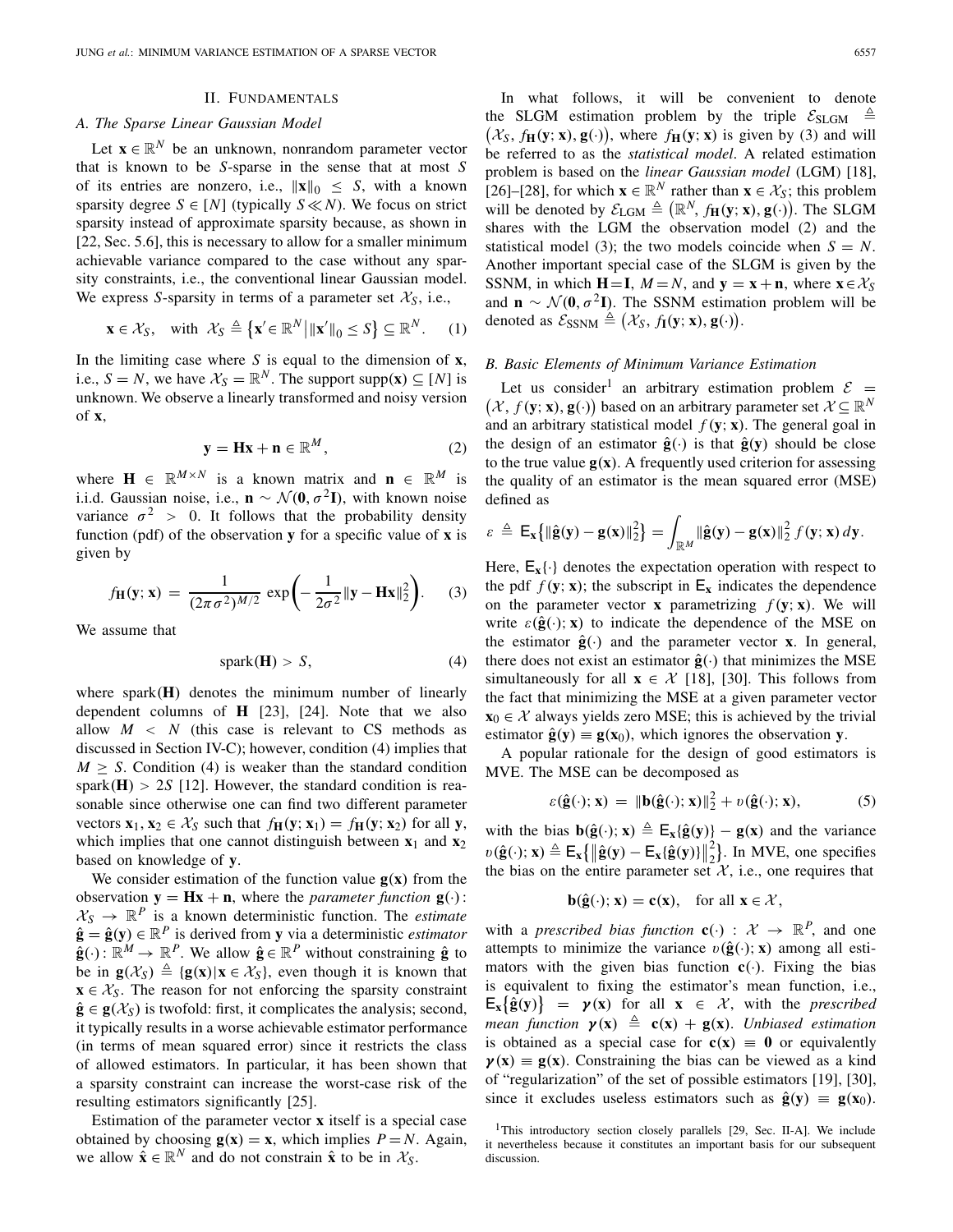Another justification for considering a fixed bias function is that under mild conditions, for a large number *L* of i.i.d. observations  ${y_i}_{i \in [L]}$ , the bias term dominates in the decomposition (5). Thus, in order to achieve a small MSE in that case, an estimator has to be at least asymptotically unbiased, i.e., one has to require that, for a large number of observations,  $\mathbf{b}(\hat{\mathbf{g}}(\cdot); \mathbf{x}) \approx 0$  for all  $\mathbf{x} \in \mathcal{X}$ .

For an estimation problem  $\mathcal{E} = (\mathcal{X}, f(\mathbf{y}; \mathbf{x}), \mathbf{g}(\cdot)),$  a fixed parameter vector  $\mathbf{x}_0 \in \mathcal{X}$ , and a prescribed bias function  $\mathbf{c}(\cdot)$ :  $\mathcal{X} \rightarrow \mathbb{R}^P$ , we define the *set of allowed estimators* by

$$
\mathcal{A}(\mathbf{c}(\cdot), \mathbf{x}_0) \triangleq \big\{ \hat{\mathbf{g}}(\cdot) \big| \, v(\hat{\mathbf{g}}(\cdot); \mathbf{x}_0) < \infty, \\ \mathbf{b}(\hat{\mathbf{g}}(\cdot); \mathbf{x}) = \mathbf{c}(\mathbf{x}) \, \forall \mathbf{x} \in \mathcal{X} \big\}.
$$

We call a bias function  $c(\cdot)$  *valid* for the estimation problem  $\mathcal E$ at **x**<sub>0</sub> ∈  $\mathcal{X}$  if the set  $\mathcal{A}$ (**c**(·), **x**<sub>0</sub>) is nonempty, which means that there is at least one estimator  $\hat{\mathbf{g}}(\cdot)$  that has finite variance at  $\mathbf{x}_0$ and whose bias function equals  $\mathbf{c}(\cdot)$ , i.e.,  $\mathbf{b}(\hat{\mathbf{g}}(\cdot); \mathbf{x}) = \mathbf{c}(\mathbf{x})$  for all  $\mathbf{x} \in \mathcal{X}$ . For the SLGM, in particular, this definition trivially entails the following fact: If a bias function  $\mathbf{c}(\cdot) : \mathcal{X}_S \to \mathbb{R}^P$ is valid for  $S = N$ , it is also valid for  $S < N$ .

It follows from (5) that, for a fixed bias function  $c(\cdot)$ , minimizing the MSE  $\varepsilon(\hat{\mathbf{g}}(\cdot); \mathbf{x}_0)$  is equivalent to minimizing the variance  $v(\hat{\mathbf{g}}(\cdot); \mathbf{x}_0)$ . Let us denote the minimum (strictly speaking, infimum) variance at  $\mathbf{x}_0$  for bias function  $\mathbf{c}(\cdot)$  by

$$
M(\mathbf{c}(\cdot), \mathbf{x}_0) \triangleq \inf_{\hat{\mathbf{g}}(\cdot) \in \mathcal{A}(\mathbf{c}(\cdot), \mathbf{x}_0)} v(\hat{\mathbf{g}}(\cdot); \mathbf{x}_0). \tag{6}
$$

If  $A(c(\cdot), x_0)$  is empty, i.e., if  $c(\cdot)$  is not valid, we set  $M(\mathbf{c}(\cdot), \mathbf{x}_0) \triangleq \infty$ . Any estimator  $\hat{\mathbf{g}}^{(\mathbf{c}(\cdot), \mathbf{x}_0)}(\cdot) \in \mathcal{A}(\mathbf{c}(\cdot), \mathbf{x}_0)$  that achieves the infimum in (6), i.e., for which

$$
v(\hat{\mathbf{g}}^{(\mathbf{c}(\cdot),\mathbf{x}_0)}(\cdot);\mathbf{x}_0) = M(\mathbf{c}(\cdot),\mathbf{x}_0),\tag{7}
$$

is called an *LMV estimator* at  $\mathbf{x}_0$  for bias function  $\mathbf{c}(\cdot)$ [16], [17], [19]. The corresponding minimum variance  $M(c(\cdot), x_0)$  is called the *minimum achievable variance* at  $\mathbf{x}_0$  for bias function  $\mathbf{c}(\cdot)$ . The minimization problem defined by (6) is referred to as a *minimum variance problem* (MVP). From its definition in (6), it follows that  $M(c(\cdot), x_0)$  is a lower bound on the variance at  $\mathbf{x}_0$  of any estimator with bias function **c**(⋅), i.e.,  $\hat{\mathbf{g}}(.)$  ∈  $\mathcal{A}(\mathbf{c}(\cdot), \mathbf{x}_0)$  implies  $v(\hat{\mathbf{g}}(\cdot); \mathbf{x}_0) \geq M(\mathbf{c}(\cdot), \mathbf{x}_0)$ . This is sometimes referred to as the *Barankin bound* [17]; it is the tightest possible lower bound on the variance at  $\mathbf{x}_0$  of estimators with bias function  $c(\cdot)$ .

Finally, let  $\hat{g}_k(\cdot) \triangleq (\hat{\mathbf{g}}(\cdot))_k$  and  $c_k(\cdot) \triangleq (\mathbf{c}(\cdot))_k$ . The variance of the vector estimator  $\hat{\mathbf{g}}(\cdot)$  can be decomposed as

$$
v(\hat{\mathbf{g}}(\cdot); \mathbf{x}) = \sum_{k \in [P]} v(\hat{g}_k(\cdot); \mathbf{x}), \tag{8}
$$

where  $v(\hat{g}_k(\cdot); \mathbf{x}) \triangleq \mathbb{E}_{\mathbf{x}}\left\{ \left[ \hat{g}_k(\mathbf{y}) - \mathbb{E}_{\mathbf{x}}\{ \hat{g}_k(\mathbf{y})\} \right]^2 \right\}$  is the variance of the *k*th estimator component  $\hat{g}_k(\cdot)$ . Furthermore,  $\hat{\mathbf{g}}(\cdot) \in$  $\mathcal{A}(\mathbf{c}(\cdot), \mathbf{x}_0)$  if and only if  $\hat{g}_k(\cdot) \in \mathcal{A}(c_k(\cdot), \mathbf{x}_0)$  for all  $k \in [P]$ . This shows that the MVP (6) can be reduced to *P* separate *scalar* MVPs

$$
M(c_k(\cdot), \mathbf{x}_0) \triangleq \inf_{\hat{g}_k(\cdot) \in \mathcal{A}(c_k(\cdot), \mathbf{x}_0)} v(\hat{g}_k(\cdot); \mathbf{x}_0), \quad k \in [P],
$$

each requiring the optimization of a single scalar component  $\hat{g}_k(\cdot)$  of  $\hat{\mathbf{g}}(\cdot)$ . Therefore, without loss of generality, we will hereafter assume that the parameter function  $g(x)$  is scalar-valued, i.e.,  $P = 1$  and  $\mathbf{g}(\mathbf{x}) = g(\mathbf{x})$ .

#### *C. RKHS Fundamentals*

As mentioned in Section I, the existing variance bounds for the SLGM are not maximally tight. Using the theory of RKHSs will allow us to derive a variance bound that is tighter than existing bounds. For the SSNM (see Section V), the RKHS approach even yields a closed-form characterization of the Barankin bound and of the accompanying LMV estimator. Next, we present a review (similar in part to [29, Sec. II-B]) of some fundamentals of the theory of RKHSs and of the application of RKHSs to MVE. These fundamentals will provide a framework for our analysis of the SLGM in later sections.

An RKHS is associated with a *kernel function*  $R(\cdot, \cdot)$ :  $\mathcal{X} \times \mathcal{X} \rightarrow \mathbb{R}$ , where  $\mathcal{X}$  is an arbitrary set. The defining properties of a kernel function are (i) symmetry, i.e.,  $R(\mathbf{x}_1, \mathbf{x}_2) =$  $R(\mathbf{x}_2, \mathbf{x}_1)$  for all  $\mathbf{x}_1, \mathbf{x}_2 \in \mathcal{X}$ , and (ii) positive semidefiniteness in the sense that, for every finite set  $\{x_1, \ldots, x_D\} \subseteq \mathcal{X}$ , the matrix **R**  $\in \mathbb{R}^{D \times D}$  with entries  $R_{m,n} = R(\mathbf{x}_m, \mathbf{x}_n)$ is positive semidefinite. A fundamental result [15, p. 344] states that for any such kernel function *R*, there exists an RKHS  $H(R)$ , which is a Hilbert space equipped with an inner product  $\langle \cdot, \cdot \rangle_{\mathcal{H}(R)}$  and satisfying the following two properties: (i)  $R(\cdot, \mathbf{x}) \in \mathcal{H}(R)$  for any  $\mathbf{x} \in \mathcal{X}$  (here,  $R(\cdot, \mathbf{x})$ denotes the function  $f_{\mathbf{x}}(\mathbf{x}') = R(\mathbf{x}', \mathbf{x})$  for fixed  $\mathbf{x} \in \mathcal{X}$ ). (ii) For any function  $f(\cdot) \in \mathcal{H}(R)$  and any  $\mathbf{x} \in \mathcal{X}, \, \big\langle f(\cdot), \big\rangle$  $R(\cdot, \mathbf{x})|_{\mathcal{H}(R)} = f(\mathbf{x})$ . This reproducing property defines the inner product  $\langle f_1, f_2 \rangle_{\mathcal{H}(R)}$  for all  $f_1(\cdot), f_2(\cdot) \in \mathcal{H}(R)$ , because any  $f(\cdot) \in \mathcal{H}(R)$  can be expanded into the set of functions  ${R(\cdot, \mathbf{x})}_{\mathbf{x} \in \mathcal{X}}$ . The induced norm is  $\|f\|_{\mathcal{H}(R)} = \sqrt{\langle f, f \rangle_{\mathcal{H}(R)}}$ .

RKHS theory provides a powerful mathematical framework for MVE [16]. Given an arbitrary estimation problem  $\mathcal{E} = (\mathcal{X}, f(\mathbf{y}; \mathbf{x}), g(\cdot))$  and a parameter vector  $\mathbf{x}_0 \in \mathcal{X}$  for which  $(\mathcal{X}, f(\mathbf{y}; \mathbf{x}), g(\cdot))$  and a parameter vector  $\mathbf{x}_0 \in \mathcal{X}$  for which  $f(\mathbf{y}; \mathbf{x}_0) \neq 0$ , a kernel function  $R_{\mathcal{E}, \mathbf{x}_0}(\cdot, \cdot)$  and, in turn, an RKHS  $\mathcal{H}_{\mathcal{E},\mathbf{x}_0}$  can be defined as follows. We first define the *likelihood ratio*

$$
\rho_{\mathbf{x}_0}(\mathbf{y}, \mathbf{x}) \triangleq \frac{f(\mathbf{y}; \mathbf{x})}{f(\mathbf{y}; \mathbf{x}_0)},
$$
\n(9)

which is considered as a random variable (since it is a function of the random vector **y**) that is parametrized by  $\mathbf{x} \in \mathcal{X}$ . Next, we define the Hilbert space  $\mathcal{L}_{\mathcal{E},\mathbf{x}_0}$  as the closure of the linear span of the set of random variables  $\{\rho_{\mathbf{x}_0}(\mathbf{y}, \mathbf{x})\}_{\mathbf{x} \in \mathcal{X}}$ . The inner product in  $\mathcal{L}_{\mathcal{E},\mathbf{x}_0}$  is defined by

$$
\langle \rho_{\mathbf{x}_0}(\mathbf{y}, \mathbf{x}_1), \rho_{\mathbf{x}_0}(\mathbf{y}, \mathbf{x}_2) \rangle_{\text{RV}} \triangleq \mathsf{E}_{\mathbf{x}_0} \{ \rho_{\mathbf{x}_0}(\mathbf{y}, \mathbf{x}_1) \, \rho_{\mathbf{x}_0}(\mathbf{y}, \mathbf{x}_2) \} \\
= \mathsf{E}_{\mathbf{x}_0} \bigg\{ \frac{f(\mathbf{y}; \mathbf{x}_1) \, f(\mathbf{y}; \mathbf{x}_2)}{f^2(\mathbf{y}; \mathbf{x}_0)} \bigg\}.
$$

(It can be shown that it is sufficient to define  $\langle \cdot, \cdot \rangle_{\text{RV}}$  for the random variables  $\{\rho_{\mathbf{x}_0}(\mathbf{y}, \mathbf{x})\}_{\mathbf{x} \in \mathcal{X}}$  [16].) From now on, we consider only estimation problems  $\mathcal{E} = (\mathcal{X}, f(\mathbf{y}; \mathbf{x}), g(\cdot))$ such that  $\langle \rho_{\mathbf{x}_0}(\mathbf{y}, \mathbf{x}_1), \rho_{\mathbf{x}_0}(\mathbf{y}, \mathbf{x}_2) \rangle_{\text{RV}} < \infty$  for all  $\mathbf{x}_1, \mathbf{x}_2 \in \mathcal{X}$ , or, equivalently,  $\mathsf{E}_{\mathbf{x}_0}\left\{\frac{f(\mathbf{y};\mathbf{x}_1)f(\mathbf{y};\mathbf{x}_2)}{f^2(\mathbf{y};\mathbf{x}_0)}\right\} < \infty$  for all  $\mathbf{x}_1, \mathbf{x}_2 \in \mathcal{X}$ . Thus,  $\langle \cdot, \cdot \rangle_{\text{RV}}$  is well defined. We can interpret the inner product  $\langle \cdot, \cdot \rangle_{RV}$  :  $\mathcal{L}_{\mathcal{E},\mathbf{x}_0} \times \mathcal{L}_{\mathcal{E},\mathbf{x}_0} \rightarrow \mathbb{R}$  as a kernel function  $R_{\mathcal{E},\mathbf{x}_0}(\cdot,\cdot): \mathcal{X} \times \mathcal{X} \to \mathbb{R}$ :

$$
R_{\mathcal{E},\mathbf{x}_0}(\mathbf{x}_1,\mathbf{x}_2) \triangleq \big \langle \rho_{\mathbf{x}_0}(\mathbf{y},\mathbf{x}_1), \rho_{\mathbf{x}_0}(\mathbf{y},\mathbf{x}_2) \big \rangle_{\text{RV}}
$$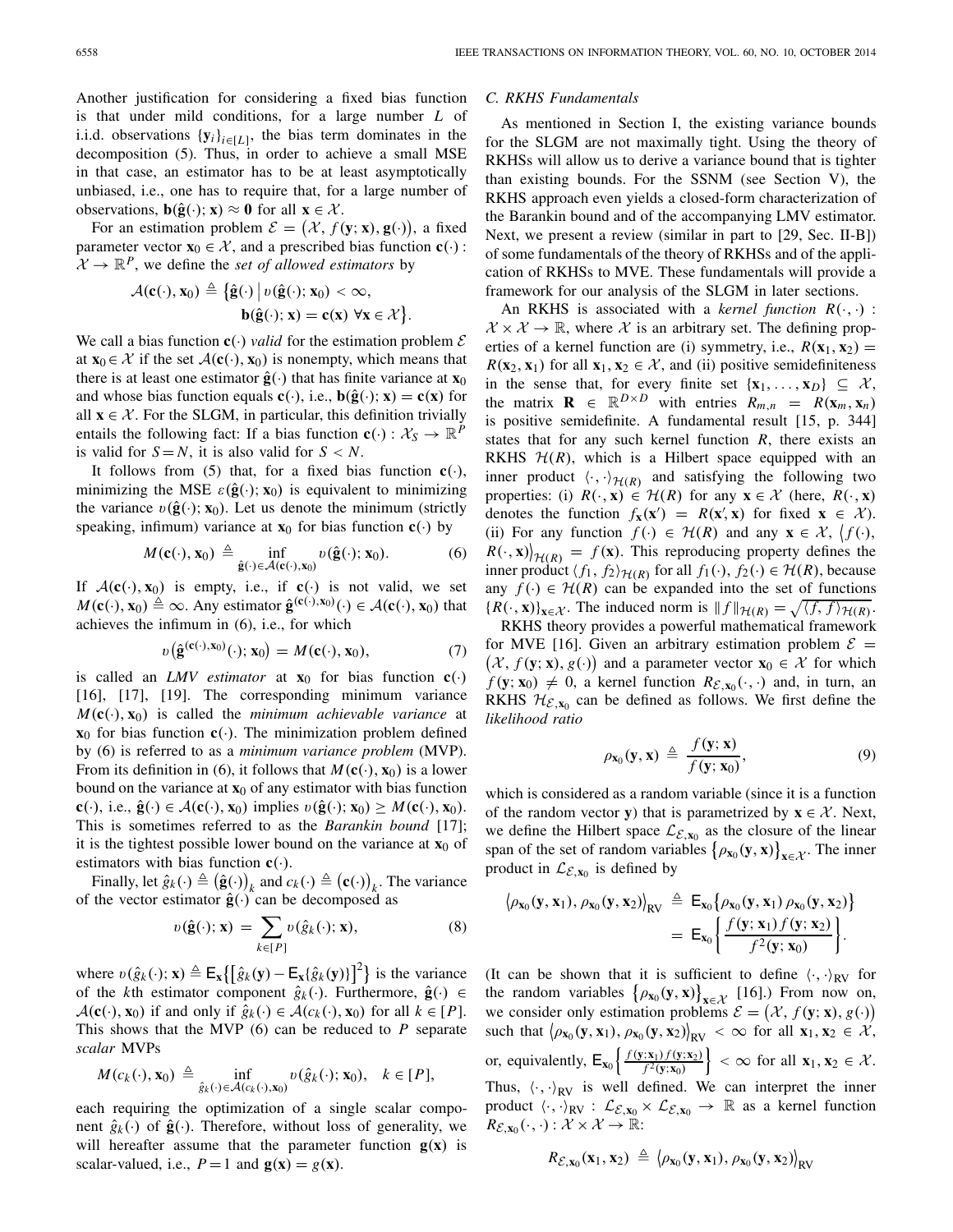$$
= \mathsf{E}_{\mathbf{x}_0} \left\{ \frac{f(\mathbf{y}; \mathbf{x}_1) f(\mathbf{y}; \mathbf{x}_2)}{f^2(\mathbf{y}; \mathbf{x}_0)} \right\}.
$$
 (10)

The RKHS associated with the estimation problem  $\mathcal{E} = (\mathcal{X}, f(\mathbf{y}; \mathbf{x}), g(\cdot))$  and the parameter vector  $\mathbf{x}_0 \in \mathcal{X}$  is then  $(\mathcal{X}, f(\mathbf{y}; \mathbf{x}), g(\cdot))$  and the parameter vector  $\mathbf{x}_0 \in \mathcal{X}$  is then defined to be the RKHS induced by the kernel function  $R_{\mathcal{E},\mathbf{x}_0}(\cdot,\cdot)$ . We will denote this RKHS as  $\mathcal{H}_{\mathcal{E},\mathbf{x}_0}$ , i.e.,  $\mathcal{H}_{\mathcal{E},\mathbf{x}_0} \triangleq$  $H(R_{\mathcal{E},\mathbf{x}_0})$ . As shown in [16], the two Hilbert spaces  $\mathcal{L}_{\mathcal{E},\mathbf{x}_0}$  and  $\mathcal{H}_{\mathcal{E},\mathbf{x}_0}$  are isometric, and a specific congruence, i.e., isometric mapping  $J[\cdot] : \mathcal{H}_{\mathcal{E},\mathbf{x}_0} \to \mathcal{L}_{\mathcal{E},\mathbf{x}_0}$  is given by

$$
\mathsf{J}[R_{\mathcal{E},\mathbf{x}_0}(\cdot,\mathbf{x})] = \rho_{\mathbf{x}_0}(\cdot,\mathbf{x}).\tag{11}
$$

A fundamental relation of the RKHS  $\mathcal{H}_{\mathcal{E},\mathbf{x}_0}$  with MVE is established by the following central result [16], [17]. Consider an estimation problem  $\mathcal{E} = (\mathcal{X}, f(\mathbf{y}; \mathbf{x}), g(\cdot))$ , a fixed parameter vector  $\mathbf{x}_0 \in \mathcal{X}$ , and a prescribed bias function  $c(\cdot)$  :  $\mathcal{X} \rightarrow \mathbb{R}$ , corresponding to the mean function  $\gamma(\cdot) = c(\cdot) + g(\cdot)$ . Then, the following holds:

1) The bias function  $c(\cdot)$  is valid for  $\mathcal E$  at  $\mathbf x_0$  if and only if  $γ(·)$  belongs to the RKHS  $H_{E, x_0}$ , i.e.,

$$
c(\cdot) \text{ valid for } \mathcal{E} \text{ at } \mathbf{x}_0 \iff c(\cdot) = \gamma(\cdot) - g(\cdot)
$$
  
for some  $\gamma(\cdot) \in \mathcal{H}_{\mathcal{E}, \mathbf{x}_0}.$  (12)

2) If the bias function  $c(\cdot)$  is valid for  $\mathcal E$  at  $\mathbf x_0$ , then the minimum achievable variance at  $x_0$  (Barankin bound) is given by

$$
M(c(\cdot), \mathbf{x}_0) = \|\gamma(\cdot)\|_{\mathcal{H}_{\mathcal{E}, \mathbf{x}_0}}^2 - \gamma^2(\mathbf{x}_0), \quad (13)
$$

and the LMV estimator at  $\mathbf{x}_0$  is

$$
\hat{g}^{(c(\cdot),\mathbf{x}_0)}(\cdot) = \mathsf{J}[\gamma(\cdot)].\tag{14}
$$

According to the first result, the RKHS  $\mathcal{H}_{\mathcal{E},\mathbf{x}_0}$  can be interpreted as the set of mean functions  $\gamma(\mathbf{x}) = \mathbf{E}_{\mathbf{x}}{\{\hat{g}(\mathbf{y})\}}$  of all estimators  $\hat{g}(\cdot)$  with a finite variance at  $\mathbf{x}_0$ , i.e.,  $v(\hat{g}(\cdot); \mathbf{x}_0) < \infty$ . Furthermore, we can use (13) to establish a large class of lower bounds on the minimum achievable variance  $M(c(\cdot), \mathbf{x}_0)$ . Indeed, let  $\mathcal{U} \subseteq \mathcal{H}_{\mathcal{E},\mathbf{x}_0}$  be an arbitrary subspace of  $\mathcal{H}_{\mathcal{E},\mathbf{x}_0}$  and let  $P_U \gamma(\cdot)$  denote the orthogonal projection of  $\gamma(\cdot)$  onto  $U$ . We then have  $||\gamma(\cdot)||_{\mathcal{H}_{\mathcal{E},\mathbf{x}_0}}^2 \geq ||\mathbf{P}_{\mathcal{U}}\gamma(\cdot)||_{\mathcal{H}_{\mathcal{E},\mathbf{x}_0}}^2$  [31, Ch. 4] and thus, from (13),

$$
M(c(\cdot), \mathbf{x}_0) \geq \|\mathbf{P}_{\mathcal{U}}\gamma(\cdot)\|_{\mathcal{H}_{\mathcal{E}, \mathbf{x}_0}}^2 - \gamma^2(\mathbf{x}_0). \tag{15}
$$

Some well-known lower bounds on the estimator variance, such as the Cramér–Rao and Bhattacharya bounds, are obtained from (15) by specific choices of the subspace *U* [29].

# III. RKHS-BASED ANALYSIS OF MINIMUM VARIANCE ESTIMATION FOR THE SLGM

In this section, we apply the RKHS framework to the SLGM estimation problem  $\mathcal{E}_{SLGM} = (\mathcal{X}_S, f_H(y; x), g(\cdot))$ . Thus, the parameter set is the set of *S*-sparse vectors,  $\mathcal{X} = \mathcal{X}_S \subseteq$  $\mathbb{R}^N$  in (1), and the statistical model is given by  $f(\mathbf{y}; \mathbf{x}) =$  $f_{\text{H}}(\textbf{y}; \textbf{x})$  in (3). More specifically, we consider MVE at a given parameter vector  $\mathbf{x}_0 \in \mathcal{X}_S$ , for a prescribed bias function  $c(\cdot): \mathcal{X}_S \to \mathbb{R}$ . We recall that the set of allowed estimators,  $A(c(\cdot), \mathbf{x}_0)$ , consists of all estimators  $\hat{g}(\cdot)$  with finite variance at  $\mathbf{x}_0$ , i.e.,  $v(\hat{g}(\cdot); \mathbf{x}_0) < \infty$ , whose bias function equals  $c(\cdot)$ , i.e.,  $b(\hat{g}(\cdot); \mathbf{x}) = c(\mathbf{x})$  for all  $\mathbf{x} \in \mathcal{X}_S$ .

Our results can be summarized as follows. We characterize the RKHS associated with the SLGM and employ it to analyze the associated MVP. Using this characterization, we provide conditions on the bias function  $c(\cdot)$  such that the minimum achievable variance is finite, i.e., we characterize the set of valid bias functions (cf. Section II-B). Furthermore, we present expressions of the Barankin bound  $M_{SLGM}(c(\cdot), \mathbf{x}_0)$  and of the corresponding LMV estimator  $\hat{g}^{(c(\cdot),\mathbf{x}_0)}(\cdot)$  for an arbitrary valid bias function  $c(\cdot)$ . Since these expressions are difficult to evaluate in general, we finally derive a lower bound on the minimum achievable variance. This lower bound is also a lower bound on the variance of any estimator with the prescribed bias function. Finally, we present a result on the shape of the Barankin bound.

In our analysis of the SLGM, the RKHS associated with the LGM will play an important role. Consider  $\mathcal{X} = \mathbb{R}^N$ and  $f(\mathbf{y}; \mathbf{x}) = f_{\mathbf{H}}(\mathbf{y}; \mathbf{x})$  as defined in (3), where the system matrix  $\mathbf{H} \in \mathbb{R}^{M \times N}$  is *not* required to satisfy condition (4). The likelihood ratio (9) for  $f(\mathbf{y}; \mathbf{x}) = f_{\mathbf{H}}(\mathbf{y}; \mathbf{x})$  is obtained as

$$
\rho_{\text{LGM},\mathbf{x}_0}(\mathbf{y}, \mathbf{x}) = \frac{f_{\mathbf{H}}(\mathbf{y}; \mathbf{x})}{f_{\mathbf{H}}(\mathbf{y}; \mathbf{x}_0)}
$$
  
=  $\exp\left(-\frac{1}{2\sigma^2} \left[2\mathbf{y}^T \mathbf{H}(\mathbf{x}_0 - \mathbf{x}) + ||\mathbf{H}\mathbf{x}||_2^2 - ||\mathbf{H}\mathbf{x}_0||_2^2\right]\right).$  (16)

Furthermore, from (10), the kernel associated with the LGM follows as

$$
R_{\text{LGM},\mathbf{x}_0}(\cdot,\cdot): \mathbb{R}^N \times \mathbb{R}^N \to \mathbb{R};
$$
  
\n
$$
R_{\text{LGM},\mathbf{x}_0}(\mathbf{x}_1,\mathbf{x}_2) = \exp\left(\frac{1}{\sigma^2}(\mathbf{x}_2-\mathbf{x}_0)^T \mathbf{H}^T \mathbf{H}(\mathbf{x}_1-\mathbf{x}_0)\right).
$$
 (17)

#### *A. The RKHS Associated With the SLGM*

Let us consider the SLGM estimation problem  $\mathcal{E}_{SLGM} = (\mathcal{X}_S, f_H(\mathbf{y}; \mathbf{x}), g(\cdot))$  and the corresponding LGM estimation  $(\mathcal{X}_S, f_\mathbf{H}(\mathbf{y}; \mathbf{x}), g(\cdot))$  and the corresponding LGM estimation problem  $\mathcal{E}_{\text{LGM}} = (\mathbb{R}^N, f_{\text{H}}(\mathbf{y}; \mathbf{x}), g(\cdot))$  with the same system matrix  $\mathbf{H} \in \mathbb{R}^{M \times N}$  satisfying condition (4) and with the same noise variance  $\sigma^2$ . For an *S*-sparse parameter vector  $\mathbf{x}_0 \in \mathcal{X}_S$ , let  $\mathcal{H}_{SLGM,x_0}$  and  $\mathcal{H}_{LGM,x_0}$  denote the RKHSs associated with the estimation problems  $\mathcal{E}_{SLGM}$  and  $\mathcal{E}_{LGM}$ , respectively. In what follows, we will use the thin singular value decomposition (SVD) of the system matrix **H**, i.e.,  $\mathbf{H} = \mathbf{U} \Sigma \mathbf{V}^T$ , where  $\mathbf{U} \in \mathbb{R}^{M \times D}$  with  $\mathbf{U}^T \mathbf{U} = \mathbf{I}, \mathbf{V} \in \mathbb{R}^{N \times D}$ with  $V^T V = I$ , and  $\Sigma \in \mathbb{R}^{D \times D}$  is a diagonal matrix with positive diagonal entries  $(\mathbf{\Sigma})_{k,k} > 0$  [21]. Here,  $D = \text{rank}(\mathbf{H})$ . We also define  $\widetilde{\mathbf{H}} \triangleq \mathbf{V}\mathbf{\Sigma}^{-1}$ .

Using (10) and (3), the kernel underlying  $H_{SLGM, x_0}$  is obtained as

$$
R_{\text{SLGM},\mathbf{x}_0}(\cdot,\cdot): \mathcal{X}_S \times \mathcal{X}_S \to \mathbb{R};
$$
  
\n
$$
R_{\text{SLGM},\mathbf{x}_0}(\mathbf{x}_1,\mathbf{x}_2) = \exp\left(\frac{1}{\sigma^2}(\mathbf{x}_2-\mathbf{x}_0)^T \mathbf{H}^T \mathbf{H}(\mathbf{x}_1-\mathbf{x}_0)\right).
$$
 (18)

Comparing with the kernel  $R_{\text{LGM},\mathbf{x}_0}(\cdot,\cdot)$  in (17), we conclude that  $R_{SLGM, x_0}(\cdot, \cdot)$  is the restriction of  $R_{LGM, x_0}(\cdot, \cdot)$  to the subdomain  $\mathcal{X}_S \times \mathcal{X}_S \subseteq \mathbb{R}^N \times \mathbb{R}^N$ . This suggests, in turn, that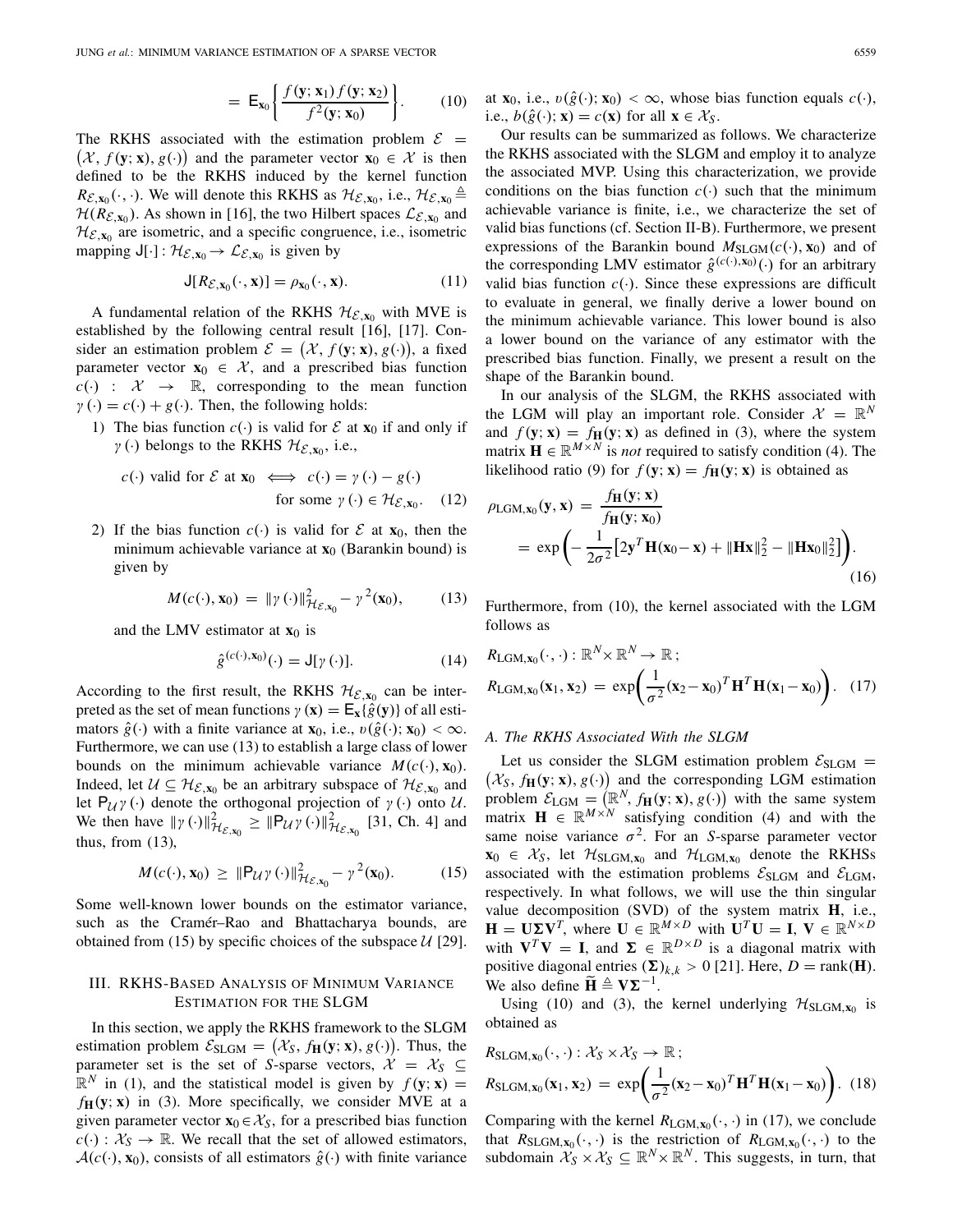the two RKHSs  $H_{SLGM,x_0}$  and  $H_{LGM,x_0}$  are closely related. In fact, using results from [15, p. 351] yields the following characterization of  $H_{SLGM,x_0}$ :

*Theorem III.1:* Let  $\mathbf{x}_0 \in \mathcal{X}_S$ .

1) *The RKHS*  $H_{SLGM,x_0}$  *consists of the restrictions of all functions*  $\widetilde{f}(\cdot): \mathbb{R}^N \to \mathbb{R}$  *contained in*  $\mathcal{H}_{\text{LGM},x_0}$  *to the subdomain*  $\mathcal{X}_S \subseteq \mathbb{R}^N$ , *i.e.*,

$$
\mathcal{H}_{\text{SLGM}, \mathbf{x}_0} = \left\{ f(\cdot) = \tilde{f}(\cdot) \big|_{\mathcal{X}_S} \middle| \tilde{f}(\cdot) \in \mathcal{H}_{\text{LGM}, \mathbf{x}_0} \right\}. \quad (19)
$$

*The functions of the RKHS*  $H_{LGM, x_0}$  *can be expressed as* 

$$
\widetilde{f}(\mathbf{x}) = \widetilde{f}_a(\mathbf{x}) = \exp\left(\frac{1}{2\sigma^2} \|\mathbf{H}\mathbf{x}_0\|_2^2 - \frac{1}{\sigma^2} \mathbf{x}^T \mathbf{H}^T \mathbf{H} \mathbf{x}_0\right) \times \sum_{\mathbf{p} \in \mathbb{Z}_+^D} \frac{a[\mathbf{p}]}{\sqrt{\mathbf{p}!}} \left(\frac{1}{\sigma} \widetilde{\mathbf{H}}^\dagger \mathbf{x}\right)^{\mathbf{p}}, \quad (20)
$$

*with some coefficient sequence*  $a[p] \in \ell^2(\mathbb{Z}_+^D)$ *.* 

2) *The norm of a function*  $f(\cdot) \in H_{SLGM,x_0}$  *is equal to the minimum of the norms of all functions*  $f_a(\cdot) \in \mathcal{H}_{\text{LGM},\mathbf{x}_0}$ *whose restriction to*  $X_S$  *equals*  $f(\cdot)$ *, i.e.,* 

$$
||f(\cdot)||_{\mathcal{H}_{\text{SLGM},\mathbf{x}_0}} = \min_{\substack{\widetilde{f}_a(\cdot) \in \mathcal{H}_{\text{LGM},\mathbf{x}_0} \\ \widetilde{f}_a(\cdot)|_{\mathcal{X}_S} = f(\cdot)}} ||\widetilde{f}_a(\cdot)||_{\mathcal{H}_{\text{LGM},\mathbf{x}_0}}. (21)
$$

*The norm of a function*  $\widetilde{f}_a(\cdot) \in \mathcal{H}_{\text{LGM},x_0}$  *(with coefficient sequence a*[**p**]*) is given by*

$$
\|\tilde{f}_a(\cdot)\|_{\mathcal{H}_{\text{LGM},x_0}} = \|a[\cdot]\|_{\ell^2(\mathbb{Z}_+^D)},\tag{22}
$$

 $\mathbb{E} \text{where } ||a[\cdot]||_{\ell^2(\mathbb{Z}_+^D)}^2 \triangleq \sum_{\mathbf{p} \in \mathbb{Z}_+^D} a^2[\mathbf{p}].$ 

*Proof:* see Appendix A.

An immediate consequence of Theorem III.1 is the obvious fact that the minimum achievable variance for the SLGM can never exceed that for the LGM (if the prescribed bias function for the SLGM is the restriction of the prescribed bias function for the LGM). Indeed, prescribing the bias for all  $\mathbf{x} \in \mathbb{R}^N$ (as is done within the LGM), instead of prescribing it only for the sparse vectors  $\mathbf{x} \in \mathcal{X}_S$  (as is done within the SLGM) can only result in a higher (or equal) minimum achievable variance. More formally, let  $c(\cdot) : \mathbb{R}^N \to \mathbb{R}$  be the LGM bias function and  $\gamma(\cdot) = c(\cdot) + g(\cdot)$  the corresponding mean function, and recall that  $\mathbf{x}_0 \in \mathcal{X}_S$ . Then we have

$$
M_{\text{SLGM}}(c(\cdot)|_{\mathcal{X}_S}, \mathbf{x}_0)
$$
  
\n
$$
\stackrel{\text{(13)}}{=} \|\gamma(\cdot)|_{\mathcal{X}_S}\|_{\mathcal{H}_{\text{SLGM}, \mathbf{x}_0}}^2 - \gamma^2(\mathbf{x}_0)
$$
  
\n
$$
\stackrel{\text{(21)}}{\leq} \|\gamma(\cdot)\|_{\mathcal{H}_{\text{LGM}, \mathbf{x}_0}}^2 - \gamma^2(\mathbf{x}_0) \stackrel{\text{(13)}}{=} M_{\text{LGM}}(c(\cdot), \mathbf{x}_0).
$$

#### *B. The Class of Valid Bias Functions*

The class of valid bias functions for the SLGM estimation problem  $\mathcal{E}_{\text{SLGM}} = (\mathcal{X}_S, f_{\text{H}}(\textbf{y}; \textbf{x}), g(\cdot))$  at  $\textbf{x}_0 \in \mathcal{X}_S$  is characterized by the following corollary of Theorem III.1 (see [22, Th. 5.3.1]):

*Corollary III.2: A bias function*  $c(\cdot): \mathcal{X}_S \to \mathbb{R}$  *is valid for*  $\mathcal{E}_{\text{SLGM}} = (\mathcal{X}_S, f_{\text{H}}(\textbf{y}; \textbf{x}), g(\cdot))$  at  $\textbf{x}_0 \in \mathcal{X}_S$  *if and only if it can be expressed as*

$$
c(\mathbf{x}) = \exp\left(\frac{1}{2\sigma^2} \|\mathbf{H}\mathbf{x}_0\|_2^2 - \frac{1}{\sigma^2} \mathbf{x}^T \mathbf{H}^T \mathbf{H} \mathbf{x}_0\right)
$$

$$
\times \sum_{\mathbf{p}\in\mathbb{Z}_{+}^{D}}\frac{a[\mathbf{p}]}{\sqrt{\mathbf{p}!}}\left(\frac{1}{\sigma}\widetilde{\mathbf{H}}^{\dagger}\mathbf{x}\right)^{\mathbf{p}}-g(\mathbf{x}), \quad \mathbf{x}\in\mathcal{X}_{S},\qquad(23)
$$

*with some coefficient sequence*  $a[p] \in \ell^2(\mathbb{Z}_+^D)$ *.* 

*Proof:* According to (12), any valid bias function  $c(\cdot)$  is given by  $c(\cdot) = \gamma(\cdot) - g(\cdot)$  with some  $\gamma(\cdot) \in \mathcal{H}_{SLGM,x_0}$ . The statement then follows by the characterization (20) of the functions belonging to  $\mathcal{H}_{SLGM, x_0}$ .

Corollary III.2 implies that the mean function  $\gamma(\cdot) = c(\cdot) +$  $g(\cdot)$  corresponding to a bias function  $c(\cdot)$  that is valid for  $\mathcal{E}_{\text{SLGM}}$  at  $\mathbf{x}_0 \in \mathcal{X}_S$  is of the form

$$
\gamma(\mathbf{x}) = \exp\left(\frac{1}{2\sigma^2} \|\mathbf{H}\mathbf{x}_0\|_2^2 - \frac{1}{\sigma^2} \mathbf{x}^T \mathbf{H}^T \mathbf{H}\mathbf{x}_0\right) \times \sum_{\mathbf{p} \in \mathbb{Z}_+^D} \frac{a[\mathbf{p}]}{\sqrt{\mathbf{p}!}} \left(\frac{1}{\sigma} \widetilde{\mathbf{H}}^\dagger \mathbf{x}\right)^{\mathbf{p}}, \quad \mathbf{x} \in \mathcal{X}_S,
$$
 (24)

with some coefficient sequence  $a[\mathbf{p}] \in \ell^2(\mathbb{Z}_+^D)$ . Note that the condition  $a[\mathbf{p}] \in \ell^2(\mathbb{Z}_+^D)$  requires the coefficients  $a[\mathbf{p}]$  to decay sufficiently fast with increasing  $\|\mathbf{p}\|_{\infty}$ . The function on the right-hand side in (24) is *analytic* on the domain  $X<sub>S</sub>$  in the sense<sup>2</sup> that it can be locally represented at any point  $\mathbf{x} \in \mathcal{X}_S$ by a convergent power series. Thus, in particular, the mean function  $\gamma(\mathbf{x}) = \mathsf{E}_{\mathbf{x}}\{\hat{g}(\mathbf{y})\}$  of any finite-variance estimator  $\hat{g}(\mathbf{y})$ is necessarily an analytic function. This agrees with the general result about the mean function of estimators for exponential families presented in [32, Lemma 2.8]. (Note that the statistical model of the SLGM is an exponential family.)

# *C. Minimum Achievable Variance (Barankin Bound) and LMV Estimator*

Let us consider the MVP (6) at a given parameter vector  $\mathbf{x}_0 \in \mathcal{X}_S$  for an SLGM estimation problem  $\mathcal{E}_{SLGM} = (\mathcal{X}_S, f_H(\mathbf{y}; \mathbf{x}), g(\cdot))$  and for a prescribed bias function  $c(\cdot)$ :  $(\mathcal{X}_S, f_\mathbf{H}(\mathbf{y}; \mathbf{x}), g(\cdot))$  and for a prescribed bias function  $c(\cdot)$ :  $\mathcal{X}_S \rightarrow \mathbb{R}$ , which is known to be valid. The Barankin bound at  $\mathbf{x}_0$ , denoted  $M_{\text{SLGM}}(c(\cdot), \mathbf{x}_0)$  (cf. (6)), and the corresponding LMV estimator  $\hat{g}^{(c(\cdot),\mathbf{x}_0)}(\cdot)$  (cf. (7)) are characterized by the following corollary of Theorem III.1 [22, Th. 5.3.1].

*Corollary III.3: Consider an SLGM estimation problem*  $\mathcal{E}_{\text{SLGM}} = (\mathcal{X}_{\text{S}}, f_{\text{H}}(\textbf{y}; \textbf{x}), g(\cdot))$  and a prescribed bias function  $c(\cdot): \mathcal{X}_S \to \mathbb{R}$  *that is valid for*  $\mathcal{E}_{SLGM}$  *at*  $\mathbf{x}_0 \in \mathcal{X}_S$ *. Then:* 

1) *The minimum achievable variance at* **x**<sup>0</sup> *is given by*

$$
M_{\text{SLGM}}(c(\cdot), \mathbf{x}_0) = \min_{a[\cdot] \in \mathcal{C}(c)} \|a[\cdot]\|_{\ell^2(\mathbb{Z}_+^D)}^2 - \gamma^2(\mathbf{x}_0),
$$
\n(25)

*where*  $\gamma(\cdot) = c(\cdot) + g(\cdot)$  *and*  $C(c) \subseteq \ell^2(\mathbb{Z}_p^D)$  *denotes the set of coefficient sequences a*[ $\mathbf{p}$ ]  $\in \ell^2(\mathbb{Z}_+^D)$  *that are consistent with* (23)*.*

2) *The function*  $\hat{g}(\cdot) : \mathbb{R}^M \to \mathbb{R}$  *given by* 

$$
\hat{g}(\mathbf{y}) = \exp\left(-\frac{1}{2\sigma^2} \|\mathbf{H}\mathbf{x}_0\|_2^2\right) \sum_{\mathbf{p} \in \mathbb{Z}_+^D} \frac{a[\mathbf{p}]}{\sqrt{\mathbf{p}!}} \chi_{\mathbf{p}}(\mathbf{y}), \quad (26)
$$

<sup>2</sup>Note that a function with domain  $\mathcal{X}_S$ , with  $S < N$ , cannot be analytic in the conventional sense since the domain of an analytic function has to be open by definition [20, Definition 2.2.1].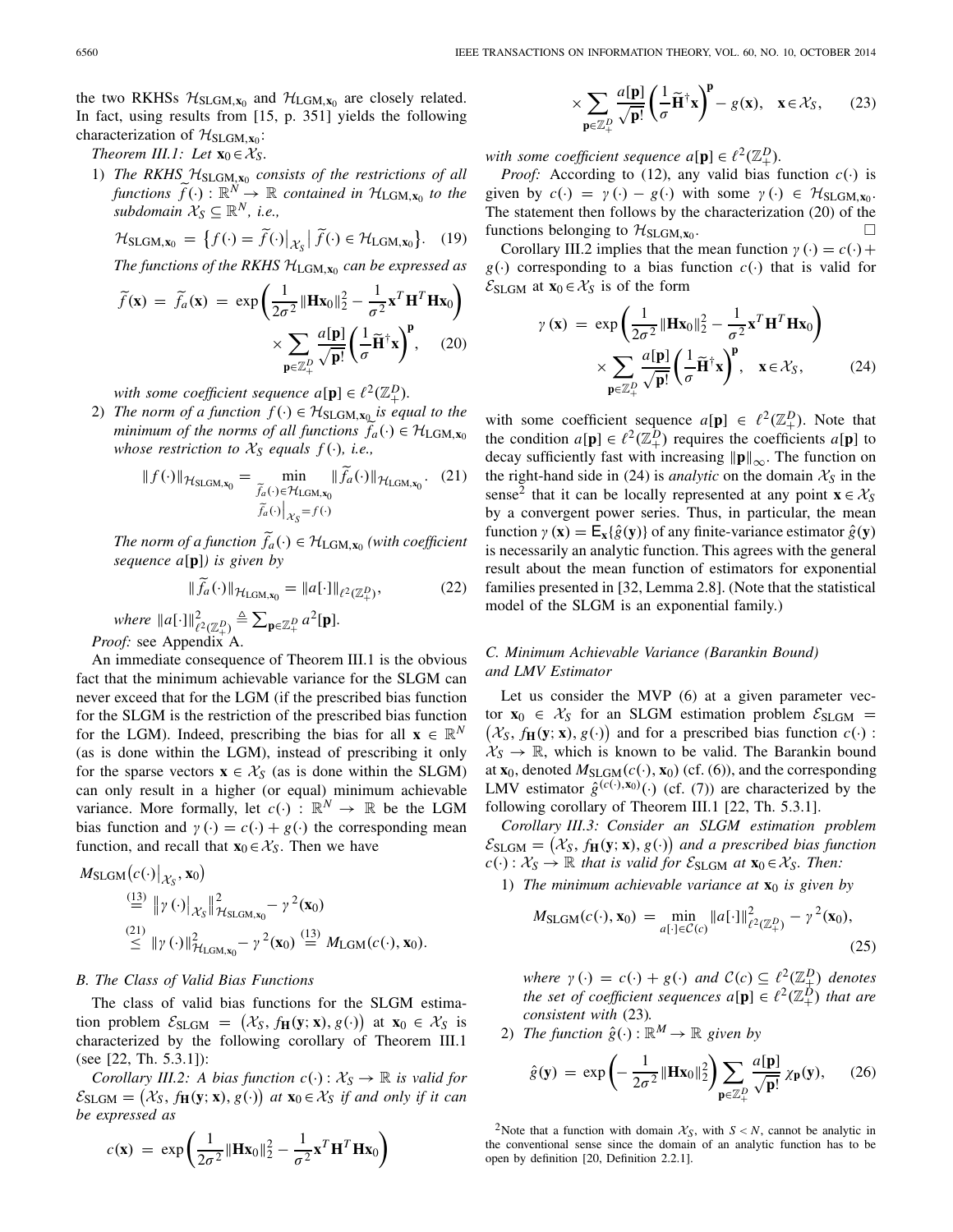*with an arbitrary coefficient sequence a*[ $\cdot$ ]  $\in \mathcal{C}(c)$  *and* 

$$
\chi_{\mathbf{p}}(\mathbf{y}) \triangleq \left. \frac{\partial^{\mathbf{p}} [\rho_{\text{LGM},x_0}(\mathbf{y}, \sigma \widetilde{\mathbf{H}} \mathbf{z}) \exp \left( \frac{1}{\sigma} \mathbf{x}_0^T \mathbf{H}^T \mathbf{H} \widetilde{\mathbf{H}} \mathbf{z} \right) \right] \bigg|_{\mathbf{z} = \mathbf{0}}.
$$

*where*  $\rho_{\text{LGM},\text{X}_0}(\textbf{y}, \textbf{x})$  *is given by* (16)*, is an allowed estimator at*  $\mathbf{x}_0$  *for c*(·)*, i.e.,*  $\hat{g}(\cdot) \in \mathcal{A}(c(\cdot), \mathbf{x}_0)$ *.* 

3) *The LMV estimator at*  $\mathbf{x}_0$ ,  $\hat{g}^{(c(\cdot),\mathbf{x}_0)}(\cdot)$ , *is given by* (26) *using the unique coefficient sequence*

$$
a_0[\mathbf{p}] = \underset{a[\cdot] \in \mathcal{C}(c)}{\operatorname{argmin}} \|a[\cdot]\|_{\ell^2(\mathbb{Z}_+^D)}.
$$

*Proof:* see Appendix B.

The kernel  $R_{SLGM, x_0}(\cdot, \cdot)$  given by (18) is pointwise continuous with respect to the parameter  $\mathbf{x}_0$ , i.e.,  $\lim_{\mathbf{x}'_0 \to \mathbf{x}_0} R_{\text{SLGM}, \mathbf{x}'_0}(\mathbf{x}_1, \mathbf{x}_2) = R_{\text{SLGM}, \mathbf{x}_0}(\mathbf{x}_1, \mathbf{x}_2)$  for all  $\mathbf{x}_0, \mathbf{x}_1, \mathbf{x}_2 \in \mathcal{X}_S$ . Therefore, applying [29, Th. III.6] to the SLGM yields the following result.

*Corollary III.4: Consider the SLGM with parameter function*  $g(\mathbf{x}) = x_k$  *and a prescribed bias function*  $c(\cdot) : \mathcal{X}_S \to \mathbb{R}$ *that is valid for*  $\mathcal{E}_{\text{SLGM}} = (\mathcal{X}_S, f_{\text{H}}(\textbf{y}; \textbf{x}), g(\textbf{x}) = x_k)$  at *each parameter vector*  $\mathbf{x}_0 \in \mathcal{X}_S$ . If  $c(\cdot)$  *is continuous, then the minimum achievable variance*  $M_{SLGM}(c(\cdot), \mathbf{x}_0)$  *is a lower semi-continuous*<sup>3</sup> *function of* **x**0*.*

*Proof:* see Appendix C.

In Section IV-A, we will use Corollary III.4 to show that the sparse CRB derived in [12] cannot be tight in general.

#### IV. LOWER VARIANCE BOUNDS FOR THE SLGM

While Corollary III.3 provides a mathematically complete characterization of the minimum achievable variance and the LMV estimator, the corresponding expressions are somewhat difficult to evaluate in general. Therefore, we next present lower bounds on the minimum achievable variance  $M_{SLGM}(c(\cdot), \mathbf{x}_0)$  for the estimation problem  $\mathcal{E}_{SLGM}$  =  $(\mathcal{X}_S, f_H(\mathbf{y}; \mathbf{x}), g(\mathbf{x}) = x_k)$  with some  $k \in [N]$ . These bounds are easier to evaluate. As mentioned before, they are also lower bounds on the variance of any estimator having the prescribed bias function. Our assumption that  $g(\mathbf{x}) = x_k$  is no restriction because, according to [22, Th. 2.3.1], the MVP for a given parameter function  $g(\mathbf{x})$  and prescribed bias function  $c(\mathbf{x})$  is equivalent to the MVP for parameter function  $g'(\mathbf{x}) = x_k$ and prescribed bias function  $c'(\mathbf{x}) = c(\mathbf{x}) + g(\mathbf{x}) - x_k$ . In particular,<sup>4</sup> *c*'(**x**) is valid for  $g'(\mathbf{x}) = x_k$  if and only if  $c(\mathbf{x}) = c'(\mathbf{x}) - g(\mathbf{x}) + x_k$  is valid for  $g(\mathbf{x})$ . Therefore, any MVP can be reduced to an equivalent MVP with  $g(\mathbf{x}) = x_k$ and an appropriately modified prescribed bias function.

We assume that the prescribed bias function  $c(\cdot)$  is valid for  $\mathcal{E}_{\text{SLGM}} = (\mathcal{X}_S, f_{\text{H}}(\textbf{y}; \textbf{x}), g(\textbf{x}) = x_k)$ . This validity assumption

$$
b(\hat{g}(\cdot), \mathbf{x}) = \mathsf{E}_{\mathbf{x}}\{\hat{g}(\mathbf{y})\} - g(\mathbf{x}) = c'(\mathbf{x}) + x_k - g(\mathbf{x}) = c(\mathbf{x}).
$$

Thus, there exists a finite-variance estimator with bias function  $c(\mathbf{x}) = c'(\mathbf{x}) - c'(\mathbf{x})$  $g(\mathbf{x}) + x_k$ , which implies that the bias function  $c(\cdot)$  is valid for the MVP with parameter function  $g(\cdot)$ . This reasoning can also be performed in the reverse direction. Note that, trivially, the estimator  $\hat{g}(\cdot)$  has the same variance at  $\mathbf{x}_0$ for both MVPs.

is no real restriction either, since our lower bounds are finite and therefore are lower bounds also if  $M_{SLGM}(c(\cdot), \mathbf{x}_0) = \infty$ , which, by our definition in Section II-B, is the case if  $c(\cdot)$  is not valid.

The lower bounds to be presented are based on the generic lower bound (15), i.e., they are of the form

$$
M_{\text{SLGM}}(c(\cdot), \mathbf{x}_0) \geq \|\mathsf{P}_{\mathcal{U}}\gamma(\cdot)\|_{\mathcal{H}_{\text{SLGM}, \mathbf{x}_0}}^2 - \gamma^2(\mathbf{x}_0), \qquad (27)
$$

for some subspace  $U \subseteq H_{SLGM, x_0}$ . Here, the prescribed mean function  $\gamma(\cdot) : \mathcal{X}_S \to \mathbb{R}$ , given by  $\gamma(\mathbf{x}) = c(\mathbf{x}) + x_k$ , is an element of  $H_{SLGM, x_0}$  since  $c(\cdot)$  is assumed valid.

#### *A. The Sparse CRB*

,

The first bound is an adaptation of the CRB [18], [19] [27], [29] to the sparse setting and has been previously derived in a slightly different form in [12]. Consider the estimation problem  $\mathcal{E}_{\text{SLGM}} = (\mathcal{X}_S, f_{\text{H}}(\textbf{y}; \textbf{x}), g(\textbf{x}) = x_k)$  with a system matrix  $\mathbf{H} \in \mathbb{R}^{M \times N}$  satisfying (4). Let  $\mathbf{x}_0 \in \mathcal{X}_S$ . If the prescribed bias function  $c(\cdot): \mathcal{X}_S \to \mathbb{R}$  is such that the partial derivatives  $\frac{\partial c(\mathbf{x})}{\partial x_l}\big|_{\mathbf{x}=\mathbf{x}_0}$  exist for all  $l \in [N]$ , then

 $M_{SLGM}(c(\cdot), \mathbf{x}_0)$ 

$$
\geq \begin{cases} \sigma^2 \mathbf{b}^T (\mathbf{H}^T \mathbf{H})^{\dagger} \mathbf{b}, & \text{if } \|\mathbf{x}_0\|_0 \leq S - 1 \\ \sigma^2 \mathbf{b}_{\mathbf{x}_0}^T (\mathbf{H}_{\mathbf{x}_0}^T \mathbf{H}_{\mathbf{x}_0})^{\dagger} \mathbf{b}_{\mathbf{x}_0}, & \text{if } \|\mathbf{x}_0\|_0 = S. \end{cases}
$$
 (28)

Here, in the case  $\|\mathbf{x}_0\|_0 \leq S-1$ ,  $\mathbf{b} \in \mathbb{R}^N$  is given by  $b_l \triangleq \delta_{k,l} +$ ∂*c*(**x**)  $\frac{\partial^2 f(x)}{\partial x_l}\Big|_{\mathbf{x}=\mathbf{x}_0}$ ,  $l \in [N]$ , and in the case  $\|\mathbf{x}_0\|_0 = S$ ,  $\mathbf{b}_{\mathbf{x}_0} \in \mathbb{R}^S$  and  $H_{\mathbf{x}_0} \in \mathbb{R}^{M \times S}$  consist of those entries of **b** and columns of **H**, respectively that are indexed by  $supp(x_0) \equiv \{k_1, \ldots, k_S\}$ , i.e.,  $(\mathbf{b}_{\mathbf{x}_0})_i = b_{k_i}$  and  $(\mathbf{H}_{\mathbf{x}_0})_{m,i} = (\mathbf{H})_{m,k_i}, i \in [S].$ 

As shown in [22, Th. 5.4.1], the bound (28) for  $||\mathbf{x}_0||_0 \le$ *S* − 1 is obtained from the generic bound (27) using the subspace  $\mathcal{U} = \text{span}\{u_0(\cdot), \{u_l(\cdot)\}_{l \in [N]}\}\$ , where

$$
u_0(\cdot) \triangleq R_{\text{SLGM},\mathbf{x}_0}(\cdot,\mathbf{x}_0),
$$
  
\n
$$
u_l(\cdot) \triangleq \frac{\partial R_{\text{SLGM},\mathbf{x}_0}(\cdot,\mathbf{x}_2)}{\partial(\mathbf{x}_2)_l}\bigg|_{\mathbf{x}_2=\mathbf{x}_0}, \quad l \in [N],
$$

with  $R_{SLGM, x_0}(\cdot, \cdot)$  given by (18) (note that  $R_{SLGM, x_0}(\cdot, \cdot)$ is differentiable), and the bound (28) for  $\|\mathbf{x}_0\|_0 = S$  is obtained from (27) using the subspace  $\mathcal{U} = \text{span}\{u_0(\cdot),\}$  ${u_l(\cdot)}_{l \in \text{supp}(\mathbf{x}_0)}$ . This establishes a new, RKHS-based interpretation of the bound in [12] in terms of the projection of the prescribed mean function  $\gamma(\mathbf{x}) = c(\mathbf{x}) + x_k$  onto an RKHS-related subspace  $U$ . We note that the bound in [12] was formulated as a bound on the variance  $v(\hat{\mathbf{x}}(\cdot); \mathbf{x}_0)$  of a vector-valued estimator  $\hat{\mathbf{x}}(\cdot)$  of **x**, and not only of the *k*th entry  $x_k$ . Consistent with  $(8)$ , that bound can be reobtained by summing our bound in (28) (with  $c(\cdot) = c_k(\cdot)$ ) over all  $k \in [N]$ . Thus, the two bounds are equivalent.

An important aspect of the bound in (28) is the fact that it is not a continuous function of  $x_0$  on  $\mathcal{X}_S$  in general. Indeed, for the case  $H = I$  and  $c(\cdot) \equiv 0$ , which has been considered in [14], it can be verified that the bound is a strictly upper semi-continuous function of  $\mathbf{x}_0$ : for example, for  $M = N = 2$ , **H** = **I**, *c*(⋅) ≡ 0, *S* = 1, *k* = 2, and  $\mathbf{x}_0 = a \cdot (1 \ 0)^T$  with  $a \in \mathbb{R}_+$ , the bound is equal to 1 for  $a = 0$  (case of  $\|\mathbf{x}_0\|_0 \leq$ *S* − 1) but equal to 0 for all *a* > 0 (case of  $||\mathbf{x}_0||_0 = S$ ).

<sup>3</sup>A definition of lower semi-continuity is provided in Appendix C-B.

<sup>&</sup>lt;sup>4</sup>Indeed, if  $c'(\mathbf{x})$  is valid at  $\mathbf{x}_0$  for the MVP with parameter function  $x_k$ , there exists a finite-variance estimator  $\hat{g}(\cdot)$  with mean function  $E_{\mathbf{x}}\{\hat{g}(\mathbf{y})\}$  =  $c'$ **(x**) +  $x_k$ . For the MVP with parameter function  $g(\cdot)$ , that estimator  $\hat{g}(\cdot)$  has the bias function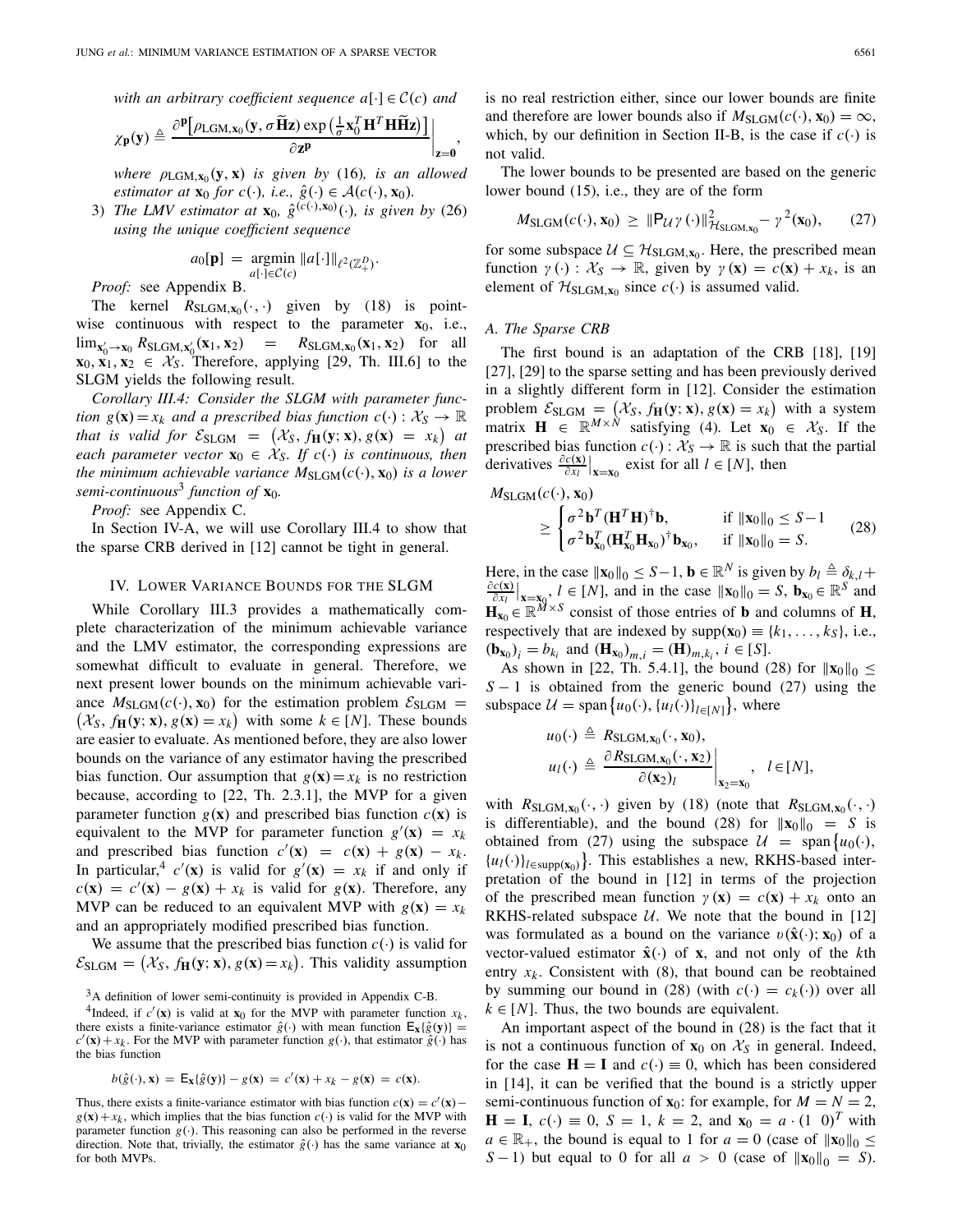However, by Corollary III.4, the minimum achievable variance  $M_{SLGM}(c(\cdot), \mathbf{x}_0)$  is a lower semi-continuous function of **x**0. Since a function cannot be simultaneously lower semicontinuous and strictly upper semi-continuous, it follows that the sparse CRB in (28) cannot be tight in general, i.e., it cannot be equal to  $M_{SLGM}(c(\cdot), \mathbf{x}_0)$  for all  $\mathbf{x}_0 \in \mathcal{X}_S$ . This means that we have a strict inequality in (28) at least for some  $\mathbf{x}_0 \in \mathcal{X}_S$ .

Let us finally consider the special case where  $M \geq N$  and  $H \in \mathbb{R}^{M \times N}$  has full rank, i.e., rank( $H$ ) = *N*. The leastsquares (LS) estimator [18], [19], [27] of  $x_k$  is given by  $\hat{x}_{LS,k}(y) = e_k^T H^{\dagger} y$ ; it is unbiased and its variance is

$$
v(\hat{x}_{LS,k}(\cdot); \mathbf{x}_0) = \sigma^2 \mathbf{e}_k^T (\mathbf{H}^T \mathbf{H})^{-1} \mathbf{e}_k.
$$
 (29)

On the other hand, for unbiased estimation, i.e.,  $c(\cdot) \equiv 0$ , our lower bound for  $||\mathbf{x}_0||_0 \leq S-1$  in (28) becomes  $M_{SLGM}(c(\cdot))$  $(0, \mathbf{x}_0) \geq \sigma^2 \mathbf{b}^T (\mathbf{H}^T \mathbf{H})^{\dagger} \mathbf{b} = \sigma^2 \mathbf{e}_k^T (\mathbf{H}^T \mathbf{H})^{-1} \mathbf{e}_k$ . Comparing with (29), we conclude that our bound is tight and the minimum achievable variance is in fact

$$
M_{\text{SLGM}}(c(\cdot) \equiv 0, \mathbf{x}_0) = \sigma^2 \mathbf{e}_k^T (\mathbf{H}^T \mathbf{H})^{-1} \mathbf{e}_k,
$$

which is achieved by the LS estimator. Thus, for  $M \geq N$ and rank $(H) = N$ , the LS estimator is the<sup>5</sup> LMV unbiased estimator for the SLGM at each parameter vector  $\mathbf{x}_0 \in \mathcal{X}_S$  with  $\|\mathbf{x}_0\|_0 \leq S-1$ . It is interesting to note that the LS estimator does not exploit the sparsity information expressed by the parameter set  $\mathcal{X}_S$ , i.e., the knowledge that  $\|\mathbf{x}\|_0 \leq S$ , and that it has the constant variance (29) for each  $\mathbf{x}_0 \in \mathcal{X}_S$  (in fact, even for  $\mathbf{x}_0 \in \mathcal{X}_S$  $\mathbb{R}^N$ ). We also note that the LS estimator is not an LMV unbiased estimator for the case  $\|\mathbf{x}_0\|_0 = S$ ; therefore, it is not a uniformly minimum variance (UMV) estimator [16], [17], [19] on  $X<sub>S</sub>$  (i.e., an unbiased estimator with minimum variance at each  $\mathbf{x}_0 \in \mathcal{X}_S$ ). In fact, as shown in [14] and [22], there does not exist a UMV unbiased estimator for the SLGM in general.

#### *B. A New CRB-Type Lower Variance Bound*

A new lower bound on  $M_{SLGM}(c(\cdot), \mathbf{x}_0)$  is stated in the following theorem [33]. This bound follows from the generic lower bound (27) by using the subspace  $U =$ span  $\{u_0(\cdot), \{\tilde{u}_i(\cdot)\}_{i\in[|\mathcal{K}|]}\}$ , with

$$
u_0(\cdot) \triangleq R_{\text{SLGM}, \mathbf{x}_0}(\cdot, \mathbf{x}_0),
$$
  
\n
$$
\tilde{u}_i(\cdot) \triangleq \frac{\partial R_{\text{SLGM}, \mathbf{x}_0}(\cdot, \mathbf{x}_2)}{\partial(\mathbf{x}_2)_{i}} \bigg|_{\mathbf{x}_2 = \tilde{\mathbf{x}}_0}, \quad i \in [|\mathcal{K}|],
$$
\n(30)

where  $\tilde{\mathbf{x}}_0 \in \mathbb{R}^N$  and  $\mathcal{K} = \{l_1, \ldots, l_{|\mathcal{K}|}\} \subseteq [N]$  are defined in the theorem.

*Theorem IV.1: Consider the estimation problem*  $\mathcal{E}_{SLGM} = (\mathcal{X}_S, f_H(\mathbf{y}; \mathbf{x}), g(\mathbf{x}) = x_k)$  with a system matrix  $\mathbf{H} \in \mathbb{R}^{M \times N}$  $(X_S, f_H(y; x), g(x) = x_k)$  *with a system matrix*  $H \in \mathbb{R}^{M \times N}$ *satisfying* (4). Let  $\mathbf{x}_0 \in \mathcal{X}_S$ , and consider an arbitrary index *set*  $K = \{l_1, \ldots, l_{|K|}\}$  ⊆ [*N*] *consisting of no more than S indices, i.e.,*  $|K| \leq S$ . If the prescribed bias function  $c(\cdot)$ : *X*<sub>*S*</sub> → ℝ *is such that the partial derivatives*  $\frac{\delta c(\mathbf{x})}{\partial x_{l_i}}|_{\mathbf{x}=\mathbf{x}_0}$  *exist*  *for all i*  $\in$  [ $|\mathcal{K}|$ ]*, then*<sup>6</sup>

$$
M_{\text{SLGM}}(c(\cdot), \mathbf{x}_0) \ge \exp\left(-\frac{1}{\sigma^2} \|(\mathbf{I} - \mathbf{P}) \mathbf{H} \mathbf{x}_0\|_2^2\right) \times \sigma^2 \mathbf{b}_{\mathbf{x}_0}^T \left(\mathbf{H}_{\mathcal{K}}^T \mathbf{H}_{\mathcal{K}}\right)^{-1} \mathbf{b}_{\mathbf{x}_0}.
$$
 (31)

 $Here, \ \mathbf{P} \triangleq \mathbf{H}_{\mathcal{K}}(\mathbf{H}_{\mathcal{K}})^{\dagger} \in \mathbb{R}^{M \times M}$  and  $\mathbf{b}_{\mathbf{x}_0} \in \mathbb{R}^{|\mathcal{K}|}$  is defined *entrywise as*  $(\mathbf{b}_{\mathbf{x}_0})_i \triangleq \delta_{k,l_i} + \frac{\partial c(\mathbf{x})}{\partial x_{l_i}}\big|_{\mathbf{x}=\tilde{\mathbf{x}}_0}$  *for*  $i \in [|\mathcal{K}|]$ *, where*  $\tilde{\mathbf{x}}_0 \in \mathbb{R}^N$  *is the unique (due to (4)) vector with* supp $(\tilde{\mathbf{x}}_0) \subseteq \mathcal{K}$ *solving*  $H\tilde{x}_0 = PHx_0$ .

*Proof:* see Appendix D.

The bound (31) has an intuitively appealing interpretation in terms of a scaled CRB for an LGM. Indeed, the quantity  $\sigma^2$ **b**<sub>*X*0</sub></sub> $\left(H_K^T H_K\right)^{-1}$ **b**<sub>*x*0</sub> appearing in (31) can be interpreted as the CRB [18] for the LGM with parameter dimension  $N = |K|$ , parameter function  $g(\mathbf{x}) = x_k$ , and prescribed bias function  $c(\cdot)$ . For a discussion of the scaling factor  $\exp(-\frac{1}{\sigma^2} ||(\mathbf{I} - \mathbf{P})\mathbf{H}\mathbf{x}_0||_2^2)$ , we will consider the following two complementary cases:

- 1) Consider the case where  $k \notin \text{supp}(\mathbf{x}_0)$  and  $\|\mathbf{x}_0\|_0 = S$ . Let us choose  $K = \mathcal{L} \cup \{k\}$ , where  $\mathcal{L}$  comprises the indices of the  $S - 1$  largest (in magnitude) entries of **x**<sub>0</sub>. We then obtain  $||(I-P)Hx_0||_2^2 = \xi_0^2 ||(I-P)He_{j_0}||_2^2$ , where ξ<sup>0</sup> and *j*<sup>0</sup> denote the value and index, respectively, of the smallest (in magnitude) nonzero entry of  $x_0$ .<sup>7</sup> Typically,<sup>8</sup>  $\|$ (**I**−**P**)**He**  $j_0$  $\|_2^2$  > 0 and therefore, as  $\xi_0$ becomes larger (in magnitude), the bound (31) transitions from a "low signal-to-noise ratio (SNR)" regime, where  $\exp\left(-\frac{1}{\sigma^2} \|(I-P)Hx_0\|_2^2\right) \approx 1$ , to a "high-SNR" regime, where  $\exp(-\frac{1}{\sigma^2} ||(\mathbf{I} - \mathbf{P})\mathbf{H}\mathbf{x}_0||_2^2) \approx 0$ . In the low-SNR regime, the bound (31) is approximately equal to  $\sigma^2 \mathbf{b}_{\mathbf{x}_0}^T \left( \mathbf{H}_L^T \mathbf{H}_R \right)^{-1} \mathbf{b}_{\mathbf{x}_0}$ , i.e., to the CRB for the LGM with  $N = |K|$ . In the high-SNR regime, the bound becomes approximately equal to 0; this suggests that the zero entries  $x_k$  with  $k \notin \text{supp}(\mathbf{x})$  can be estimated with small variance. Note that for increasing  $\xi_0$ , the transition from the low-SNR regime to the high-SNR regime exhibits an exponential decay.
- 2) On the other hand, in the complementary case where either  $k \in \text{supp}(\mathbf{x}_0)$  or  $\|\mathbf{x}_0\|_0 \leq S-1$  (or both), the factor  $\exp(-\frac{1}{\sigma^2} ||(\mathbf{I} - \mathbf{P})\mathbf{H}\mathbf{x}_0||_2^2)$  can be made equal to 1 by choosing  $\breve{\mathcal{K}} = \text{supp}(\mathbf{x}_0) \cup \{k\}.$

We note that the bound presented in [33] is obtained by maximizing (31) with respect to the index set  $K$ ; this gives the tightest possible bound of the type (31).

The matrix **P** appearing in (31) is the orthogonal projection matrix [21] on the subspace  $\mathcal{H}_{\mathcal{K}} \triangleq \text{span}(\mathbf{H}_{\mathcal{K}})$ 

<sup>6</sup>Note that  $(\mathbf{H}_{\mathcal{K}}^T \mathbf{H}_{\mathcal{K}})^{-1}$  exists because of (4).

<sup>7</sup>Indeed, we have  $\mathbf{H}_{\mathbf{X}_0} = \mathbf{H}_{\mathcal{L}} \mathbf{x}_{0,\mathcal{L}} + \xi_0 \mathbf{H} \mathbf{e}_{j_0}$ , where  $\mathbf{H}_{\mathcal{L}}$  and  $\mathbf{x}_{0,\mathcal{L}}$  denote, respectively, the restriction of the matrix **H** and the vector  $\mathbf{x}_0$  to the columns and entries indexed by *L*. The component  $\mathbf{H}_L \mathbf{x}_{0,L}$  belongs to the subspace span( $\mathbf{H}_{\mathcal{L}}$ ). Because span( $\mathbf{H}_{\mathcal{L}}$ )  $\subseteq$  span( $\mathbf{H}_{\mathcal{K}}$ ), the orthogonal projection matrix  $\widetilde{\mathbf{I}} - \mathbf{P}$  suppresses any vector component belonging to span( $\widetilde{\mathbf{H}}_L$ ). It then follows that

$$
(\mathbf{I}-\mathbf{P})\mathbf{H}\mathbf{x}_0 = (\mathbf{I}-\mathbf{P})(\mathbf{H}_{\mathcal{L}}\mathbf{x}_{0,\mathcal{L}} + \zeta_0\mathbf{H}\mathbf{e}_{j_0}) = \zeta_0(\mathbf{I}-\mathbf{P})\mathbf{H}\mathbf{e}_{j_0}.
$$

8Note that, for the case  $k \notin \text{supp}(\mathbf{x}_0)$  and  $\|\mathbf{x}_0\|_0 = S$  considered,  $j_0 \notin \mathcal{K}$  with  $|K| = S$ . For a system matrix **H** satisfying (4), we then have  $\|$ (**I**−**P**)**He**<sub>*j*0</sub>  $\|_2^2$  > 0 if and only if the submatrix **H** $K \cup \{j_0\}$  has full column rank.

 $5$ If an LMV estimator exists, then it is unique [19].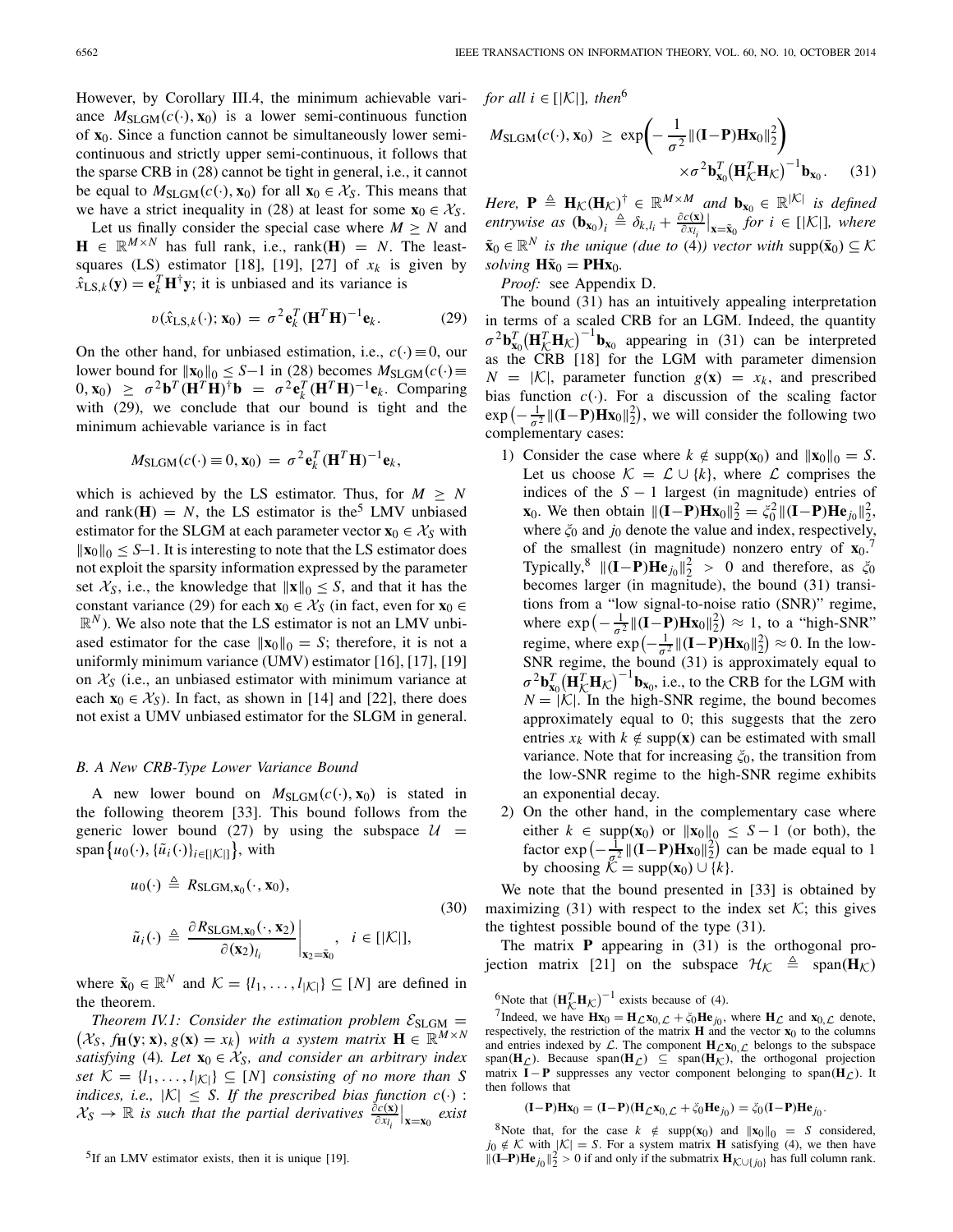$\subset \mathbb{R}^M$ , i.e., the subspace spanned by those columns of **H** whose indices are in *K*. Consequently, **I**−**P** is the orthogonal projection matrix on the orthogonal complement of  $H_K$ , and the norm  $\|(\mathbf{I}-\mathbf{P})\mathbf{H}\mathbf{x}_0\|_2$  thus represents the distance between the point  $\mathbf{Hx}_0$  and the subspace  $\mathcal{H}_{\mathcal{K}}$  [31]. Therefore, the factor  $\exp(-\frac{1}{\sigma^2} ||(\mathbf{I} - \mathbf{P})\mathbf{H}\mathbf{x}_0||_2^2)$  appearing in the bound (31) can be interpreted as a measure of the distance between  $\mathbf{Hx}_0$  and  $\mathcal{H}_\mathcal{K}$ . In general, the bound (31) is tighter (i.e., higher) if  $K$  is chosen such that the distance  $\|$ (**I**−**P**)**Hx**<sub>0</sub> $\|$ <sub>2</sub> is smaller.

For the special case given by the SSNM, i.e.,  $H = I$ , and unbiased estimation, i.e.,  $c(\cdot) \equiv 0$ , the bound (31) is a continuous function of  $\mathbf{x}_0$  on  $\mathcal{X}_s$ . This is an important difference from the bound in (28) and, also, from the bound to be given in (50) below. Furthermore, still for  $H = I$  and  $c(\cdot) \equiv 0$ , the bound (31) can be shown [33], [22, p. 106] to be tighter (higher) than the bounds given by (28) and (50).

#### *C. The SLGM View of Compressed Sensing*

The lower bounds for the SLGM presented in Sections IV-A and IV-B are also relevant to the linear CS recovery problem, which can be viewed as an instance of the SLGM estimation problem. In this section, we express the new lower bound in Theorem IV.1 in terms of the restricted isometry constant of the system matrix (CS measurement matrix) **H**.

The compressive measurement process within a CS problem is often modeled as [2], [7], [8], [23], [34], [35]

$$
y = Hx + n. \tag{32}
$$

Here,  $y \in \mathbb{R}^M$  denotes the compressive measurements; **H**  $\in$  $\mathbb{R}^{M \times N}$ , where  $M \leq N$  and typically  $M \ll N$ , denotes the CS measurement matrix;  $\mathbf{x} \in \mathcal{X}_S \subseteq \mathbb{R}^N$  is an unknown *S*-sparse signal or parameter vector, with known sparsity degree *S* (typically  $S \ll N$ ); and **n** represents additive measurement noise. We assume that  $\mathbf{n} \sim \mathcal{N}(\mathbf{0}, \sigma^2 \mathbf{I})$  and that the columns  $\{\mathbf{h}_i\}_{i\in[N]}$  of **H** are normalized, i.e.,  $\|\mathbf{h}_i\|_2 = 1$  for all  $j \in [N]$ . The CS measurement model (32) is then identical to the SLGM observation model (2). Any CS recovery method, such as basis pursuit (BP) [34], [36] or orthogonal matching pursuit (OMP) [23], [37], can be interpreted as an estimator  $\hat{\mathbf{x}}(\mathbf{y})$  that estimates the sparse vector **x** from the observation **y**.

Due to the typically large dimension of the measurement matrix **H**, a complete characterization of the properties of **H** (e.g., via its SVD) is often infeasible. Useful incomplete characterizations are provided by the (mutual) coherence and the restricted isometry property [7], [23], [34], [35]. A matrix  $\mathbf{H} \in \mathbb{R}^{M \times N}$  is said to satisfy the *restricted isometry property* (RIP) of order *K* if there is a constant  $\delta_K \in \mathbb{R}_+$  such that for every index set  $\mathcal{I} \subseteq [N]$  of size  $|\mathcal{I}| = K$ ,

$$
(1 - \delta'_K) \|\mathbf{z}\|_2^2 \le \|\mathbf{H}_{\mathcal{I}} \mathbf{z}\|_2^2 \le (1 + \delta'_K) \|\mathbf{z}\|_2^2, \text{ for all } \mathbf{z} \in \mathbb{R}^K.
$$
\n(33)

The smallest  $\delta'_K$  for which (33) holds—hereafter denoted  $\delta_K$ —is called the *RIP constant* of **H**. Condition (4) is necessary for a matrix **H** to satisfy the RIP of order *S* with a RIP constant  $\delta_S < 1$ .<sup>9</sup> It can be easily verified that  $\delta_{K'} \ge \delta_K$  for  $K' > K$ .

We now specialize the bound (31) on the minimum achievable variance for  $\mathcal{E}_{SLGM}$  to the CS scenario, i.e., to the SLGM with sparsity degree *S* and a system matrix **H** that is a CS measurement matrix (i.e.,  $M \leq N$ ) with known RIP constant  $\delta_S$  < 1. Note that  $\delta_S$  < 1 implies that condition (4) is satisfied. The following result was presented in [22, Th. 5.7.2].

*Corollary IV.2: Consider the SLGM estimation problem*  $\mathcal{E}_{\text{SLGM}} = (\mathcal{X}_S, f_{\text{H}}(\textbf{y}; \textbf{x}), g(\textbf{x}) = x_k), \text{ where } \textbf{H} \in \mathbb{R}^{M \times N} \text{ with }$  $M \leq N$  satisfies the RIP of order S with RIP constant  $\delta_S < 1$ . *Let*  $\mathbf{x}_0 \in \mathcal{X}_S$ , and consider an arbitrary index set  $\mathcal{K} \subseteq [N]$ *consisting of no more than S indices, i.e.,*  $|K| \leq S$ . If the *first-order partial derivatives* <sup>∂</sup>*c*(**x**) ∂*xl* **<sup>x</sup>**=**x**<sup>0</sup> *of the prescribed bias function*  $c(\cdot): \mathcal{X}_S \to \mathbb{R}$  *exist for all*  $l \in \mathcal{K}$ *, then* 

$$
M_{\text{SLGM}}(c(\cdot), \mathbf{x}_0) \ge \exp\left(-\frac{1+\delta_S}{\sigma^2} \left\|\mathbf{x}_0^{\text{supp}(\mathbf{x}_0)\setminus\mathcal{K}}\right\|_2^2\right) \frac{\sigma^2 \left\|\mathbf{b}_{\mathbf{x}_0}\right\|_2^2}{1+\delta_S},\tag{34}
$$

*with*  $\mathbf{b}_{\mathbf{x}_0} \in \mathbb{R}^{|\mathcal{K}|}$  *as defined in Theorem IV.1.* 

*Proof:* see Appendix E.

For a comparison of the actual variance behavior of a given CS recovery scheme (or, estimator)  $\hat{x}_k(\cdot)$  with the variance bound (34), we set  $c(\cdot)$  in (34) equal to the estimator's bias function, i.e.,  $c(\mathbf{x}) = \mathbf{E}_{\mathbf{x}}\{\hat{x}_k(\mathbf{y})\} - x_k$ . We note that the firstorder partial derivatives of  $c(\mathbf{x})$ , which occur in Corollary IV.2, are given by [32, Corollary 2.6]

$$
\frac{\partial c(\mathbf{x})}{\partial x_l} = \delta_{k,l} + \frac{1}{\sigma^2} \mathbf{E}_{\mathbf{x}} \{ \hat{x}_k(\mathbf{y}) (\mathbf{y} - \mathbf{H}\mathbf{x})^T \mathbf{H} \mathbf{e}_l \}.
$$
 (35)

For a "good" CS measurement matrix—i.e., a matrix with small  $\delta_S$ —the bound (34) is very close to a bound for the SSNM (i.e., for  $H = I$ ) that will be presented in Section V-C (see (49) below). This means that, conversely, in terms of a lower bound on the achievable variance, relative to the SSNM (case  $H = I$ ), no loss of information is incurred by multiplying **x** by the CS measurement matrix  $\mathbf{H} \in \mathbb{R}^{M \times N}$  and thereby reducing the signal dimension from *N* to *M*, where typically  $M \ll N$ . This agrees with the fact that for small  $\delta_S$ , one can recover—e.g., by using BP—the sparse parameter vector  $\mathbf{x} \in \mathcal{X}_S$  from the compressed observation  $\mathbf{y} = \mathbf{H}\mathbf{x} + \mathbf{n}$  up to an error that is typically very small (and whose norm is almost independent of **H** and solely determined by the measurement noise **n** [7], [38]).

# V. RKHS-BASED ANALYSIS OF MINIMUM VARIANCE ESTIMATION FOR THE SSNM

Next, we specialize our RKHS-based MVE analysis to the SSNM, i.e., to the case given by  $H = I$  (which implies  $M = N$  and  $y = x + n$ . We note that the SLGM with a system matrix  $\mathbf{H} \in \mathbb{R}^{M \times N}$  having orthonormal columns, i.e., satisfying  $H^T H = I$ , is equivalent to the SSNM [14].

<sup>&</sup>lt;sup>9</sup>Indeed, assume that spark( $H$ )  $\leq$  *S*. This means that there exists an index set  $\mathcal{I} \subseteq [N]$  consisting of *S* indices such that the columns of  $\mathbf{H}_{\mathcal{I}}$  are linearly dependent. This, in turn, implies that there is a nonzero coefficient vector  $\mathbf{z} \in \mathbb{R}^S$  such that  $\mathbf{H}_{\mathcal{I}} \mathbf{z} = \mathbf{0}$  and consequently  $\|\mathbf{H}_{\mathcal{I}} \mathbf{z}\|_2^2 = 0$ . Therefore, there cannot exist a constant  $\delta'_K < 1$  for which (33) holds.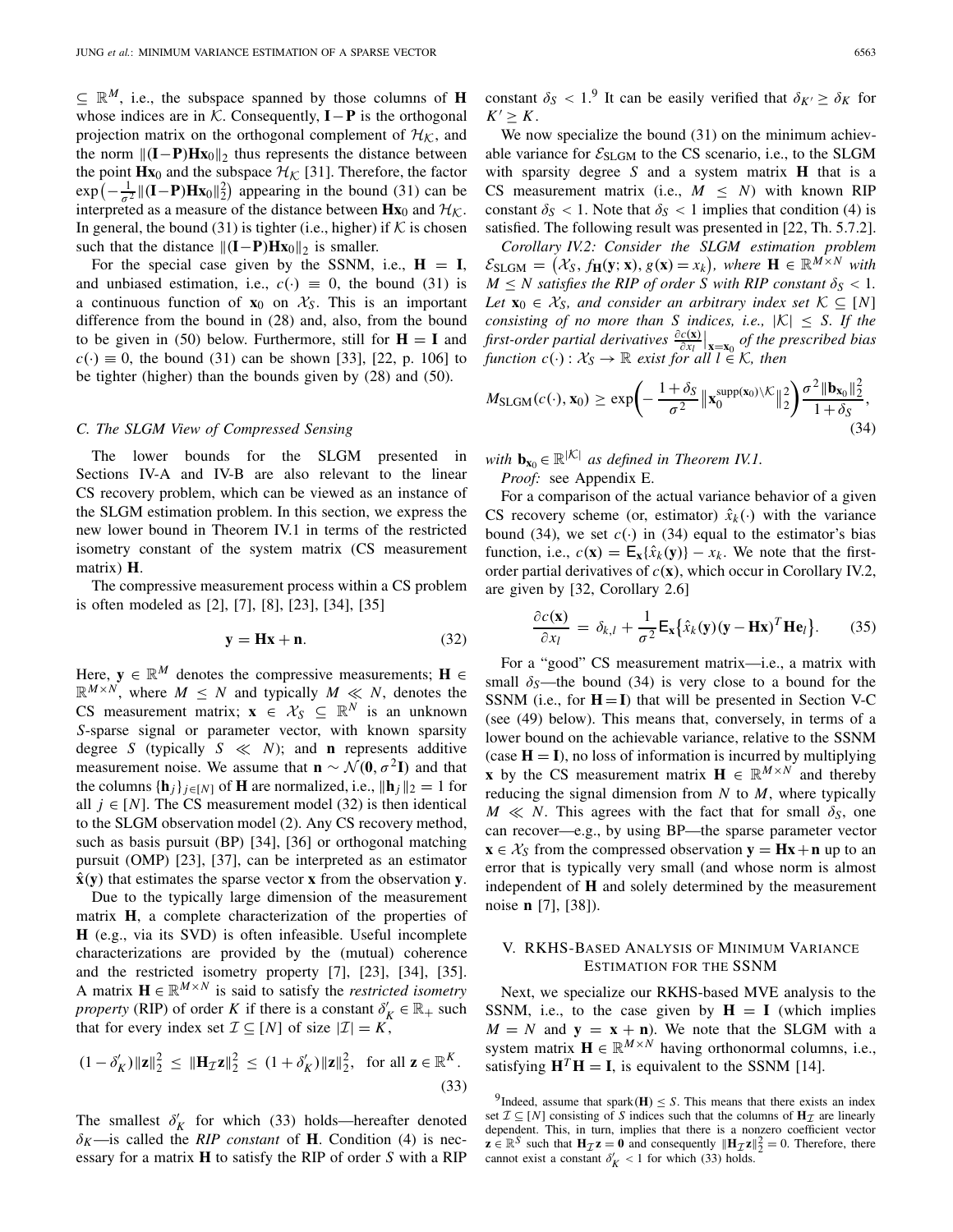Specializing the kernel  $R_{SLGM, x_0}(\cdot, \cdot)$  (see (18)) to  $H = I$ , we obtain

$$
R_{\text{SSNM}, \mathbf{x}_0}(\mathbf{x}_1, \mathbf{x}_2)
$$
  
=  $\exp\left(\frac{1}{\sigma^2}(\mathbf{x}_2 - \mathbf{x}_0)^T(\mathbf{x}_1 - \mathbf{x}_0)\right), \mathbf{x}_0, \mathbf{x}_1, \mathbf{x}_2 \in \mathcal{X}_S.$  (36)

The corresponding RKHS,  $H(R_{SSNM, x_0})$ , will be briefly denoted by  $H_{SSNM, x_0}$ .

# *A. Valid Bias Functions, Minimum Achievable Variance, and LMV Estimator*

Since the SSNM is a special case of the SLGM, we can characterize the class of valid bias functions, the Barankin bound, and the corresponding LMV estimator by Corollary III.2 and Corollary III.3 with  $H = I$ . However, a more convenient characterization [22, Th. 5.5.2] can be obtained by exploiting the specific structure of  $H_{SSNM, x_0}$  that is induced by the choice  $H = I$ .

*Theorem V.1: Consider the SSNM estimation problem*  $\mathcal{E}_{SSNM} = (\mathcal{X}_S, f_{\mathbf{I}}(\mathbf{y}; \mathbf{x}), g(\cdot)).$ 

1) *A prescribed bias function*  $c(\cdot): \mathcal{X}_S \to \mathbb{R}$  *is valid for*  $\mathcal{E}_{SSNM}$  *at*  $\mathbf{x}_0 \in \mathcal{X}_S$  *if and only if the corresponding mean function*  $\gamma(\cdot) = c(\cdot) + g(\cdot)$  *can be expressed as* 

$$
\gamma(\mathbf{x}) = \nu_{\mathbf{x}_0}(\mathbf{x}) \sum_{\mathbf{p} \in \mathbb{Z}_+^N \cap \mathcal{X}_S} \frac{a[\mathbf{p}]}{\sqrt{\mathbf{p}!}} \left(\frac{\mathbf{x}}{\sigma}\right)^{\mathbf{p}}, \ \ \mathbf{x} \in \mathcal{X}_S, \qquad (37)
$$

*with*

$$
\nu_{\mathbf{x}_0}(\mathbf{x}) \triangleq \exp\left(\frac{1}{2\sigma^2} \|\mathbf{x}_0\|_2^2 - \frac{1}{\sigma^2} \mathbf{x}^T \mathbf{x}_0\right) \tag{38}
$$

*and with a coefficient sequence a*[**p**]  $\in \ell^2(\mathbb{Z}_+^N \cap \mathcal{X}_S)$ . *This coefficient sequence is unique for a given c(* $\cdot$ *).* 

- 2) Let the prescribed bias function  $c(\cdot): \mathcal{X}_S \to \mathbb{R}$  be valid *for*  $\mathcal{E}_{SSNM}$  *at*  $\mathbf{x}_0 \in \mathcal{X}_S$ *. Then:* 
	- a) *The minimum achievable variance at*  $\mathbf{x}_0 \in \mathcal{X}_S$  *is given by*

$$
M_{\text{SSNM}}(c(\cdot), \mathbf{x}_0) = \sum_{\mathbf{p} \in \mathbb{Z}_+^N \cap \mathcal{X}_S} a_{\mathbf{x}_0}^2[\mathbf{p}] - \gamma^2(\mathbf{x}_0), \tag{39}
$$

*with*

$$
a_{\mathbf{x}_0}[\mathbf{p}] \triangleq \frac{1}{\sqrt{\mathbf{p}!}} \frac{\partial^{\mathbf{p}} (\gamma (\sigma \mathbf{x}) / v_{\mathbf{x}_0}(\sigma \mathbf{x}))}{\partial \mathbf{x} \mathbf{p}} \bigg|_{\mathbf{x} = \mathbf{0}}.
$$
 (40)

b) *The LMV estimator at* **x**<sup>0</sup> *is given by*

$$
\hat{g}^{(c(\cdot),\mathbf{x}_0)}(\mathbf{y}) = \sum_{\mathbf{p}\in\mathbb{Z}_+^N\cap\mathcal{X}_S} \frac{a_{\mathbf{x}_0}[\mathbf{p}]}{\sqrt{\mathbf{p}!}} \frac{\partial^{\mathbf{p}} \psi_{\mathbf{x}_0}(\mathbf{x}, \mathbf{y})}{\partial \mathbf{x}^{\mathbf{p}}} \bigg|_{\mathbf{x}=\mathbf{0}},
$$
\n(41)

*with*

$$
\psi_{\mathbf{x}_0}(\mathbf{x}, \mathbf{y}) \triangleq \exp\left(\frac{\mathbf{y}^T(\sigma \mathbf{x} - \mathbf{x}_0)}{\sigma^2} + \frac{\mathbf{x}_0^T \mathbf{x}}{\sigma} - \frac{\|\mathbf{x}\|_2^2}{2}\right). \tag{42}
$$

*Proof:* see Appendix F.

Note that the statement of Theorem V.1 is stronger than that of Corollary III.3, because it contains explicit expressions of the minimum achievable variance  $M_{\text{SSNM}}(c(\cdot), \mathbf{x}_0)$  and the corresponding LMV estimator  $\hat{g}^{(c(\cdot),\mathbf{x}_0)}(\mathbf{y})$ .

The expression (39) nicely shows the influence of the sparsity constraints on the minimum achievable variance. Indeed, consider a bias function  $c(\cdot) : \mathbb{R}^N \to \mathbb{R}$  that is valid for the SSNM with  $S = N$ , and therefore also for the SSNM with  $S < N$ . Let us denote by  $M_N$  and  $M_S$  the minimum achievable variance  $M(c(\cdot), \mathbf{x}_0)$  for the degenerate SSNM without sparsity  $(S = N)$  and for the SSNM with sparsity  $(S < N)$ , respectively. Note that in the nonsparse case  $S = N$ , the SSNM coincides with the LGM with  $H = I$ . It then follows from (39) that  $M_N = \sum_{\mathbf{p} \in \mathbb{Z}_+^N} a_{\mathbf{x}_0}^2[\mathbf{p}] - \gamma^2(\mathbf{x}_0)$  and

$$
M_N - M_S = \sum_{\mathbf{p} \in \mathbb{Z}_+^N \setminus \mathcal{X}_S} a_{\mathbf{x}_0}^2[\mathbf{p}].
$$

Clearly, if **x** is more sparse, i.e., if the sparsity degree *S* is smaller, the number of (nonnegative) terms in the above sum is larger. This implies a larger difference  $M_N - M_S$  and, thus, a stronger reduction of the minimum achievable variance due to the sparsity information.

We mention the obvious fact that a UMV estimator for  $\mathcal{E}_{SSNM} = (\mathcal{X}_S, f_{\mathbf{I}}(\mathbf{y}; \mathbf{x}), g(\cdot))$  and bias function  $c(\cdot)$  exists if and only if the LMV estimator  $\hat{g}^{(c(\cdot),\mathbf{x}_0)}(\cdot)$  given by (41) does not depend on **x**0.

Consider the SSNM with parameter function  $g(\mathbf{x}) = x_k$ , i.e.,  $\mathcal{E}_{SSNM} = (\mathcal{X}_S, f_{\mathbf{I}}(\mathbf{y}; \mathbf{x}), g(\mathbf{x}) = x_k)$ , for some  $k \in [N]$ . Because the specific estimator  $\hat{g}(\mathbf{y}) = y_k$  has finite variance and zero bias at each  $\mathbf{x} \in \mathcal{X}_S$ , the bias function  $c_u(\mathbf{x}) \equiv 0$  must be valid for  $\mathcal{E}_{SSNM}$  at each  $\mathbf{x}_0 \in \mathcal{X}_S$ . Therefore, according to Corollary III.4, the minimum achievable variance for unbiased estimation within the SSNM with parameter function  $g(\mathbf{x}) = x_k$ ,  $M_{\text{SSNM}}(c_u(\cdot), \mathbf{x}_0)$ , is a lower semi-continuous function of  $\mathbf{x}_0$  on its domain, i.e., on  $\mathcal{X}_S$ . (Note that this remark is not related to Theorem V.1.)

Finally, we note that the explicit expression (41) for the LMV estimator is mainly of theoretical interest, since it depends on the unknown parameter  $\mathbf{x}_0$  and therefore cannot be implemented in practice. However, this expression might give some intuition on how to design practical estimators whose performance comes close to that of the LMV estimator.

#### *B. Diagonal Bias Functions*

In this subsection, we consider the SSNM estimation problem<sup>10</sup>  $\mathcal{E}_{SSNM} = (\mathcal{X}_S, f_{\mathbf{I}}(\mathbf{y}; \mathbf{x}), g(\mathbf{x}) = x_k)$ , for some  $k \in [N]$ , and study a specific class of bias functions. Let us call a bias function  $c(\cdot) : \mathcal{X}_S \to \mathbb{R}$  *diagonal* if  $c(\mathbf{x})$  depends only on the *k*th entry of the parameter vector **x**, i.e., the specific scalar parameter  $x_k$  to be estimated. That is,  $c(\mathbf{x}) = \tilde{c}(x_k)$ , with some function  $\tilde{c}(\cdot) : \mathbb{R} \to \mathbb{R}$  that may depend on *k*. Similarly, we say that an estimator  $\hat{x}_k(y)$  is diagonal if it depends only on the *k*th entry of **y**, i.e.,  $\hat{x}_k(y) = \hat{x}_k(y_k)$  (with an abuse of notation). Clearly, the bias function  $b(\hat{x}_k(\cdot); \mathbf{x})$  of a diagonal

<sup>10</sup>We recall that the assumption  $g(\mathbf{x}) = x_k$  is no restriction, because the MVP for any given parameter function  $g(.)$  is equivalent to the MVP for the parameter function  $g'(\mathbf{x}) = x_k$  and the modified prescribed bias function  $c'(\mathbf{x}) = c(\mathbf{x}) + g(\mathbf{x}) - x_k$ .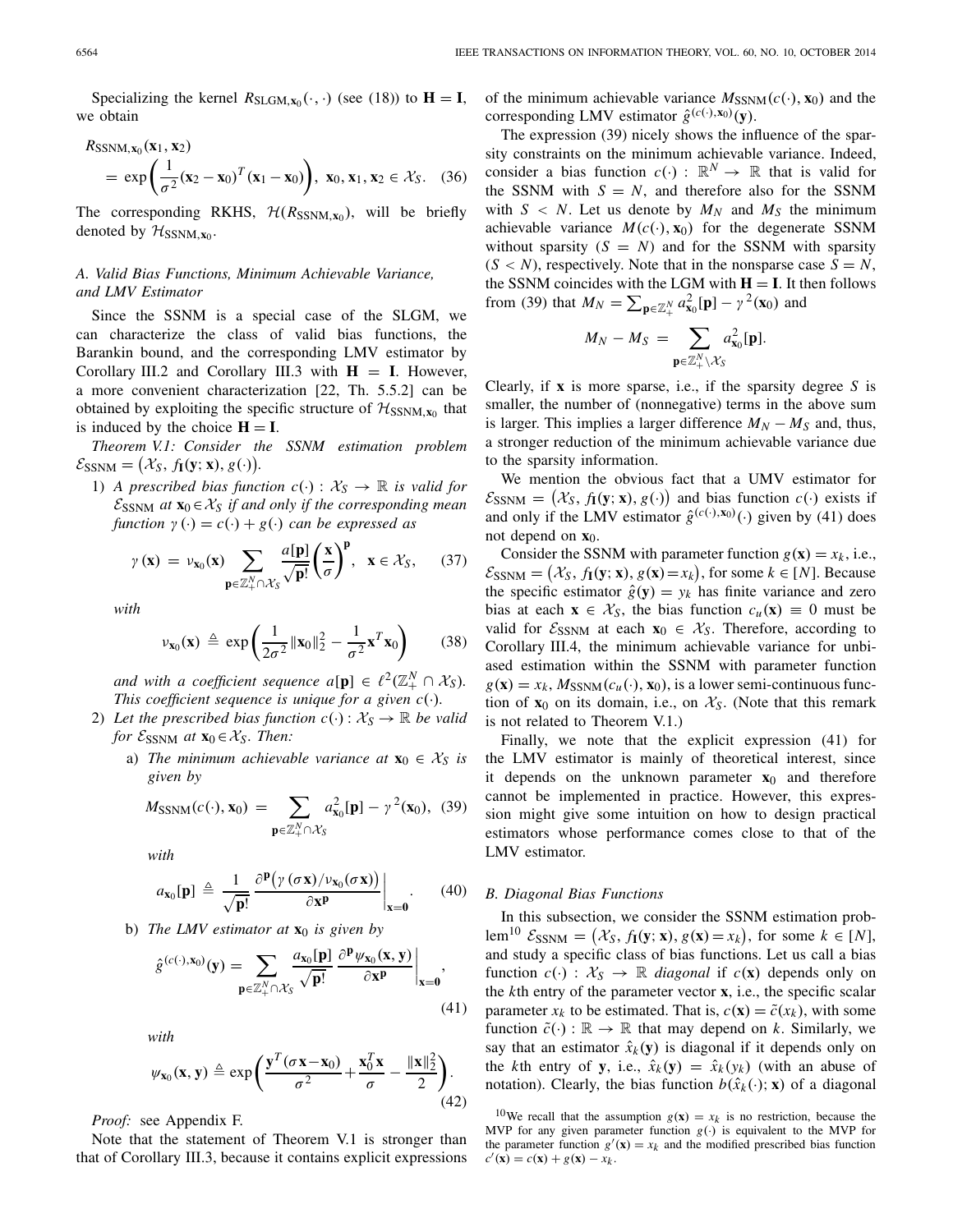estimator  $\hat{x}_k(\cdot)$  is diagonal, i.e.,  $b(\hat{x}_k(\cdot); \mathbf{x}) = b(\hat{x}_k(\cdot); x_k)$ . Well-known examples of diagonal estimators are the hard- and soft-thresholding estimators described in [2], [11], and [39] and the LS estimator,  $\hat{x}_{LS,k}(\mathbf{y}) = y_k$ . The maximum likelihood estimator for the SSNM is not diagonal, and neither is its bias function [14].

The following theorem [22, Th. 5.5.4], which can be regarded as a specialization of Theorem V.1 to the case of diagonal bias functions, provides a characterization of the class of valid diagonal bias functions, as well as of the minimum achievable variance and LMV estimator for a prescribed diagonal bias function. In the theorem, we will use the *l*th order (probabilists') Hermite polynomial  $H_l(\cdot) : \mathbb{R} \to \mathbb{R}$ defined as [40]

$$
H_l(x) \triangleq (-1)^l e^{x^2/2} \frac{d^l}{dx^l} e^{-x^2/2}.
$$

Furthermore, in the case  $\|\mathbf{x}_0\|_0 = S$ , the support of  $\mathbf{x}_0$  will be denoted as  $supp(x_0) = \{k_1, ..., k_S\}.$ 

*Theorem V.2: Consider the SSNM estimation problem*  $\mathcal{E}_{\text{SSNM}} = (\mathcal{X}_S, f_{\text{I}}(\textbf{y}; \textbf{x}), g(\textbf{x}) = x_k), k \in [N], \text{ at } \textbf{x}_0 \in \mathcal{X}_S.$ *Furthermore consider a bias function*  $c(\cdot) : \mathcal{X}_S \to \mathbb{R}$  that *is diagonal and such that the corresponding mean function*  $\gamma(\mathbf{x}) = c(\mathbf{x}) + x_k$  *can be written as a convergent power series centered at* **x**0*, i.e.,*

$$
\gamma(\mathbf{x}) = \sum_{l \in \mathbb{Z}_+} \frac{m_l}{l!} (x_k - x_{0,k})^l, \tag{43}
$$

*with suitable coefficients m<sub>l</sub>. (Note, in particular, that*  $m_0 =$ γ (**x**0)*.) In what follows, let*

$$
B_c \triangleq \sum_{l \in \mathbb{Z}_+} \frac{m_l^2 \sigma^{2l}}{l!}.
$$

- 1) The bias function  $c(\cdot)$  is valid at  $\mathbf{x}_0$  if and only if  $B_c < \infty$ .
- 2) Assume that  $B_c < \infty$ , *i.e.*,  $c(\cdot)$  *is valid. Then:* 
	- a) *The minimum achievable variance at*  $\mathbf{x}_0$  *is*

$$
M_{\text{SSNM}}(c(\cdot), \mathbf{x}_0) = B_c \phi(\mathbf{x}_0) - \gamma^2(\mathbf{x}_0),
$$

*with*

$$
\phi(\mathbf{x}_0) \triangleq \begin{cases}\n1, & \text{if } |\operatorname{supp}(\mathbf{x}_0) \cup \{k\}| \leq S \\
\sum_{i \in [S]} \exp\left(-\frac{x_{0,k_i}^2}{\sigma^2}\right) \\
\times \prod_{j \in [i-1]} \left[1 - \exp\left(-\frac{x_{0,k_j}^2}{\sigma^2}\right)\right] < 1, \\
\text{if } |\operatorname{supp}(\mathbf{x}_0) \cup \{k\}| = S + 1.\n\end{cases} (44)
$$

 $(Recall that supp(**x**<sub>0</sub>) = {k<sub>i</sub>}<sub>i=1</sub><sup>S</sup> in the case)$ |supp(**x**0) ∪ {*k*}| = *S* + 1*.)*

b) *The LMV estimator at*  $\mathbf{x}_0$  *is* 

$$
\hat{x}_{k}^{(c(\cdot),\mathbf{x}_{0})}(\mathbf{y}) = \psi(\mathbf{y},\mathbf{x}_{0}) \sum_{l \in \mathbb{Z}_{+}} \frac{m_{l} \sigma^{l}}{l!} H_{l} \left( \frac{y_{k} - x_{0,k}}{\sigma} \right),
$$

*with*

ψ(**y**, **x**0) -⎧ ⎪⎪⎪⎪⎪⎪⎪⎪⎪⎨ ⎪⎪⎪⎪⎪⎪⎪⎪⎪⎩ 1, *if* |supp(**x**0) ∪ {*k*}| ≤ *S i*∈[*S*] exp −*x* 2 0,*ki* + 2*yki x*0,*ki* 2σ<sup>2</sup> × *j*∈[*i*−1] 1−exp − *x* 2 0,*k j* + 2*yk <sup>j</sup> x*0,*<sup>k</sup> <sup>j</sup>* 2σ<sup>2</sup> , *if* |supp(**x**0) ∪ {*k*}| = *S* + 1. (45)

3) *Finally, assume that the prescribed bias function c*(·) *is the actual bias function of a diagonal estimator*  $\hat{x}_k(y) = \hat{x}_k(y_k)$ , *i.e.,*  $c(x) = b(\hat{x}_k(\cdot); x)$ *. Then, the minimum achievable variance is*

$$
M_{\text{SSNM}}(c(\cdot), \mathbf{x}_0) = v(\hat{x}_k(\cdot); \mathbf{x}_0) \phi(\mathbf{x}_0)
$$
  
+ 
$$
[\phi(\mathbf{x}_0) - 1] \gamma^2(\mathbf{x}_0), \quad (46)
$$

*and the corresponding LMV estimator is*

$$
\hat{x}_{k}^{(c(\cdot),\mathbf{x}_{0})}(\mathbf{y}) = \hat{x}_{k}(y_{k}) \psi(\mathbf{y},\mathbf{x}_{0}). \tag{47}
$$

*Proof:* The proof is based on applying Theorem V.1 to a diagonal prescribed bias function such that the corresponding mean function is of the form (43). In particular, one relates the coefficients  $m_l$  in (43) with the coefficients  $a[p]$  in the expansion (37). The relations (46) and (47) are obtained by recognizing that the set  $\frac{1}{\sqrt{2}}$  $\frac{1}{l!}H_l\left(\frac{y_k-x_{0,k}}{\sigma}\right)\Big)_{l\in\mathbb{Z}_+}$ forms an orthonormal basis for the Hilbert space of diagonal estimator functions with finite variance at  $\mathbf{x}_0$  and inner product given by  $\langle \hat{g}_1(y_k), \hat{g}_2(y_k) \rangle = \int_{\mathbb{R}} \hat{g}_1(y_k) \hat{g}_2(y_k)$  $\exp\left(-\frac{1}{2\sigma^2}(y_k - x_{0,k})^2\right) dy_k$  [41]. For a detailed proof, we refer to  $[22, \text{Appendix A}]$ .

Regarding the case distinction in Theorem V.2, we note that |supp(**x**<sub>0</sub>)∪{ $k$ }| ≤ *S* either if  $||\mathbf{x}||_0$  ≤ *S*−1 or if both  $||\mathbf{x}||_0 = S$ and *k* ∈ supp(**x**<sub>0</sub>), and  $|\supp(x_0) \cup \{k\}| = S + 1$  if both  $||x||_0 =$ *S* and  $k \notin \text{supp}(\mathbf{x}_0)$ .

Remarkably, as shown by (47), the LMV estimator can be obtained by multiplying the diagonal estimator  $\hat{x}_k(y)$ —which is arbitrary except for the condition that its variance at  $x_0$  is finite—by the "correction factor"  $\psi$ (**y**, **x**<sub>0</sub>) in (45). It can be easily verified that  $\psi$ (**y**, **x**<sub>0</sub>) does not depend on  $y_k$ . According to (45), the following two cases have to be distinguished:

- 1) For  $k \in [N]$  such that  $|\text{supp}(\mathbf{x}_0) \cup \{k\}| \leq S$ , we have  $\psi(\mathbf{y}, \mathbf{x}_0) = 1$ , and therefore the LMV estimator is obtained from (47) as  $\hat{x}_k^{(c(\cdot), \mathbf{x}_0)}(\mathbf{y}) = \hat{x}_k(y_k) = \hat{x}_k(\mathbf{y}).$ Thus, in that case, it follows that every diagonal estimator  $\hat{x}_k(\cdot)$ :  $\mathbb{R}^N \to \mathbb{R}$  for the SSNM that has finite variance at  $\mathbf{x}_0$  is necessarily an LMV estimator. In particular, the variance  $v(\hat{x}_k(\cdot); \mathbf{x}_0)$  equals the minimum achievable variance  $M_{SSNM}(c(\cdot), \mathbf{x}_0)$ , i.e., the Barankin bound. Furthermore, the sparsity information cannot be leveraged for improved MVE, because the estimator  $\hat{x}_k(\cdot)$  is an LMV estimator for the parameter set  $\mathcal{X}_S$  with arbitrary *S*, including the nonsparse case  $\mathcal{X} = \mathbb{R}^N$ .
- 2) For  $k \in [N]$  such that  $|\text{supp}(\mathbf{x}_0) \cup \{k\}| = S + 1$ , it follows from (46) and (44) that there exist estimators (in particular, the LMV estimator  $\hat{x}_{k}^{(c(\cdot),\mathbf{x}_{0})}(\mathbf{y})$ ) with the same bias function as  $\hat{x}_k(\cdot)$  but with a smaller variance at **x**<sub>0</sub>. Indeed, in this case, we have  $\phi(\mathbf{x}_0) < 1$  in (44),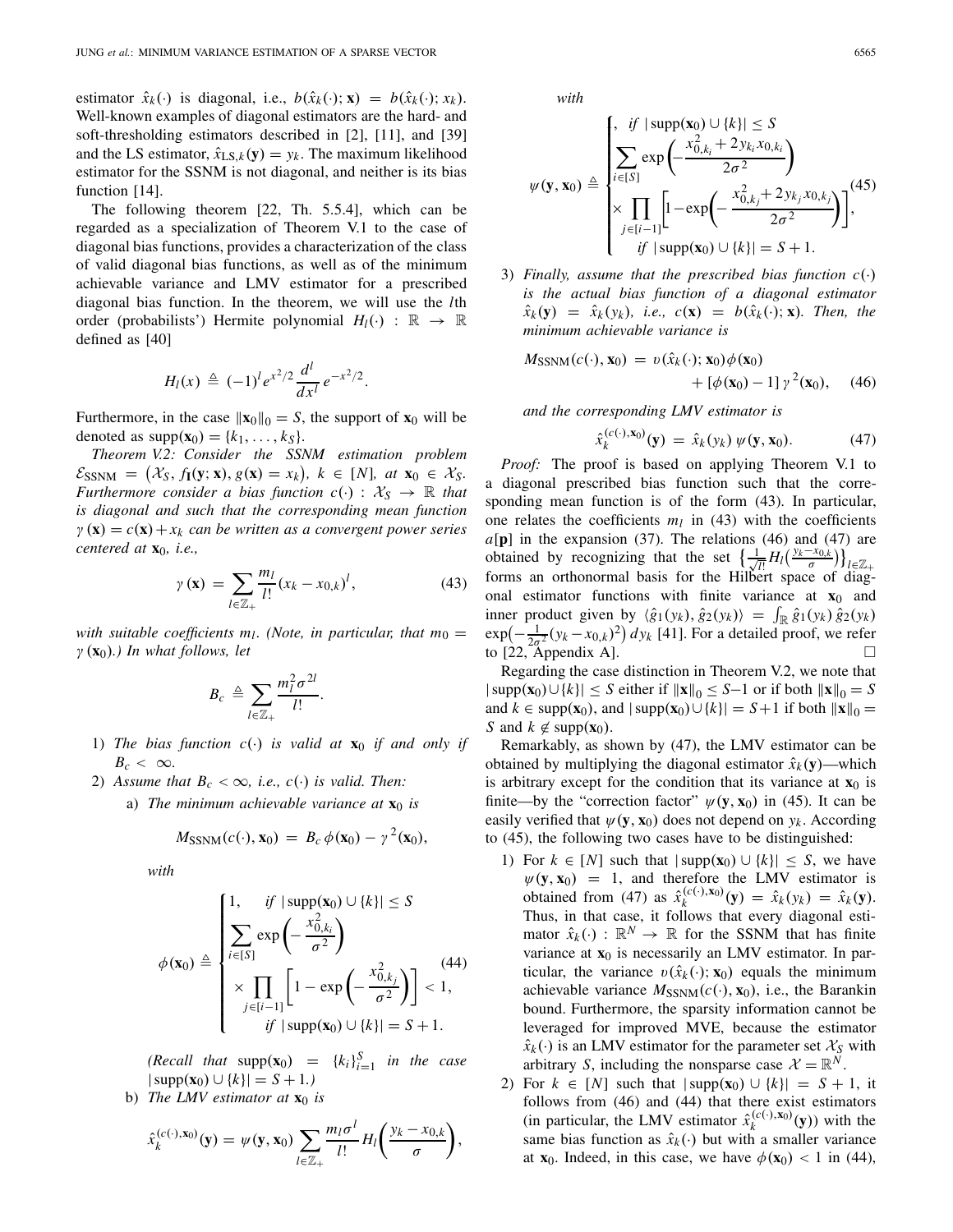and by (46) it thus follows that  $M_{SSNM}(c(\cdot), \mathbf{x}_0)$  <  $v(\hat{x}_k(\cdot); \mathbf{x}_0)$ .

Let us for the moment make the (mild) assumption that the given diagonal estimator  $\hat{x}_k(\cdot)$  has finite variance at every parameter vector  $\mathbf{x} \in \mathbb{R}^N$ . It can then be shown that the LMV estimator  $\hat{x}_{k}^{(c(\cdot),\mathbf{x}_{0})}(\cdot)$  is robust to deviations from the nominal parameter **x**<sup>0</sup> in the sense that its bias and variance depend continuously on  $\mathbf{x}_0$ . Furthermore,  $\hat{\mathbf{x}}_k^{(c(\cdot),\mathbf{x}_0)}(\cdot)$  has finite bias and finite variance at every parameter vector  $\mathbf{x} \in \mathbb{R}^N$ , i.e.,  $|b(\hat{x}_{k}^{(c(\cdot),\mathbf{x}_{0})}(\cdot);\mathbf{x})| < \infty$  and  $v(\hat{x}_{k}^{(c(\cdot),\mathbf{x}_{0})}(\cdot);\mathbf{x}) < \infty$  for all  $\mathbf{x} \in \mathbb{R}^N$ .

We finally note that (46) and (47) also apply to unbiased estimation, i.e., prescribed bias function  $c(\cdot) \equiv 0$  (equivalently,  $\gamma(\mathbf{x}) = x_k$ ). This is because  $c(\cdot) \equiv 0$  is the actual bias function of the LS estimator  $\hat{x}_{LS,k}(y) = y_k$ . Clearly, the LS estimator is diagonal and has finite variance at **x**0. Thus, it can be used as the given diagonal estimator  $\hat{x}_k(y)$  in (46) and (47).

#### *C. Lower Variance Bounds*

Finally, we complement the exact expressions of the minimum achievable variance  $M_{SSNM}(c(\cdot), \mathbf{x}_0)$  presented above by simple lower bounds. The following bound is obtained by specializing the sparse CRB in (28) to the SSNM (**H** = **I**). Consider the estimation problem  $\mathcal{E}_{SSNM}$  =  $(\mathcal{X}_S, f_1(\mathbf{y}; \mathbf{x}), g(\mathbf{x}) = x_k)$ , and let  $\mathbf{x}_0 \in \mathcal{X}_S$ . If the bias function  $(\mathcal{X}_S, f_{\mathbf{I}}(\mathbf{y}; \mathbf{x}), g(\mathbf{x}) = x_k)$ , and let  $\mathbf{x}_0 \in \mathcal{X}_S$ . If the bias function *c*(·) :  $\mathcal{X}_S$  → ℝ is such that the partial derivatives  $\frac{\partial c(\mathbf{x})}{\partial x_l}\Big|_{\mathbf{x}=\mathbf{x}_0}$ exist for all  $l \in [N]$ , then

$$
M_{\text{SSNM}}(c(\cdot), \mathbf{x}_0) \ge \begin{cases} \sigma^2 \|\mathbf{b}\|_2^2, & \text{if } \|\mathbf{x}_0\|_0 \le S - 1\\ \sigma^2 \|\mathbf{b}_{\mathbf{x}_0}\|_2^2, & \text{if } \|\mathbf{x}_0\|_0 = S. \end{cases}
$$
(48)

Here, in the case  $\|\mathbf{x}_0\|_0 \leq S-1$ ,  $\mathbf{b} \in \mathbb{R}^N$  is given by  $b_l \triangleq$  $\delta_{k,l} + \frac{\partial c(\mathbf{x})}{\partial x_l} \big|_{\mathbf{x} = \mathbf{x}_0}, l \in [N]$ , and in the case  $\|\mathbf{x}_0\|_0 = S$ ,  $\mathbf{b}_{\mathbf{x}_0} \in \mathbb{R}^S$ consists of those entries of **b** that are indexed by  $supp(x_0)$  =  ${k_1, \ldots, k_S}$ , i.e.,  $({\bf b}_{x_0})_i = b_{k_i}, i \in [S]$ .

Next, we specialize the bound in Theorem IV.1 to the SSNM. To this end, note that because  $H = I$ , we have  $P =$  $\mathbf{H}_{\mathcal{K}}(\mathbf{H}_{\mathcal{K}})^{\dagger} = \mathbf{I}_{\mathcal{K}}(\mathbf{I}_{\mathcal{K}})^{\dagger} = \sum_{l \in \mathcal{K}} \mathbf{e}_l \mathbf{e}_l^T$ . Therefore, multiplying **x**<sup>0</sup> by **I**−**P** simply zeros all entries of **x**<sup>0</sup> whose indices belong to *K*, i.e.,  $(\mathbf{I} - \mathbf{P})\mathbf{x}_0 = \mathbf{x}_0^{\text{supp}(\mathbf{x}_0)\setminus\mathcal{K}}$ .

*Corollary V.3: Consider the estimation problem*  $\mathcal{E}_{SSNM} = (\mathcal{X}_S, f_1(\mathbf{y}; \mathbf{x}), g(\mathbf{x}) = x_k)$ *. Let*  $\mathbf{x}_0 \in \mathcal{X}_S$ *, and consider an*  $(X_S, f_I(y; x), g(x) = x_k)$ . Let  $x_0 \in X_S$ , and consider an *arbitrary index set*  $K = \{l_1, \ldots, l_{|\mathcal{K}|}\} \subseteq [N]$  *consisting of no more than S indices, i.e.,*  $|K| \leq S$ *. If the bias function c*(·) :  $\mathcal{X}_S$  → ℝ *is such that the partial derivatives*  $\frac{\partial c(\mathbf{x})}{\partial x_{l_i}}|_{\mathbf{x}=\mathbf{x}_0}$ *exist for all i*  $\in$  [ $|\mathcal{K}|$ ]*, then* 

$$
M_{\text{SSNM}}(c(\cdot), \mathbf{x}_0) \ge \exp\left(-\frac{1}{\sigma^2} \|\mathbf{x}_0^{\text{supp}(\mathbf{x}_0) \setminus \mathcal{K}}\|_2^2\right) \sigma^2 \|\mathbf{b}_{\mathbf{x}_0}\|_2^2. \tag{49}
$$

 $Here, \mathbf{b}_{\mathbf{x}_0} \in \mathbb{R}^{|\mathcal{K}|}$  *is defined entrywise as*  $(\mathbf{b}_{\mathbf{x}_0})_i \triangleq \delta_{k,l_i} + \delta_{k,l_i}$ ∂*c*(**x**)  $\frac{\partial c(\mathbf{x})}{\partial x_l} \bigg|_{\mathbf{x} = \mathbf{x}_0 \mathcal{K}}$  for  $i \in [|\mathcal{K}|]$ .

For unbiased estimation  $(c(\cdot) \equiv 0)$ , the following lower bound on  $M_{SSNM}(c(\cdot) \equiv 0, x_0)$  is based on the Hammersley-Chapman-Robbins bound (HCRB) [19], [29], [42]. This bound has been previously derived in a slightly different form in [14]. Consider the estimation problem  $\mathcal{E}_{SSNM}$  =  $(X_S, f_1(y; x), g(x) = x_k)$  with  $k \in [N]$  and the bias function *c*(⋅) ≡ 0. Let  $\mathbf{x}_0 \in \mathcal{X}_S$ . Then,

$$
M_{\text{SSNM}}(c(\cdot), \mathbf{x}_0) \ge \begin{cases} \sigma^2, & \text{if } |\,\text{supp}(\mathbf{x}_0) \cup \{k\}| \le S \\ \sigma^2 \frac{N - S - 1}{N - S} \exp(-\xi_0^2/\sigma^2), & (50) \\ & \text{if } |\,\text{supp}(\mathbf{x}_0) \cup \{k\}| = S + 1, \end{cases}
$$

where  $\xi_0$  denotes the *S*-largest (in magnitude) entry of  $\mathbf{x}_0$ .

In  $[22, Th. 5.4.2]$ , it is shown that the bound  $(50)$ for  $|\text{supp}(x_0) \cup \{k\}| \leq S$  is obtained as a limit of the generic bound (27) for the sequence of subspaces  $U =$  $U^{(t)} \triangleq$  span  $\{u_0(\cdot), \{u_l^{(t)}(\cdot)\}_{l \in [N]}\}$  as  $t \to 0$ . Here,  $u_0(\cdot) \triangleq$  $R_{SSNM, \mathbf{x}_0}(\cdot, \mathbf{x}_0)$  and

$$
u_l^{(t)}(\cdot) \triangleq \begin{cases} R_{SSNM, x_0}(\cdot, \mathbf{x}_0 + t\mathbf{e}_l) - R_{SSNM, x_0}(\cdot, \mathbf{x}_0), \\ \text{if } l \in \text{supp}(\mathbf{x}_0) \\ R_{SSNM, x_0}(\cdot, \mathbf{x}_0 - \zeta_0 \mathbf{e}_{j_0} + t\mathbf{e}_l) - R_{SSNM, x_0}(\cdot, \mathbf{x}_0), \\ \text{if } l \in [N] \setminus \text{supp}(\mathbf{x}_0), \end{cases}
$$

for  $l \in [N]$ , where  $j_0$  denotes the index of the *S*-largest (in magnitude) entry of  $\mathbf{x}_0$ . Similarly, the bound (50) for |supp(**x**0) ∪ {*k*}| = *S* + 1 is obtained as a limit of (27) for  $\mathcal{U} = \widetilde{\mathcal{U}}^{(t)} \triangleq \text{span}\{u_0(\cdot), u^{(t)}(\cdot)\}$  as  $t \to 0$ , where  $u^{(t)}(\cdot) \triangleq R_{\text{SSNM},\mathbf{x}_0}(\cdot,\mathbf{x}_0 + t\mathbf{e}_k) - R_{\text{SSNM},\mathbf{x}_0}(\cdot,\mathbf{x}_0).$ (An expression of  $R_{SSNM, x_0}(\cdot, \cdot)$  was given in (36).) In [14], an equivalent bound on the MSE (equivalently, on the variance, because  $c(\cdot) \equiv 0$ ) was formulated for a vector-valued estimator  $\hat{\mathbf{x}}(\cdot)$ ; that bound can be obtained by summing (50) over all  $k \in [N]$ .

It can be shown that the HCRB-type bound (50) is tighter (higher) than the CRB (48) specialized to  $c(\cdot) \equiv 0$ . For  $|\text{supp}(\mathbf{x}_0) \cup \{k\}| = S + 1$  (which is true if both  $\|\mathbf{x}\|_0 = S$ and  $k \notin \text{supp}(\mathbf{x}_0)$ , the HCRB-type bound (50) is a strictly upper semi-continuous function of  $\mathbf{x}_0$ , just as the CRB (48). Hence, it again follows from Corollary III.4 that the bound cannot be tight, i.e., in general, we have a strict inequality in (50). However, for |supp(**x**0) ∪ {*k*}| ≤ *S* (which is true either if  $\|\mathbf{x}\|_0 \leq S - 1$  or if both  $\|\mathbf{x}\|_0 = S$  and  $k \in \text{supp}(\mathbf{x}_0)$ ), the bound (50) is tight since it is achieved by the LS estimator  $\hat{x}_{LS,k}(\mathbf{y}) = y_k.$ 

According to (50), the MSE of any unbiased estimator  $\hat{\mathbf{x}}(\mathbf{y})$ for the parameter vector **x** is larger than or equal to  $N\sigma^2$  at all **x** with  $||\mathbf{x}||_0$  ≤ *S*−1. However, as shown in [43] and [44], there exist biased estimators for the SSNM whose MSE is on the order of  $S\sigma^2 \log(N)$ , which can be significantly smaller than the corresponding bound for unbiased estimators. This implies that, in general, unbiased estimators are not well suited for the estimation of sparse vectors. One possible use of the lower bounds presented in this paper is as a tool for finding bias functions that allow for a small variance and, in turn, a small MSE for all sparse parameter vectors  $\mathbf{x} \in \mathcal{X}_S$ .

#### VI. NUMERICAL RESULTS

In this section, we compare the lower variance bounds presented in Sections IV and V with the actual variance behavior of some well-known estimators. We consider the SLGM estimation problem  $\mathcal{E}_{\text{SLGM}} = (\mathcal{X}_S, f_{\text{H}}(\mathbf{y}; \mathbf{x}))$  $g(\mathbf{x}) = x_k$  for  $k \in [N]$ . In what follows, we will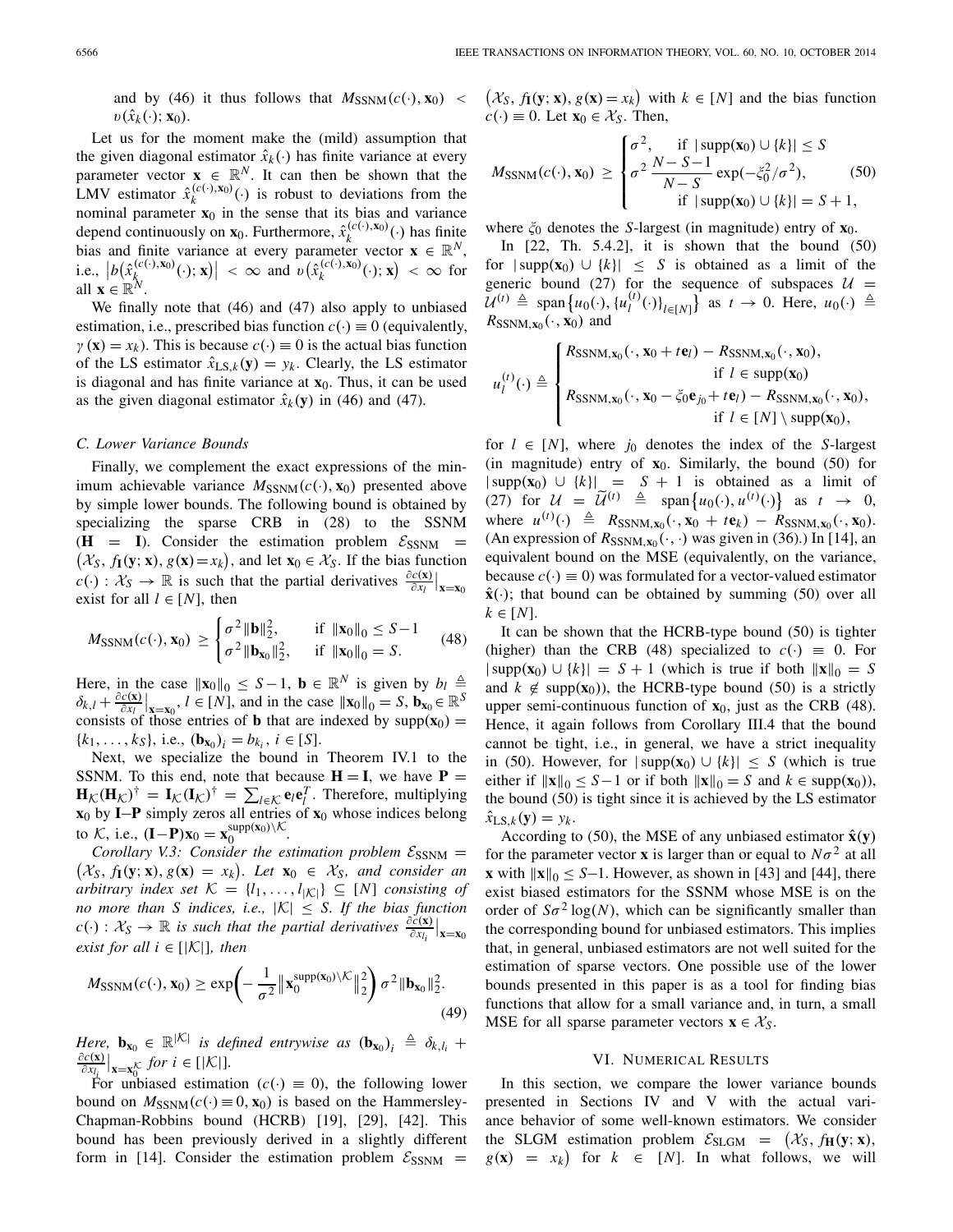denote the lower bounds (28) and (31) by  $B_k^{(1)}(c(\cdot), \mathbf{x}_0)$  and  $B_k^{(2)}(c(\cdot), \mathbf{x}_0)$ , respectively. We recall that the latter bound depends on an index set  $K \subseteq [N]$  with  $|K| \leq S$ , which can be chosen freely.

Let  $\hat{\mathbf{x}}(\cdot)$  be an estimator of **x** with bias function  $\mathbf{c}(\cdot)$ . Because of (8), a lower bound on the estimator variance  $v(\hat{\mathbf{x}}(\cdot); \mathbf{x}_0)$ can be obtained by summing with respect to  $k \in [N]$ the "scalar bounds"  $B_k^{(1)}(c_k(\cdot), \mathbf{x}_0)$  or  $B_k^{(2)}(c_k(\cdot), \mathbf{x}_0)$ , where  $c_k(\cdot) \triangleq (\mathbf{c}(\cdot))_k$ , i.e.,

$$
v(\hat{\mathbf{x}}(\cdot); \mathbf{x}_0) \geq B^{(1/2)}(\mathbf{c}(\cdot), \mathbf{x}_0) \triangleq \sum_{k \in [N]} B_k^{(1/2)}(c_k(\cdot), \mathbf{x}_0). \quad (51)
$$

Here, the index sets  $K_k$  used in  $B_k^{(2)}(c_k(\cdot), \mathbf{x}_0)$  can be chosen differently for different *k*.

## *A. An SLGM View of Fourier Analysis*

Our first example is inspired by [18, Example 4.2]. We consider the SLGM with  $N$  even, i.e.,  $N = 2L$ , and  $\sigma^2$  = 1. The system matrix **H**  $\in \mathbb{R}^{M \times 2L}$  is given by  $H_{m,l} = \cos(\theta_l(m-1))$  for  $m \in [M]$  and  $l \in [L]$  and  $H_{m,l} = \sin(\theta_l(m-1))$  for  $m \in [M]$  and  $l \in \{L+1, ..., 2L\}$ . Here, the normalized angular frequencies  $\theta_l$  are uniformly spaced according to  $\theta_l = \theta_0 + \left[ (l-1) \mod L \right] \Delta \theta$ ,  $l \in [N]$ . The multiplication of **x** by **H** then corresponds to an inverse discrete Fourier transform that maps 2*L* spectral samples (the entries of **x**) to *M* temporal samples (the entries of **Hx**). In our simulation, we chose  $M = 128$ ,  $L = 8$  (hence,  $N = 16$ ),  $S = 4$ ,  $\theta_0 = 0.2$ , and  $\Delta\theta = 3.9 \cdot 10^{-3}$ . The frequency spacing  $\Delta\theta$  is about half the nominal DFT frequency resolution, which is  $1/128 \approx 7.8 \cdot 10^{-3}$ .

We consider the OMP estimator  $\hat{x}_{OMP}(\cdot)$  that is obtained by applying the OMP [23], [37] with  $S = 4$  iterations to the observation **y**. We used Monte Carlo simulation with randomly generated noise  $\mathbf{n} \sim \mathcal{N}(\mathbf{0}, \mathbf{I})$  to estimate the variance  $v(\hat{\mathbf{x}}_{OMP}(\cdot); \mathbf{x}_0)$  of  $\hat{\mathbf{x}}_{OMP}(\cdot)$ . The parameter vector was chosen as  $\mathbf{x}_0 = \sqrt{\text{SNR}} \tilde{\mathbf{x}}_0$ , where  $\tilde{\mathbf{x}}_0 \in \{0, 1\}^{16}$ , supp $(\tilde{\mathbf{x}}_0)$  =  $\{3, 6, 11, 14\}$ , and SNR varies between  $10^{-2}$  and  $10^{4}$ . Thus, the observation  $y = Hx_0 + n$  is a noisy superposition of four sinusoidal components with identical amplitudes; two of them are cosine and sine components with frequency  $\theta_3$  =  $\theta_{11} = \theta_0 + 2\Delta\theta$ , and two are cosine and sine components with frequency  $\theta_6 = \theta_{14} = \theta_0 + 5\Delta\theta$ . In Fig. 1, we plot  $v(\hat{\mathbf{x}}_{OMP}(\cdot); \mathbf{x}_0)$  versus SNR. For comparison, we also plot the lower bounds  $B^{(1)}(\mathbf{c}_{\text{OMP}}(\cdot), \mathbf{x}_0)$  and  $B^{(2)}(\mathbf{c}_{\text{OMP}}(\cdot), \mathbf{x}_0)$  in (51), with  $c_{OMP}(x) \triangleq b(\hat{x}_{OMP}(\cdot); x)$  being the actual bias function of the OMP estimator  $\hat{\mathbf{x}}_{OMP}(\cdot)$ . To evaluate these bounds, we computed the first-order partial derivatives of the bias functions  $c_{\text{OMP},k}(\mathbf{x})$  (see (28) and Theorem IV.1) by means of (35) using the Monte Carlo method outlined in [28, Sec. 3]. The index sets  $K_k$  in the bound  $B^{(2)}(\text{comp}(\cdot), \textbf{x}_0)$  were chosen as  $K_k$  = supp(**x**<sub>0</sub>) for  $k \in \text{supp}(\mathbf{x}_0)$  and  $K_k = \{k\}$  for  $k \notin \text{supp}(\mathbf{x}_0)$ . This is the simplest nontrivial choice of the  $K_k$  for which  $B^{(2)}(\text{COMP}(\cdot), \textbf{x}_0)$  is tighter than the stateof-the-art bound  $B^{(1)}(\mathbf{c}_{\text{OMP}}(\cdot), \mathbf{x}_0)$  (the sparse CRB, which was originally presented in [12]). Finally, Fig. 1 also shows the "oracle CRB," which is defined as the CRB for known  $supp(x_0)$ . This is simply the CRB for a linear Gaussian model



Fig. 1. Variance of the OMP estimator and corresponding lower bounds versus SNR, for the SLGM with  $N = 16$ ,  $M = 128$ ,  $S = 4$ , and  $\sigma^2 = 1$ .

with system matrix  $\mathbf{H}_{\text{supp}(\mathbf{x}_0)}$  and is thus given by  $tr((\mathbf{H}_{\text{supp}(\mathbf{x}_0)}^T \mathbf{H}_{\text{supp}(\mathbf{x}_0)})^{-1}) \approx 4.19$  [18] for all values of SNR (recall that we set  $\sigma^2 = 1$ ).

As can be seen in Fig. 1, for SNR below 20 dB,  $v(\hat{\mathbf{x}}_{OMP}(\cdot); \mathbf{x}_0)$  is significantly higher than the three lower bounds. This suggests that there might exist estimators with the same bias as that of the OMP estimator but a smaller variance; however, a positive statement regarding the existence of such estimators cannot be based on our analysis. In particular, our analysis does not rule out the possibility that the OMP estimator already achieves the minimum achievable variance. For SNR larger than about 15 dB, the three lower bounds coincide. Furthermore, for SNR larger than about 12 dB,  $v(\hat{\mathbf{x}}_{\text{OMP}}(\cdot); \mathbf{x}_0)$  quickly converges toward the lower bounds. This is because for high SNR, the OMP estimator is able to correctly detect supp $(x_0)$  with very high probability.

#### *B. Minimum Variance Analysis for the SSNM*

Next, we consider the maximum likelihood (ML) estimator, an estimator based on the approximate message passing (AMP) algorithm, and the hard-thresholding (HT) estimator for the SSNM, i.e., for  $M = N$  and  $H = I$ , with  $N = 50$ ,  $S = 5$ , and  $\sigma^2 = 1$ . The ML estimator is given by

$$
\hat{\mathbf{x}}_{\text{ML}}(\mathbf{y}) \triangleq \underset{\mathbf{x}' \in \mathcal{X}_S}{\text{argmax }} f(\mathbf{y}; \mathbf{x}') = \mathsf{P}_S(\mathbf{y}),
$$

where the operator  $P_S$  retains the *S* largest (in magnitude) entries and zeros all other entries. Closed-form expressions of the mean and variance of the ML estimator were derived in [14]. For the AMP estimator  $\hat{\mathbf{x}}_{\text{AMP}}(\cdot)$ , we used the implementation [45, Algorithm 1] with the choice  $\lambda = 2.5$ . The HT estimator  $\hat{\mathbf{x}}_{\text{HT}}(\cdot)$  is given by

$$
\hat{x}_{\text{HT},k}(\mathbf{y}) = \hat{x}_{\text{HT},k}(y_k) = \begin{cases} y_k, & |y_k| \geq T \\ 0, & \text{else,} \end{cases} \quad k \in [N], \quad (52)
$$

where *T* is a fixed threshold. Note that in the limiting case  $T = 0$ , the HT estimator coincides with the LS estimator  $\hat{\mathbf{x}}_{LS}(\mathbf{y}) = \mathbf{y}$ . The mean and variance of the HT estimator are given by

$$
\mathsf{E}_{\mathbf{x}}\{\hat{x}_{\mathrm{HT},k}(\mathbf{y})\} = \frac{1}{\sqrt{2\pi\sigma^2}} \int_{\mathbb{R}\backslash[-T,T]} y \exp\left(-\frac{1}{2\sigma^2}(y-x_k)^2\right) dy \tag{53}
$$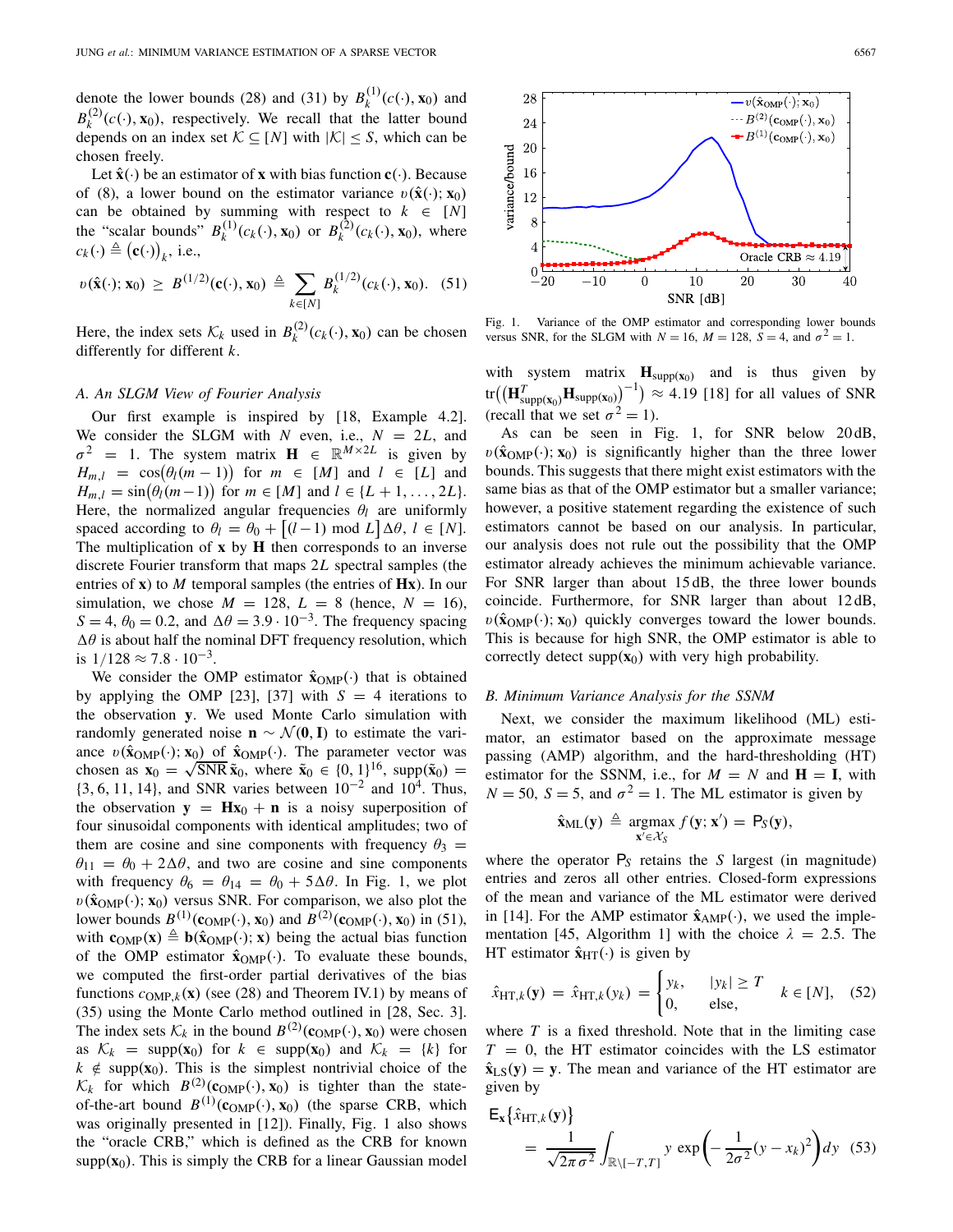

Fig. 2. Variance of the ML, AMP, and HT estimators and corresponding lower bounds versus SNR, for the SSNM with  $N = 50$ ,  $S = 5$ , and  $\sigma^2 = 1$ .

$$
v(\hat{x}_{\text{HT},k}(\cdot); \mathbf{x}) = \frac{1}{\sqrt{2\pi\sigma^2}} \int_{\mathbb{R}\backslash [-T,T]} y^2 \exp\left(-\frac{1}{2\sigma^2} (y - x_k)^2\right) dy - \left(\mathbb{E}_{\mathbf{x}} \{\hat{x}_{\text{HT},k}(\mathbf{y})\}\right)^2.
$$
 (54)

We calculated the variances  $v(\hat{\mathbf{x}}_{ML}(\cdot); \mathbf{x}_0)$ ,  $v(\hat{\mathbf{x}}_{AMP}(\cdot); \mathbf{x}_0)$ , and  $v(\hat{\mathbf{x}}_{\text{HT}}(\cdot); \mathbf{x}_0)$  at parameter vectors  $\mathbf{x}_0 = \sqrt{\text{SNR}} \tilde{\mathbf{x}}_0$ , where  $\tilde{\mathbf{x}}_0 \in \{0, 1\}^{50}$ , supp $(\tilde{\mathbf{x}}_0) = [S] = [5]$ , and SNR varies between 10<sup>-2</sup> and 10<sup>2</sup>. (The fixed choice supp( $\mathbf{x}_0$ ) = [*S*] is justified by the fact that neither the variances of the ML, AMP, and HT estimators nor the corresponding variance bounds depend on the location of supp( $\mathbf{x}_0$ ).) In particular,  $v(\hat{\mathbf{x}}_{\text{HT}}(\cdot); \mathbf{x}_0)$  was calculated by numerical evaluation of the integrals (53) and (54). The variance  $v(\hat{\mathbf{x}}_{\text{AMP}}(\cdot); \mathbf{x}_0)$  of the AMP estimator was estimated through Monte Carlo simulation. Fig. 2 shows  $v(\hat{\mathbf{x}}_{ML}(\cdot); \mathbf{x}_0)$ ,  $v(\hat{\mathbf{x}}_{AMP}(\cdot); \mathbf{x}_0)$ , and  $v(\hat{\mathbf{x}}_{HT}(\cdot); \mathbf{x}_0)$ —the last for four different choices of *T* in (52)—versus SNR. Also shown are the lower bounds  $B^{(2)}(\mathbf{c}_{ML}(\cdot), \mathbf{x}_0)$ ,  $B^{(2)}(\mathbf{c}_{AMP}(\cdot), \mathbf{x}_0)$ , and  $B^{(2)}(\mathbf{c}_{\text{HT}}(\cdot), \mathbf{x}_0)$  (cf. (51)), with  $\mathbf{c}_{\text{ML}}(\cdot)$ ,  $\mathbf{c}_{\text{AMP}}(\cdot)$ , and  $\mathbf{c}_{\text{HT}}(\cdot)$ being the actual bias functions of  $\mathbf{\hat{x}}_{ML}(\cdot)$ ,  $\mathbf{\hat{x}}_{AMP}(\cdot)$ , and  $\mathbf{\hat{x}}_{HT}(\cdot)$ , respectively. The index sets underlying the bounds were chosen as  $K_k$  = supp(**x**<sub>0</sub>) for  $k \in \text{supp}(\mathbf{x}_0)$  and  $K_k$  = { $k$ }∪{supp(**x**<sub>0</sub>)\{*js*}} for  $k \notin \text{supp}(\mathbf{x}_0)$ , where *j<sub>S</sub>* denotes the index of the *S*-largest (in magnitude) entry of  $\mathbf{x}_0$ . The firstorder partial derivatives of the bias functions  $c_{ML,k}(\mathbf{x})$  involved in the bound  $B^{(2)}(\mathbf{c}_{ML}(\cdot), \mathbf{x}_0)$  were approximated by a finitedifference quotient [28], i.e.,  $\frac{\partial c_{ML,k}(\hat{\mathbf{x}})}{\partial x_l} = \delta_{k,l} + \frac{\partial \mathbf{E}_{\mathbf{x}}\{\hat{x}_{ML,k}(\mathbf{y})\}}{\partial x_l}$ with

$$
\frac{\partial \mathsf{E}_x\{\hat{x}_{\mathrm{ML},k}(\mathbf{y})\}}{\partial x_l} \approx \frac{\mathsf{E}_{\mathbf{x}+\Delta\mathbf{e}_l}\{\hat{x}_{\mathrm{ML},k}(\mathbf{y})\} - \mathsf{E}_{\mathbf{x}}\{\hat{x}_{\mathrm{ML},k}(\mathbf{y})\}}{\Delta},
$$

where  $\Delta > 0$  is a small stepsize and the expectations were calculated using the closed-form expressions presented in [14, Appendix I]. The first-order partial derivatives of the bias functions  $c_{\text{AMP},k}(\mathbf{x})$  involved in the bound  $B^{(2)}(\mathbf{c}_{\text{AMP}}(\cdot), \mathbf{x}_0)$ were calculated by means of (35) using the Monte Carlo method outlined in [28, Sec. 3]. The first-order partial derivatives of the bias functions  $c_{\text{HT},k}(\mathbf{x})$  involved in the bound  $B^{(2)}(\mathbf{c}_{\text{HT}}(\cdot), \mathbf{x}_0)$  were calculated by means of (35) using numerical integration.

It can be seen in Fig. 2 that for SNR larger than about 15 dB, the variances of the ML, AMP, and HT estimators and the corresponding bounds are effectively equal (for the HT estimator, this is true if  $T$  is not too small). Also, all bounds are close to  $S\sigma^2 = 5$ ; this equals the variance of an oracle estimator that knows supp( $\mathbf{x}_0$ ) and is given by  $\hat{x}_k(\mathbf{y}) = y_k$  for  $k \in$ supp( $\mathbf{x}_0$ ) and  $\hat{x}_k(\mathbf{y}) = 0$  otherwise. However, in the medium-SNR range, the variances of the ML and HT estimators are significantly higher than the corresponding lower bounds. It is also seen that the AMP estimator has a smaller variance than the ML and HT estimators on the entire displayed SNR range. Moreover, comparing with the corresponding lower bound, we conclude that the AMP estimator nearly yields the minimum variance among all estimators whose bias equals that of the AMP estimator.

The fact that, in the medium-SNR range, the variances of the ML and HT estimators are higher than the corresponding lower bounds suggests that there might exist estimators with the same bias as that of the ML or HT estimator but a smaller variance. However, in general, a positive statement regarding the existence of such estimators cannot be based on our analysis. On the other hand, for the special case of diagonal estimators such as the HT estimator, Theorem V.2 makes a positive statement about the existence of estimators that have *locally* a smaller variance than the HT estimator. In particular, we can use (47) and (46) to obtain the LMV estimator and corresponding minimum achievable variance at a parameter vector  $\mathbf{x}_0 \in \mathcal{X}_S$  for the given bias function of the HT estimator,  $c_{HT}(\cdot)$ . In Fig. 3, we plot the variance  $v(\hat{\mathbf{x}}_{\text{HT}}(\cdot); \mathbf{x}_0)$  for four different choices of *T* versus SNR. We also plot the corresponding minimum achievable variance  $(M_{\text{HT}}(\mathbf{x}_0) \triangleq \sum_{k \in [N]} M_{\text{SSNM}}(c_{\text{HT},k}(\cdot), \mathbf{x}_0),$ where  $M_{SSNM}(c_{\text{HT},k}(\cdot), \mathbf{x}_0)$  is obtained from (46). (Note that (46) is applicable because the estimator  $\hat{x}_{\text{HT},k}(\mathbf{y})$  is diagonal and has finite variance at all  $\mathbf{x}_0 \in \mathcal{X}_S$ .) It is seen that for small *T* (including  $T = 0$ , where the HT estimator reduces to the LS estimator) and for SNR above 0 dB,  $v(\hat{\mathbf{x}}_{\text{HT}}(\cdot); \mathbf{x}_0)$ is significantly higher than  $M_{\text{HT}}(\mathbf{x}_0)$ . As *T* increases, the gap between the  $v(\hat{\mathbf{x}}_{\text{HT}}(\cdot); \mathbf{x}_0)$  and  $M_{\text{HT}}(\mathbf{x}_0)$  curves becomes smaller; in particular, the two curves are almost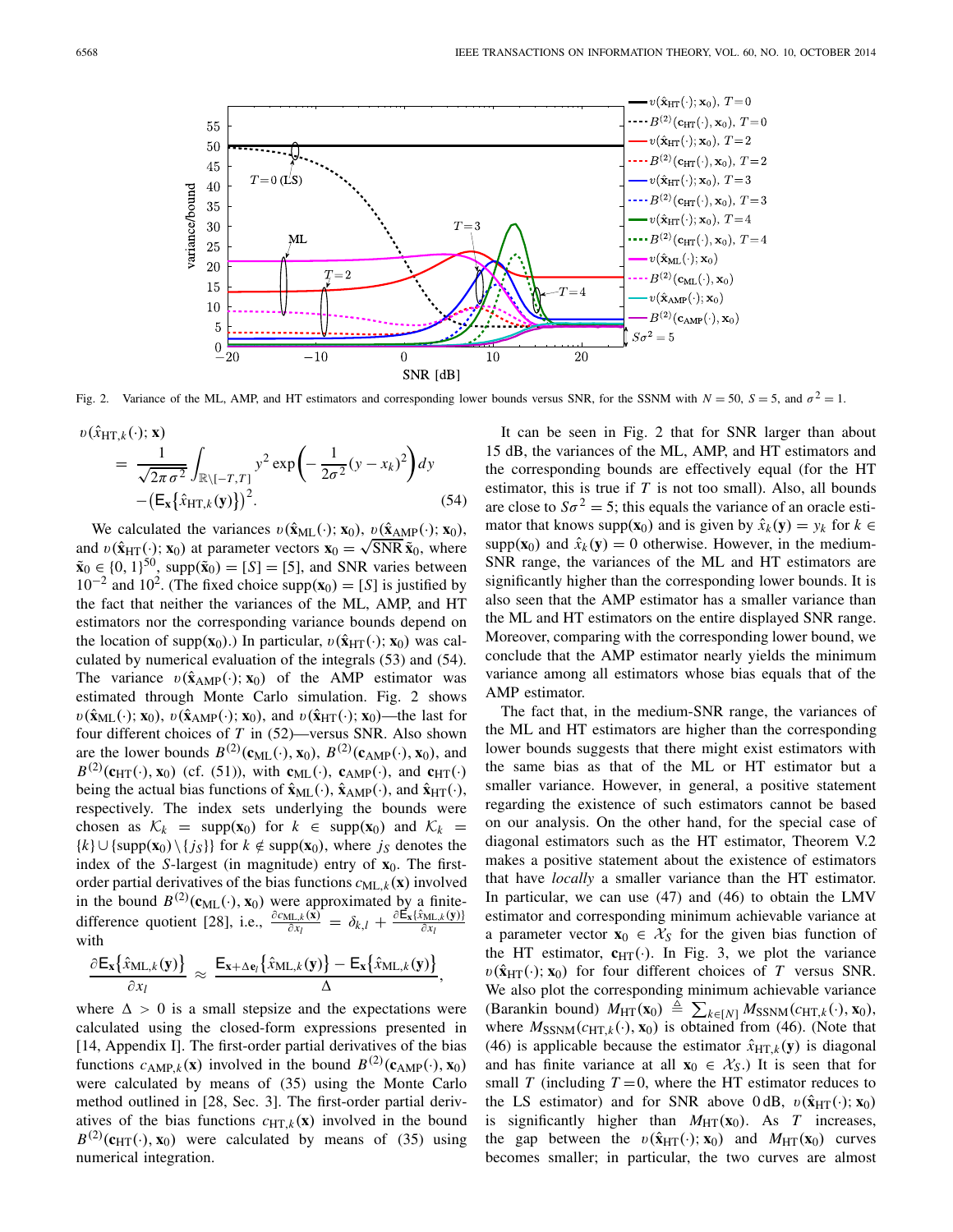

Fig. 3. Variance of the HT estimator for different *T* and corresponding minimum achievable variance (Barankin bound) versus SNR, for the SSNM with  $N = 50$ ,  $S = 5$ , and  $\sigma^2 = 1$ .

indistinguishable already for  $T = 4$ . For high SNR,  $M_{\text{HT}}(\mathbf{x}_0)$ approaches the oracle variance  $S\sigma^2 = 5$  for any value of *T*. However, note that, in contrast to the HT estimator, the LMV estimator achieving  $M_{\text{HT}}(\mathbf{x}_0)$  cannot be implemented in practice since it depends on the unknown parameter vector **x**0.

#### VII. CONCLUSION

We used RKHS theory to analyze the minimum variance estimation (MVE) problem within the sparse linear Gaussian model (SLGM). In this model, the unknown parameter vector to be estimated is assumed to be sparse with a known sparsity degree, and the observed vector is a linearly transformed version of the parameter vector that is corrupted by i.i.d. Gaussian noise with known variance. The RKHS framework allowed us to establish a geometric interpretation of existing lower bounds on the estimator variance and to derive new lower bounds on the estimator variance, in both cases under a bias constraint. These bounds were obtained by an orthogonal projection of the prescribed mean function onto a subspace of the RKHS associated with the SLGM. Viewed as functions of the SNR, the bounds were observed to vary between two extreme regimes. In the low-SNR regime, the nonzero entries of the true parameter vector are small compared with the noise variance. Here, our bounds predict that if the estimator bias is approximately zero, then the *a priori* sparsity information does not help much in the estimation; however, if the bias is allowed to be nonzero, the estimator variance can be reduced by the sparsity information. On the other hand, in the high-SNR regime, where the nonzero entries of the true parameter vector are large compared with the noise variance, our bounds coincide with the Cramér–Rao bound of an associated conventional linear Gaussian model in which the support of the unknown parameter vector is known. Our bounds exhibit a steep transition between these two regimes. In general, this transition has an exponential decay with respect to the SNR.

For the special case of the SLGM that corresponds to the recovery problem in a linear compressed sensing scheme,

we expressed our lower bounds in terms of the restricted isometry constant of the measurement matrix. Furthermore, for the special case of the SLGM given by the sparse signal in noise model (SSNM), we derived closed-form expressions of the minimum achievable variance (Barankin bound) and the corresponding LMV estimator. These latter results include closed-form expressions of the (unbiased) Barankin bound and the (unbiased) LMV estimator for the SSNM. Simplified expressions of the Barankin bound and the LMV estimator were presented for the subclass of "diagonal" bias functions.

The comparison of our bounds with the actual variance of established estimators for the SLGM and SSNM (maximum likelihood estimator, hard thresholding estimator, orthogonal matching pursuit, and AMP estimator) showed that there might exist estimators with the same bias but a smaller variance.

An interesting direction for future investigations is the search for (classes of) estimators that have a prescribed bias function and asymptotically approach our lower variance bounds when the estimation is based on an increasing number of i.i.d. observation vectors  $y_i$ . While [46] presents an estimator for the SLGM whose MSE attains the sparse CRB (28) asymptotically, the estimator bias is not constrained in our sense. For the popular class of M-estimators or penalized maximum likelihood estimators, a characterization of the asymptotic behavior is available [30], [47], [48]. Under mild conditions, M-estimators allow an efficient implementation via convex optimization techniques. Furthermore, it would be interesting to characterize, using our variance bounds, the prescribed bias functions that allow for estimators having a nearly optimum minimax risk.

Finally, it may be worthwhile to generalize our results to the case of block or group sparsity [49]–[51]. This could be useful, e.g., for sparse channel estimation in the case of clustered scatterers and delay-Doppler leakage [52] and for the estimation of structured sparse spectra (extending sparsityexploiting spectral estimation as proposed in [53]–[57]).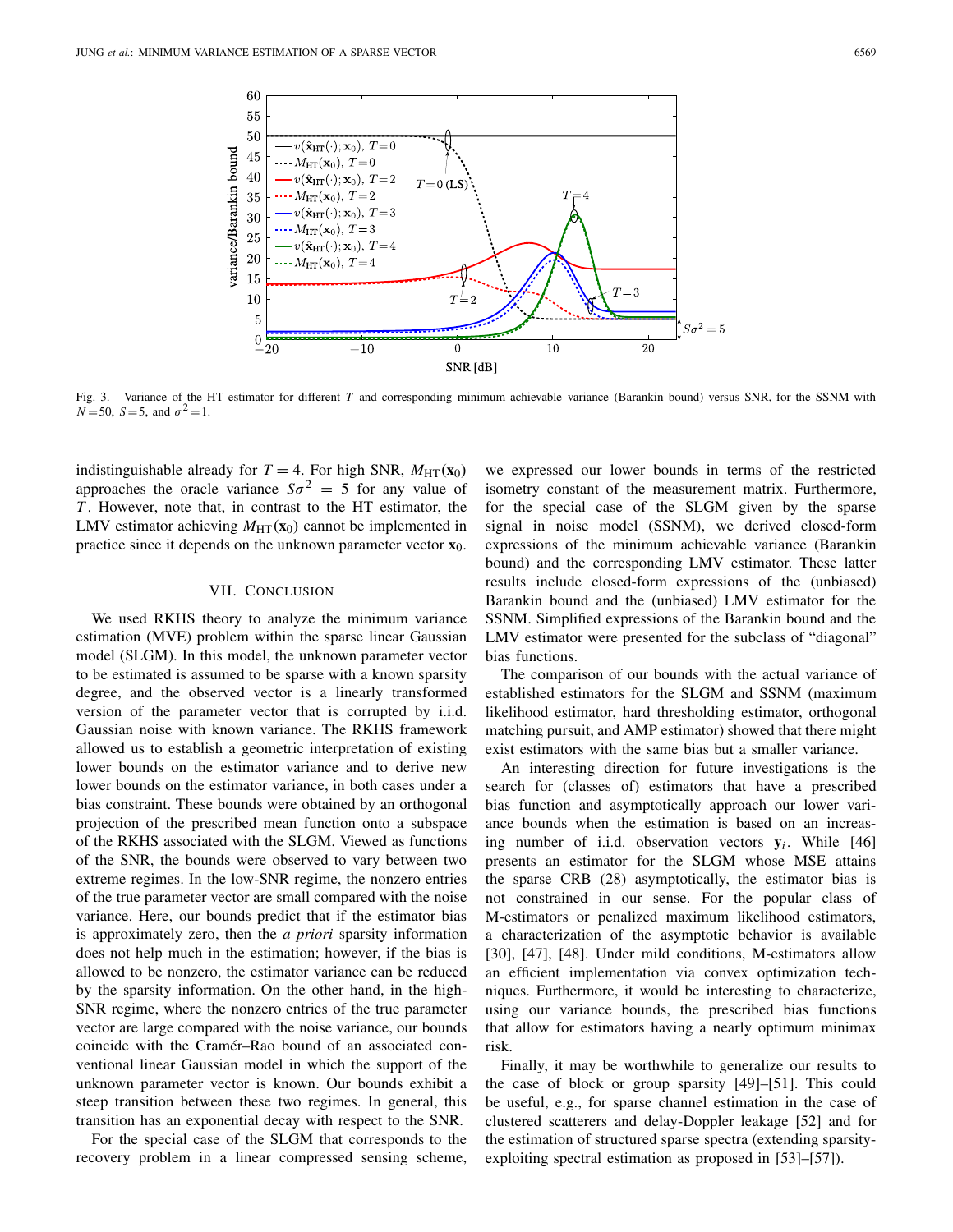# APPENDIX A PROOF OF THEOREM III.1

The relations (19) and (21) follow directly from [15, p. 351] since the kernel of the RKHS  $H_{SLGM,x_0}$  is the restriction of the kernel of the RKHS  $\mathcal{H}_{LGM, x_0}$  to the subdomain  $\mathcal{X}_S \times \mathcal{X}_S \subseteq$ 

 $\mathbb{R}^N \times \mathbb{R}^N$  (cf. (18) and (17)). To show (20) and (22), we will characterize the RKHS  $H_{LGM, x_0}$  by using a congruence with another RKHS. *Lemma A.1: The RKHS H*LGM,**x**<sup>0</sup> *is isometric to the RKHS*

 $H(R_G)$  *whose kernel*  $R_G(\cdot, \cdot): \mathbb{R}^D \times \mathbb{R}^D \to \mathbb{R}$  *is given by* 

$$
R_{\mathbf{G}}(\mathbf{z}_1, \mathbf{z}_2) = \exp\left(\mathbf{z}_1^T \mathbf{z}_2\right), \quad \mathbf{z}_1, \mathbf{z}_2 \in \mathbb{R}^D. \tag{55}
$$

*A congruence from*  $H(R_G)$  *to*  $H_{LGM, x_0}$  *is constituted by the mapping*  $K_G[\cdot]: \mathcal{H}(R_G) \to \mathcal{H}_{LGM,x_0}$  *given by* 

$$
\mathsf{K}_{\mathrm{G}}[f(\cdot)] = \tilde{f}(\mathbf{x}) \n\triangleq f\left(\frac{1}{\sigma}\tilde{\mathbf{H}}^{\dagger}\mathbf{x}\right) \exp\left(\frac{1}{2\sigma^2} \|\mathbf{H}\mathbf{x}_0\|_2^2 - \frac{1}{\sigma^2} \mathbf{x}^T \mathbf{H}^T \mathbf{H}\mathbf{x}_0\right), \n\mathbf{x} \in \mathbb{R}^N, \qquad (56)
$$

*for all*  $f(\cdot) \in \mathcal{H}(R_G)$ *, and a congruence from*  $\mathcal{H}_{\text{LGM},x_0}$ *to*  $H(R_G)$  *is constituted by the inverse mapping*  $K_G^{-1}[\cdot]$ :  $\mathcal{H}_{\text{LGM},\mathbf{x}_0} \rightarrow \mathcal{H}(R_{\text{G}})$  *given by* 

$$
\mathsf{K}_{\mathsf{G}}^{-1}[\widetilde{f}(\cdot)] = f(\mathbf{z})
$$
\n
$$
\triangleq \widetilde{f}(\sigma \widetilde{\mathbf{H}} \mathbf{z}) \exp\left(-\frac{1}{2\sigma^2} \|\mathbf{H} \mathbf{x}_0\|_2^2 + \frac{1}{\sigma} \mathbf{z}^T \widetilde{\mathbf{H}}^{\dagger} \mathbf{x}_0\right),
$$
\n
$$
\mathbf{z} \in \mathbb{R}^D,
$$

*for all*  $\widetilde{f}(\cdot) \in \mathcal{H}_{\text{LGM.x}_0}$ .

*Proof:* Consider the two sets

$$
\mathcal{A} \triangleq \left\{ \widetilde{f}_{\mathbf{x}}(\cdot) \triangleq \exp\left(\frac{1}{2\sigma^2} \|\mathbf{H}\mathbf{x}_0\|_2^2 - \frac{1}{\sigma} \mathbf{x}^T \mathbf{H}^T \mathbf{H}\mathbf{x}_0 \right) \times R_{\mathbf{G}}(\cdot, \widetilde{\mathbf{H}}^{\dagger} \mathbf{x}) \right\}_{\mathbf{x} \in \mathbb{R}^N}
$$

and

$$
\mathcal{B} \triangleq \left\{ f_{\mathbf{x}}(\cdot) \triangleq R_{\text{LGM},\mathbf{x}_0}(\cdot, \sigma \mathbf{x}) \right\}_{\mathbf{x} \in \mathbb{R}^N}.
$$

As shown in [22, p. 86], the sets *A* and *B* span the RKHS  $H_{\text{LGM},x_0}$  and  $H(R_G)$ , respectively. Furthermore,  $K_G$  is a continuous linear mapping that maps  $f_{\mathbf{x}}(\cdot) \in \mathcal{H}(R_{\mathbf{G}})$  to  $\widetilde{f}_{\mathbf{x}}(\cdot) \in \mathcal{H}_{\text{LGM},\mathbf{x}_0}$  for any  $\mathbf{x} \in \mathbb{R}^N$ , and there is  $\langle \widetilde{f}_{\mathbf{x}_1}(\cdot), \widetilde{f}_{\mathbf{x}_2}(\cdot) \rangle$  $\widetilde{f}_{\mathbf{x}_2}(\cdot)\right|_{\mathcal{H}_{\text{LGM},\mathbf{x}_0}} = \langle f_{\mathbf{x}_1}(\cdot), f_{\mathbf{x}_2}(\cdot)\rangle_{\mathcal{H}(R_G)}$  for any  $\mathbf{x}_1, \mathbf{x}_2 \in \mathbb{R}^N$ . Hence, according to [16, p. 263],  $K_G$  is a congruence from  $\mathcal{H}(R_G)$  to  $\mathcal{H}_{LGM,x_0}$ . For a detailed proof we refer to [22, Th. 5.2.2]. [22, Th. 5.2.2].

The congruence  $K_G$  reduces the characterization of the RKHS  $H_{LGM, x_0}$  to that of the RKHS  $H(R_G)$ . A simple characterization of  $H(R<sub>G</sub>)$  in terms of an orthonormal basis can be obtained by noting that the kernel  $R_G(\cdot, \cdot)$  is infinitely often differentiable and applying the results for RKHSs with differentiable kernels presented in [58]. In particular, one can show [58], [22, Th. 5.2.4] that for any  $p \in \mathbb{Z}_+^D$ , the RKHS  $H(R_G)$  contains the function  $r^{(p)}(\cdot)$ :  $\mathbb{R}^D \to \mathbb{R}$  given by

$$
r^{(\mathbf{p})}(\mathbf{z}) \triangleq \frac{1}{\sqrt{\mathbf{p}!}} \frac{\partial^{\mathbf{p}} R_{\mathrm{G}}(\mathbf{z}, \mathbf{z}_2)}{\partial \mathbf{z}_2^{\mathbf{p}}} \bigg|_{\mathbf{z}_2 = \mathbf{0}} = \frac{1}{\sqrt{\mathbf{p}!}} \mathbf{z}^{\mathbf{p}}.
$$

Furthermore, the set of functions  $\{r^{(\mathbf{p})}(\cdot)\}_{\mathbf{p}\in\mathbb{Z}_{+}^D}$  is an orthonormal basis for  $H(R_G)$ , and the inner product of an arbitrary function  $f(\cdot) \in \mathcal{H}(R_G)$  with  $r^{(\mathbf{p})}(\cdot)$  is given by

$$
\langle f(\cdot), r^{(\mathbf{p})}(\cdot) \rangle_{\mathcal{H}(R_{\mathbf{G}})} = \frac{1}{\sqrt{\mathbf{p}!}} \frac{\partial^{\mathbf{p}} f(\mathbf{z})}{\partial \mathbf{z}^{\mathbf{p}}} \bigg|_{\mathbf{z} = \mathbf{0}}.
$$
 (57)

.

It follows that a function  $f(\cdot): \mathbb{R}^D \to \mathbb{R}$  belongs to  $\mathcal{H}(R_G)$  if and only if it can be written pointwise as

$$
f(\mathbf{z}) = f_a(\mathbf{z}) \triangleq \sum_{\mathbf{p} \in \mathbb{Z}_+^D} a[\mathbf{p}] r^{(\mathbf{p})}(\mathbf{z}) = \sum_{\mathbf{p} \in \mathbb{Z}_+^D} \frac{a[\mathbf{p}]}{\sqrt{\mathbf{p}!}} \mathbf{z}^{\mathbf{p}}, \quad (58)
$$

with a unique coefficient sequence  $a[\mathbf{p}] \in \ell^2(\mathbb{Z}_+^D)$  that is given by (57), i.e.,

$$
a[\mathbf{p}] = \frac{1}{\sqrt{\mathbf{p}!}} \frac{\partial^{\mathbf{p}} f(\mathbf{z})}{\partial \mathbf{z}^{\mathbf{p}}} \bigg|_{\mathbf{z} = \mathbf{0}}
$$

The characterization (20) of the RKHS  $H_{\text{LGM},x_0}$  then follows in a straightforward manner since any function  $f(·)$  ∈  $\mathcal{H}_{\text{LGM},\mathbf{x}_0}$  is the image of some  $f(\cdot) = f_a(\cdot) \in \mathcal{H}(R_G)$  of the form (58) under the congruence  $K_G[\cdot]$  given by (56). Furthermore, since  $K_G[\cdot]$  is a congruence and the functions  $\{r^{(p)}(z) =$ √ 1  $\mathbf{p}$ <sup>[2</sub>p]</sup> $\mathbf{p} \in \mathbb{Z}_+^p$  form an orthonormal basis for  $\mathcal{H}(R_G)$ , we have

$$
\|\hat{f}_a(\cdot)\|_{\mathcal{H}_{\text{LGM},x_0}} = \|f_a(\cdot)\|_{\mathcal{H}(R_G)} = \|a[\cdot]\|_{\ell^2(\mathbb{Z}_+^D)},
$$

which is (22).

# APPENDIX B PROOF OF COROLLARY III.3

1) Consider a bias function  $c(\cdot): \mathcal{X}_S \to \mathbb{R}$  that is valid for  $\mathcal{E}_{\text{SLGM}} = (\mathcal{X}_S, f_{\text{H}}(\textbf{y}; \textbf{x}), g(\cdot))$  at  $\textbf{x}_0 \in \mathcal{X}_S$ , and let  $\gamma(\cdot) = c(\cdot) +$  $g(\cdot)$  be the corresponding mean function. By (13) and (21), the minimum achievable variance  $M_{SLGM}(c(\cdot), \mathbf{x}_0)$  is given by

$$
M_{\text{SLGM}}(c(\cdot), \mathbf{x}_0)
$$
  
\n
$$
\stackrel{(13)}{=} ||\gamma(\cdot)||^2_{\mathcal{H}_{\text{SLGM}, \mathbf{x}_0}} - \gamma^2(\mathbf{x}_0)
$$
  
\n
$$
\stackrel{(21)}{=} \min_{\tilde{f}(\cdot) \in \mathcal{H}_{\text{LGM}, \mathbf{x}_0}} ||\tilde{f}(\cdot)||^2_{\mathcal{H}_{\text{LGM}, \mathbf{x}_0}} - \gamma^2(\mathbf{x}_0).
$$
 (59)  
\n
$$
\tilde{f}(\cdot)|_{\mathcal{X}_S} = \gamma(\cdot)
$$

We now use the parametrization of  $\tilde{f}(\cdot)$  in terms of the coefficient sequence  $a[\cdot] \in \ell^2(\mathbb{Z}_+^D)$  according to (20), i.e.,  $\tilde{f}(\cdot) = \tilde{f}_a(\cdot)$ . The minimization constraint set in (59),  $\left\{ \tilde{f}(\cdot) \in \mathcal{H}_{\text{LGM},\mathbf{x}_0} \middle| \tilde{f}(\cdot) \middle|_{\mathcal{X}_S} = \gamma(\cdot) \right\}$ , equals the set  $\{\tilde{f}_a(\cdot) \in \mathcal{H}_{\text{LGM},\mathbf{x}_0} \mid a[\cdot] \in \mathcal{C}(c)\}.$  Moreover,  $\|\tilde{f}_a(\cdot)\|$ 2  $\frac{z}{\mathcal{H}_{\text{LGM},\mathbf{x}_0}} =$  $||a[\cdot]||^2_{\ell^2(\mathbb{Z}_+^D)}$  (see (22)). Therefore, (59) can be reformulated as

$$
M_{\text{SLGM}}(c(\cdot), \mathbf{x}_0) = \min_{a[\cdot] \in \mathcal{C}(c)} \|a[\cdot]\|_{\ell^2(\mathbb{Z}_+^D)}^2 - \gamma^2(\mathbf{x}_0),
$$

which is (25).

2) Consider the congruence  $J[\cdot]$  from  $\mathcal{H}_{LGM, x_0}$  into the space  $\mathcal{L}_{\mathcal{E}_{\text{LGM}},\mathbf{x}_0}$  consisting of finite-variance estimators (cf. (11)). As verified in [22, Sec. 5.3], the estimator  $\hat{g}(\mathbf{y})$ in (26) satisfies  $\hat{g}(\cdot) = J[\tilde{f}_a(\cdot)],$  i.e., it is the image of the function  $f_a(\cdot)$  (defined in (20)) under the congruence J[.]. Comparing with (14), we conclude that  $\hat{g}(\mathbf{y})$  is the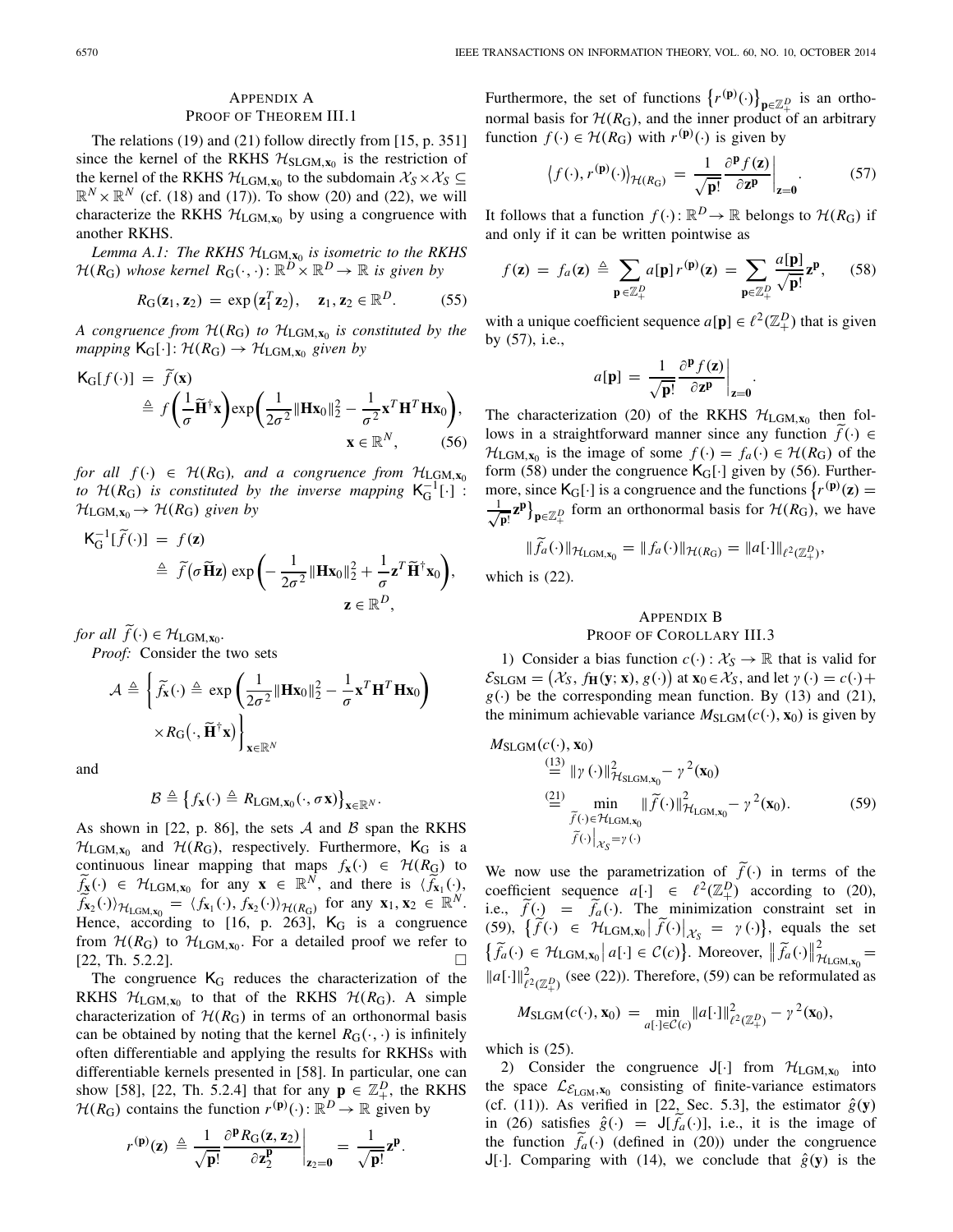LMV estimator at  $\mathbf{x}_0$  for the LGM and for the bias function  $f_a(\mathbf{x}) - g(\mathbf{x})$ , which coincides with  $c(\mathbf{x})$  for any  $\mathbf{x} \in \mathcal{X}_S$  due to the constraint  $a[\cdot] \in C(c)$ . Therefore,  $\hat{g}(\mathbf{y})$  is trivially an allowed estimator (i.e., having finite variance at  $x_0$  and the prescribed bias) for the LGM. But an allowed estimator for the LGM is also an allowed estimator for the SLGM (since the SLGM is obtained by reducing the parameter set of the LGM). Therefore, the estimator (26) is an allowed estimator at  $\mathbf{x}_0$  for the SLGM and bias function  $c(\cdot)$ .

3) Any estimator  $\hat{g}$ (y) given by (26) for a coefficient sequence  $a[\cdot] \in C(c)$  yields the bias  $c(\mathbf{x})$  for all  $\mathbf{x} \in \mathcal{X}_S$ and its variance at **x**<sub>0</sub> is equal to  $||a[ \cdot ||_{\ell^2(\mathbb{Z}_+^D)}^2 - \gamma^2(\mathbf{x}_0).$ According to (25), the minimum achievable variance at  $\mathbf{x}_0$ is given by the minimum of  $||a[\cdot]||^2_{\ell^2(\mathbb{Z}_+^D)} - \gamma^2(\mathbf{x}_0)$  over all  $a[\cdot] \in \mathcal{C}(c)$ . Therefore, the LMV estimator for the SLGM and bias function  $c(\cdot)$  is given by (26) using the specific coefficient sequence  $a[\cdot] \in C(c)$  that minimizes  $||a[\cdot]||^2_{\ell^2(\mathbb{Z}_+^D)}$ , implying that the estimator variance achieves the minimum achievable variance (25). This minimizing sequence  $a[\cdot]$  is unique, due to the uniqueness of the LMV estimator [19, p. 85] and the uniqueness of the coefficient sequence in the representation (58).

# APPENDIX C PROOF OF COROLLARY III.4

We first note that our assumption that the prescribed bias function  $c(\cdot)$  is valid for  $\mathcal{E}_{SLGM}$  at every  $\mathbf{x} \in \mathcal{X}_S$  has two consequences. First,  $M_{SLGM}(c(\cdot), \mathbf{x}) < \infty$  for every  $\mathbf{x} \in \mathcal{X}_S$  (cf. our definition of the validity of a bias function in Section II-B) and therefore,  $M_{\text{SLGM}}(c(\cdot), \mathbf{x})$  is a well-defined function of  $x$ ; second, due to  $(12)$ , the prescribed mean function  $\gamma(\cdot) = c(\cdot) + g(\cdot)$  belongs to  $\mathcal{H}_{SLGM,x}$  for every  $\mathbf{x} \in \mathcal{X}_S$ .

#### *A. Representation of*  $M_{SLGM}(c(\cdot), \mathbf{x})$

Let us denote by  $\mathcal{L}_\mathbf{X}$  the set of all functions  $f(\cdot): \mathcal{X} \to \mathbb{R}$ that are finite linear combinations of the form

$$
f(\cdot) = \sum_{l \in [L]} a_l R_{\text{SLGM}, \mathbf{x}}(\cdot, \mathbf{x}_l), \text{ with } \mathbf{x}_l \in \mathcal{X}_S, a_l \in \mathbb{R}, L \in \mathbb{N}. \tag{60}
$$

As shown in [22, Th. 3.2.2], the set  $\mathcal{L}_x$  spans  $\mathcal{H}_{SLGM,x}$ . Hence [31, Ch. 4], the squared norm of any function  $h(\cdot) \in \mathcal{H}_{SLGM, x}$ can be expressed as

$$
||h(\cdot)||_{\mathcal{H}_{\text{SLGM,x}}}^2 = \sup_{\substack{f(\cdot) \in \mathcal{L}_{\mathbf{x}} \\ ||f(\cdot)||_{\mathcal{H}_{\text{SLGM,x}}}^2 > 0}} \frac{\langle h(\cdot), f(\cdot) \rangle_{\mathcal{H}_{\text{SLGM,x}}}^2}{||f(\cdot)||_{\mathcal{H}_{\text{SLGM,x}}}^2}.
$$
 (61)

We can now develop the minimum achievable variance  $M_{\text{SLGM}}(c(\cdot), \mathbf{x})$  as follows:

$$
M_{\text{SLGM}}(c(\cdot), \mathbf{x}) \stackrel{(13)}{=} \|\gamma(\cdot)\|_{\mathcal{H}_{\text{SLGM}, \mathbf{x}}}^2 - \gamma^2(\mathbf{x})
$$
  
\n
$$
\stackrel{(61)}{=} \sup_{\substack{f(\cdot) \in \mathcal{L}_{\mathbf{x}}} \atop \|f(\cdot)\|_{\mathcal{H}_{\text{SLGM}, \mathbf{x}}}^2 - \gamma^2(\mathbf{x})} \frac{\langle \gamma(\cdot), f(\cdot) \rangle_{\mathcal{H}_{\text{SLGM}, \mathbf{x}}}^2}{\|f(\cdot)\|_{\mathcal{H}_{\text{SLGM}, \mathbf{x}}}^2 - \gamma^2(\mathbf{x})}.
$$

Here, it was possible to use (61) because  $\gamma(\cdot) \in \mathcal{H}_{SLGM,x}$ . Using (60) and letting  $\mathcal{D} \triangleq {\mathbf{x}_1, \ldots, \mathbf{x}_L}$ ,  $\mathbf{a} \triangleq (a_1 \cdots a_L)^T$ , and  $\overline{A}_{\mathcal{D}} \triangleq {\mathbf{a} \in \mathbb{R}^L \mid \left\| \sum_{l \in [L]} a_l R_{\text{SLGM},\mathbf{x}}(\cdot, \mathbf{x}_l) \right\|_{\mathcal{H}_{\text{SLGM},\mathbf{x}}} > 0},$ we obtain further

$$
M_{\text{SLGM}}(c(\cdot), \mathbf{x}) = \sup_{\mathcal{D} \subseteq \mathcal{X}, L \in \mathbb{N}, \mathbf{a} \in \mathcal{A}_{\mathcal{D}}} h_{\mathcal{D}, \mathbf{a}}(\mathbf{x}),\tag{62}
$$

with

$$
h_{\mathcal{D},\mathbf{a}}(\mathbf{x}) \triangleq \frac{\left\langle \gamma(\cdot), \sum_{l\in[L]} a_l R_{\text{SLGM},\mathbf{x}}(\cdot,\mathbf{x}_l) \right\rangle^2_{\mathcal{H}_{\text{SLGM},\mathbf{x}}}}{\left\| \sum_{l\in[L]} a_l R_{\text{SLGM},\mathbf{x}}(\cdot,\mathbf{x}_l) \right\|^2_{\mathcal{H}_{\text{SLGM},\mathbf{x}}}} - \gamma^2(\mathbf{x}).
$$

Our notation sup $p_{\text{max}}$ ,  $L \in \mathbb{N}$ ,  $a \in A_{\text{max}}$  in (62) indicates that the supremum is taken not only with respect to the elements **x***<sup>l</sup>* of *D* but also with respect to the size of *D*,  $L = |D|$ . For any finite set  $\mathcal{D} = {\mathbf{x}_1, ..., \mathbf{x}_L} \subseteq \mathcal{X}$  and any  $\mathbf{a} \in \mathcal{A}_{\mathcal{D}}$ , it follows from the continuity of  $R_{SLGM,x}(\cdot,\cdot)$  with respect to **x** on  $X_s$  (see (18)) and our assumption of continuity of  $c(\cdot)$ (and, therefore, of  $\gamma(\mathbf{x}) = c(\mathbf{x}) + x_k$ ) that the function  $h_{\mathcal{D},\mathbf{a}}(\mathbf{x})$ is continuous in a neighborhood around any point  $\mathbf{x}_0 \in \mathcal{X}_S$ . Thus, for any  $\mathbf{x}_0 \in \mathcal{X}_S$ , there exists a radius  $\delta_0 > 0$  such that  $h_{\mathcal{D},\mathbf{a}}(\mathbf{x})$  is continuous on  $\mathcal{B}(\mathbf{x}_0, \delta_0) \cap \mathcal{X}_S$ , where  $\mathcal{B}(\mathbf{x}_0, \delta_0)$ denotes the open ball of radius  $\delta_0$  around **x**<sub>0</sub>.

# *B. Lower Semi-Continuity of*  $M_{SLGM}(c(\cdot), \mathbf{x})$

We will now show that the function  $M_{SLGM}(c(\cdot), \mathbf{x})$  given by (62) is lower semi-continuous [59] at every  $\mathbf{x}_0 \in \mathcal{X}_S$ , which means that for any  $\mathbf{x}_0 \in \mathcal{X}_S$  and  $\varepsilon > 0$  there is a radius  $r > 0$ such that

$$
M_{\text{SLGM}}(c(\cdot), \mathbf{x}) \geq M_{\text{SLGM}}(c(\cdot), \mathbf{x}_0) - \varepsilon,
$$
  
for all  $\mathbf{x} \in \mathcal{B}(\mathbf{x}_0, r) \cap \mathcal{X}_S.$  (63)

Due to (62), there must be a finite subset  $\mathcal{D}_0 \subseteq \mathcal{X}_S$  and a vector  $\mathbf{a}_0 \in \mathcal{A}_{\mathcal{D}_0}$  such that<sup>11</sup>

$$
h_{\mathcal{D}_0,\mathbf{a}_0}(\mathbf{x}_0) \geq M_{\text{SLGM}}(c(\cdot),\mathbf{x}_0) - \frac{\varepsilon}{2},\tag{64}
$$

for any given  $\varepsilon > 0$ . Furthermore, since  $h_{\mathcal{D}_0, \mathbf{a}_0}(\mathbf{x})$  is continuous on *B*(**x**<sub>0</sub>, *δ*<sub>0</sub>)∩*Xs* as shown above, there is a radius *r*<sub>0</sub> > 0 (with  $r_0 < \delta_0$ ) such that

$$
h_{\mathcal{D}_0,\mathbf{a}_0}(\mathbf{x}) \ge h_{\mathcal{D}_0,\mathbf{a}_0}(\mathbf{x}_0) - \frac{\varepsilon}{2}
$$
, for all  $\mathbf{x} \in \mathcal{B}(\mathbf{x}_0,r_0) \cap \mathcal{X}_S$ . (65)

By combining this inequality with (64), it follows that there is a radius  $r > 0$  (with  $r < \delta_0$ ) such that for any  $\mathbf{x} \in \mathcal{B}(\mathbf{x}_0, r) \cap \mathcal{X}_S$ we have

$$
h_{\mathcal{D}_0,\mathbf{a}_0}(\mathbf{x}) \stackrel{(65)}{\geq} h_{\mathcal{D}_0,\mathbf{a}_0}(\mathbf{x}_0) - \frac{\varepsilon}{2} \stackrel{(64)}{\geq} M_{\text{SLGM}}(c(\cdot),\mathbf{x}_0) - \varepsilon, \tag{66}
$$

and further

$$
M_{\text{SLGM}}(c(\cdot), \mathbf{x}) \stackrel{(62)}{=} \sup_{\mathcal{D} \subseteq \mathcal{X}, L \in \mathbb{N}, \mathbf{a} \in \mathcal{A}_{\mathcal{D}}} h_{\mathcal{D}, \mathbf{a}}(\mathbf{x}) \ge h_{\mathcal{D}_0, \mathbf{a}_0}(\mathbf{x})
$$
  

$$
\stackrel{(66)}{\ge} M_{\text{SLGM}}(c(\cdot), \mathbf{x}_0) - \varepsilon.
$$

<sup>11</sup>Indeed, if (64) were not true, we would have  $h_{\mathcal{D},\mathbf{a}}(\mathbf{x}_0) < M_{\text{SLGM}}(c(\cdot), \mathbf{x}_0) - \varepsilon/2$  for every choice of *D* and **a**. This, in turn, would imply that  $\sup_{D \subseteq \mathcal{X}, L \in \mathbb{N}, \mathbf{a} \in \mathcal{A}_{D}} h_{D, \mathbf{a}}(\mathbf{x}_0) \leq M_{\text{SLGM}}(c(\cdot), \mathbf{x}_0) \varepsilon/2$  <  $M_{\text{SLGM}}(c(\cdot), \mathbf{x}_0)$ , yielding the contradiction  $M_{\text{SLGM}}(c(\cdot), \mathbf{x}_0) \stackrel{(62)}{=}$ sup<sub>*D*⊆*X*, *L*∈N, **a**∈*A*<sub>*D*</sub>  $^h$ *D*, **a**</sub>(**x**<sub>0</sub>) < *M*<sub>SLGM</sub>(*c*(·), **x**<sub>0</sub>).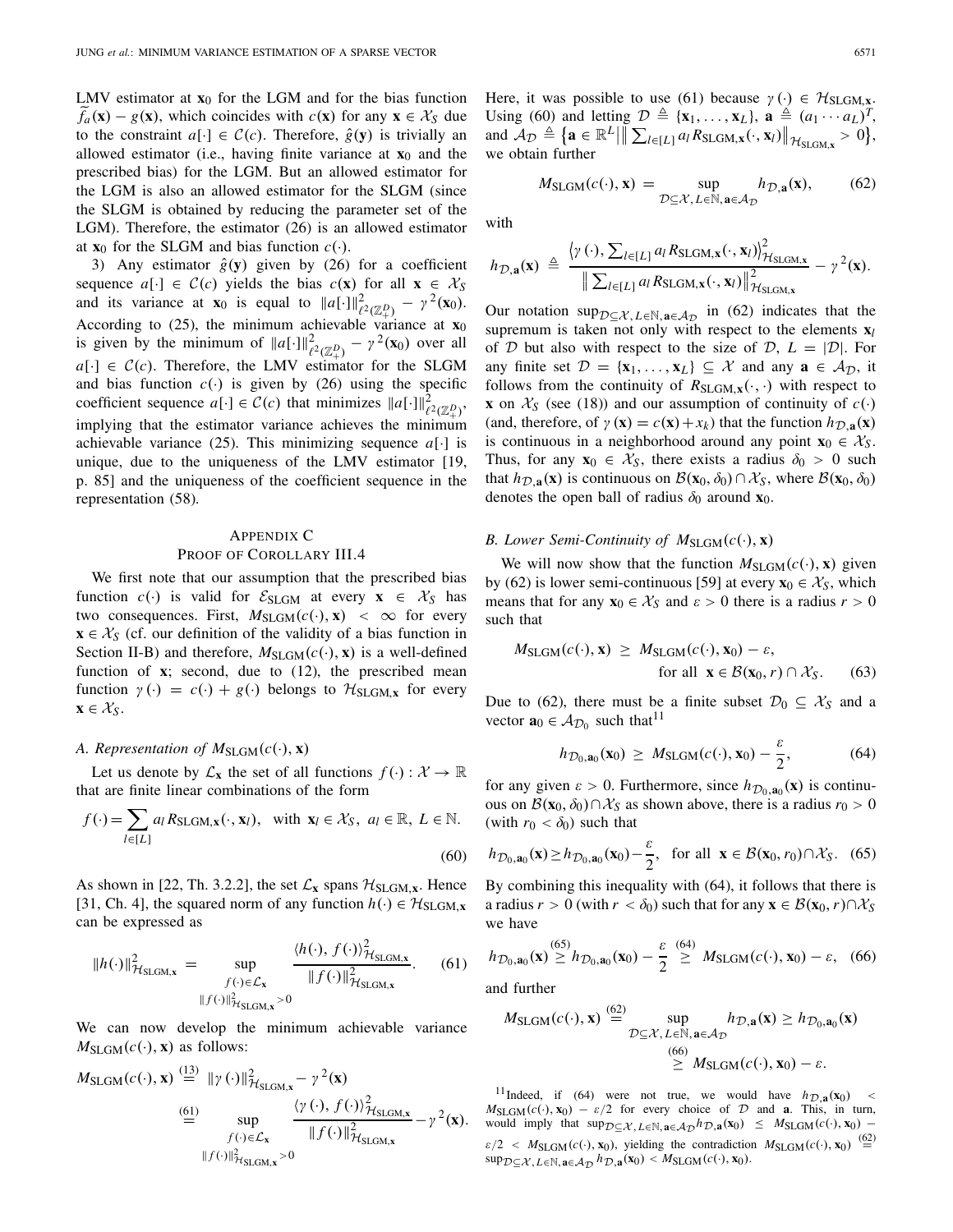Thus, for any given  $\varepsilon > 0$ , there is a radius  $r > 0$  $(\text{with } r < \delta_0)$  such that  $M_{\text{SLGM}}(c(\cdot), \mathbf{x}) \geq M_{\text{SLGM}}(c(\cdot), \mathbf{x}_0) - \varepsilon$ for all  $\mathbf{x} \in \mathcal{B}(\mathbf{x}_0, r) \cap \mathcal{X}_S$ , i.e., (63) has been proved.

## APPENDIX D PROOF OF THEOREM IV.1

Consider the subspace  $\mathcal{U} = \text{span}\{u_0(\cdot), \{\tilde{u}_i(\cdot)\}_{i \in [|\mathcal{K}|]}\}\subseteq$  $H<sub>SLGM,x0</sub>$  (see (30)). According to [22, Th. 3.1.9], the squared norm of the projection  $P_{\mathcal{U}} \gamma(\cdot)$  of the prescribed mean function  $\gamma(\mathbf{x}) = c(\mathbf{x}) + x_k$  onto *U* is given by

$$
\|P_{\mathcal{U}}\gamma(\cdot)\|_{\mathcal{H}_{SLGM,x_0}}^2 = \mathbf{c}^T \mathbf{G}^\dagger \mathbf{c} + \gamma^2(\mathbf{x}_0),\tag{67}
$$

where the vector **c**  $\in \mathbb{R}^{|\mathcal{K}|}$  and the matrix  $G \in \mathbb{R}^{|\mathcal{K}| \times |\mathcal{K}|}$ are defined entrywise as  $c_i \triangleq \langle \gamma(\cdot), \tilde{u}_i(\cdot) \rangle_{\mathcal{H}_{\text{SLGM},x_0}}, i \in [|\mathcal{K}|]$ and  $G_{m,n} \triangleq \langle \tilde{u}_m(\cdot), \tilde{u}_n(\cdot) \rangle_{\mathcal{H}_{\text{SLGM},x_0}}, m, n \in [|\mathcal{K}|]$ , respectively. We obtain

$$
c_i \stackrel{\text{(30)}}{=} \left\langle \gamma(\cdot), \frac{\partial R_{\text{SLGM}, \mathbf{x}_0}(\cdot, \mathbf{x})}{\partial x_{l_i}} \right|_{\mathbf{x} = \tilde{\mathbf{x}}_0} \right\rangle_{\mathcal{H}_{\text{SLGM}, \mathbf{x}_0}}
$$

$$
\stackrel{\text{(a)}}{=} \left. \frac{\gamma(\mathbf{x})}{\partial x_{l_i}} \right|_{\mathbf{x} = \tilde{\mathbf{x}}_0}
$$

$$
= \left. \frac{c(\mathbf{x})}{\partial x_{l_i}} \right|_{\mathbf{x} = \tilde{\mathbf{x}}_0} + \delta_{l_i, k},
$$

for  $i \in [K]$ . Here, step (*a*) is due to the derivative-reproducing property [22], [58] of an RKHS associated with a differentiable kernel function. Similarly,

$$
G_{m,n} \stackrel{\text{(30)}}{=} \left\langle \frac{\partial R_{\text{SLGM},\mathbf{x}_0}(\cdot,\mathbf{x}_1)}{\partial(\mathbf{x}_1)_{l_m}} \bigg|_{\mathbf{x}_1=\hat{\mathbf{x}}_0}, \frac{\partial R_{\text{SLGM},\mathbf{x}_0}(\cdot,\mathbf{x}_2)}{\partial(\mathbf{x}_2)_{l_n}} \bigg|_{\mathbf{x}_2=\hat{\mathbf{x}}_0} \right\rangle_{\mathcal{H}_{\text{SLGM},\mathbf{x}_0}} = \left. \frac{\partial R_{\text{SLGM},\mathbf{x}_0}(\mathbf{x}_1,\mathbf{x}_2)}{\partial(\mathbf{x}_1)_{l_m} \partial(\mathbf{x}_2)_{l_n}} \right|_{\mathbf{x}_1=\mathbf{x}_2=\hat{\mathbf{x}}_0},
$$
(68)

for  $m, n \in [K]$ . Inserting (18) into (68) and using some elementary linear algebra (see [22, p. 105]) yields

$$
G_{m,n} = \frac{1}{\sigma^2} \mathbf{e}_{l_n}^T \mathbf{H}^T \mathbf{H} \mathbf{e}_{l_m} \exp \bigg( \frac{1}{\sigma^2} \|\mathbf{H}(\tilde{\mathbf{x}}_0 - \mathbf{x}_0)\|_2^2 \bigg),
$$

where  $\|\mathbf{H}(\mathbf{\tilde{x}}_0 - \mathbf{x}_0)\|_2^2 = \|\mathbf{P} \mathbf{H} \mathbf{x}_0 - \mathbf{H} \mathbf{x}_0\|_2^2 = \|( \mathbf{I} - \mathbf{P}) \mathbf{H} \mathbf{x}_0\|_2^2$ (recall that  $\mathbf{H}\tilde{\mathbf{x}}_0 = \mathbf{P}\mathbf{H}\mathbf{x}_0$ ). The bound (31) then follows upon inserting (67) into (27).

# APPENDIX E PROOF OF COROLLARY IV.2

Let  $P \in \mathbb{R}^{M \times M}$  denote the orthogonal projection matrix on the subspace span( $\mathbf{H}_{\mathcal{K}}$ )  $\subseteq \mathbb{R}^M$ . Because **H** satisfies the RIP of order *S*,  $H_K$  has full column rank [21], and therefore  $\mathbf{P} = \mathbf{H}_{\mathcal{K}} (\mathbf{H}_{\mathcal{K}}^T \mathbf{H}_{\mathcal{K}})^{-1} \mathbf{H}_{\mathcal{K}}^T$ . We thus obtain  $(\mathbf{I} - \mathbf{P}) \mathbf{H}_{\mathcal{K}} = \mathbf{H}_{\mathcal{K}} - \mathbf{H}_{\mathcal{K}}$  $H_K (H_K^T H_K)^{-1} H_K^T H_K = 0$ , and hence  $(I-P)x' = 0$  for every vector  $\mathbf{x}' \in \text{span}(\mathbf{H}_{\mathcal{K}})$ . This implies that

$$
(\mathbf{I} - \mathbf{P}) \mathbf{H} \mathbf{x}_0 = (\mathbf{I} - \mathbf{P}) \mathbf{H} (\mathbf{x}_0^{\text{supp}(\mathbf{x}_0) \setminus \mathcal{K}} + \mathbf{x}_0^{\mathcal{K}})
$$
  
= (\mathbf{I} - \mathbf{P}) \mathbf{H} \mathbf{x}\_0^{\text{supp}(\mathbf{x}\_0) \setminus \mathcal{K}}, (69)

since  $\mathbf{Hx}_{0}^{\mathcal{K}} \in \text{span}(\mathbf{H}_{\mathcal{K}})$ . Based on (69) and using the shorthand  $\mathbf{x}'_0 \triangleq \mathbf{x}_0^{\text{supp}(\mathbf{x}_0)\setminus\mathcal{K}}$ , we obtain

$$
\|(\mathbf{I} - \mathbf{P})\mathbf{H}\mathbf{x}_0\|_2^2 = \|(\mathbf{I} - \mathbf{P})\mathbf{H}\mathbf{x}'_0\|_2^2
$$
  
\n
$$
= \|\mathbf{H}\mathbf{x}'_0\|_2^2 - 2(\mathbf{x}'_0)^T \mathbf{H}^T \mathbf{P} \mathbf{H}\mathbf{x}'_0
$$
  
\n
$$
+(\mathbf{x}'_0)^T \mathbf{H}^T \mathbf{P}^2 \mathbf{H}\mathbf{x}'_0
$$
  
\n
$$
\stackrel{(a)}{=} \|\mathbf{H}\mathbf{x}'_0\|_2^2 - (\mathbf{x}'_0)^T \mathbf{H}^T \mathbf{P} \mathbf{H}\mathbf{x}'_0
$$
  
\n
$$
\stackrel{(b)}{\leq} \|\mathbf{H}\mathbf{x}'_0\|_2^2
$$
  
\n
$$
\stackrel{(c)}{\leq} (1 + \delta_S) \|\mathbf{x}'_0\|_2^2, \tag{70}
$$

where step (*a*) follows from  $P^2 = P$  [21], step (*b*) follows from the fact that **P** is positive semidefinite, and step (*c*) is due to  $\|\mathbf{x}'_0\|_0 \leq S$  and the assumption that **H** satisfies the RIP (33) of order *S* with RIP constant  $\delta_S$ . The bound (34) then follows by reformulating (31) using (70):

$$
\begin{aligned}\n&\text{M}_{\text{SLGM}}(c(\cdot), \mathbf{x}_0) \\
&\geq \exp\left(-\frac{1}{\sigma^2} \|(\mathbf{I} - \mathbf{P}) \mathbf{H} \mathbf{x}_0\|_2^2\right) \sigma^2 \mathbf{b}_{\mathbf{x}_0}^T \left(\mathbf{H}_{\mathcal{K}}^T \mathbf{H}_{\mathcal{K}}\right)^{-1} \mathbf{b}_{\mathbf{x}_0} \\
&\geq \exp\left(-\frac{1 + \delta_S}{\sigma^2} \|\mathbf{x}_0^{\text{supp}(\mathbf{x}_0) \setminus \mathcal{K}}\|_2^2\right) \sigma^2 \mathbf{b}_{\mathbf{x}_0}^T \left(\mathbf{H}_{\mathcal{K}}^T \mathbf{H}_{\mathcal{K}}\right)^{-1} \mathbf{b}_{\mathbf{x}_0}.\n\end{aligned}
$$

Since (33) implies  $\|\mathbf{H}_{\mathcal{K}}^T \mathbf{H}_{\mathcal{K}}\|_2 \leq 1 + \delta_S$  and, in turn,  $\left\| \left( \mathbf{H}_{\mathcal{K}}^T \mathbf{H}_{\mathcal{K}} \right)^{-1} \right\|_2 \ge 1/(1+\delta_S)$  (here,  $\|\cdot\|_2$  denotes the spectral matrix norm), we finally obtain (34).

# APPENDIX F PROOF OF THEOREM V.1

This proof is, in its first part, essentially analogous to that in Appendix A; however, the domain is different  $(X<sub>S</sub>$  rather than  $\mathbb{R}^N$  or  $\mathbb{R}^D$ ). We will need the following lemma, which is analogous to Lemma A.1.

*Lemma F.1: The RKHS*  $H_{SSNM, x_0}$  *is isometric to the RKHS H*( $R_e$ ) *whose kernel*  $R_e(\cdot, \cdot): \mathcal{X}_S \times \mathcal{X}_S \rightarrow \mathbb{R}$  *is given by* 

$$
R_{e}(\mathbf{x}_{1}, \mathbf{x}_{2}) = \exp(\mathbf{x}_{1}^{T} \mathbf{x}_{2}), \quad \mathbf{x}_{1}, \mathbf{x}_{2} \in \mathcal{X}_{S}. \tag{71}
$$

*A congruence from*  $H(R_e)$  *to*  $H_{SSNM, x_0}$  *is constituted by the mapping*  $K_e[\cdot]: \mathcal{H}(R_e) \rightarrow \mathcal{H}_{SSNM, x_0}$  *given by* 

$$
\mathsf{K}_{\mathsf{e}}[f(\cdot)] = \widetilde{f}(\mathbf{x}) \triangleq f\left(\frac{\mathbf{x}}{\sigma}\right) \nu_{\mathbf{x}_0}(\mathbf{x}), \quad \mathbf{x} \in \mathcal{X}_S, \qquad (72)
$$

*for all*  $f(\cdot) \in \mathcal{H}(R_e)$ , *with*  $v_{\mathbf{x}_0}(\mathbf{x}) \triangleq \exp\left(\frac{1}{2\sigma^2} ||\mathbf{x}_0||_2^2 - \frac{1}{\sigma^2} \mathbf{x}^T \mathbf{x}_0\right)$ . *A congruence from*  $H_{SSNM, x_0}$  *to*  $H(R_e)$  *is constituted by the inverse mapping*  $\mathsf{K}_{e}^{-1}[\cdot]: \mathcal{H}_{\text{SSNM},\mathbf{x}_0} \rightarrow \mathcal{H}(R_e)$  given by

$$
\mathsf{K}_{\mathrm{e}}^{-1}[\widetilde{f}(\cdot)] = f(\mathbf{x}) \triangleq \frac{\widetilde{f}(\sigma \mathbf{x})}{\nu_{\mathbf{x}_0}(\sigma \mathbf{x})}, \quad \mathbf{x} \in \mathcal{X}_S, \tag{73}
$$

*for all*  $\widetilde{f}(\cdot) \in \mathcal{H}_{SSNM, x_0}$ *. Proof:* The sets

$$
\mathcal{A} \triangleq \left\{ \widetilde{f}_{\mathbf{x}}(\cdot) \triangleq R_{\text{SSNM},\mathbf{x}_0}(\cdot, \sigma \mathbf{x}) \right\}_{\mathbf{x} \in \mathcal{X}_{\mathcal{S}}}
$$

and

$$
\mathcal{B} \triangleq \left\{ f_{\mathbf{x}}(\cdot) \triangleq \exp\left(\frac{1}{2\sigma^2} \|\mathbf{x}_0\|_2^2 - \frac{1}{\sigma} \mathbf{x}^T \mathbf{x}_0\right) R_{\mathbf{e}}(\cdot, \mathbf{x}) \right\}_{\mathbf{x} \in \mathcal{X}_S}
$$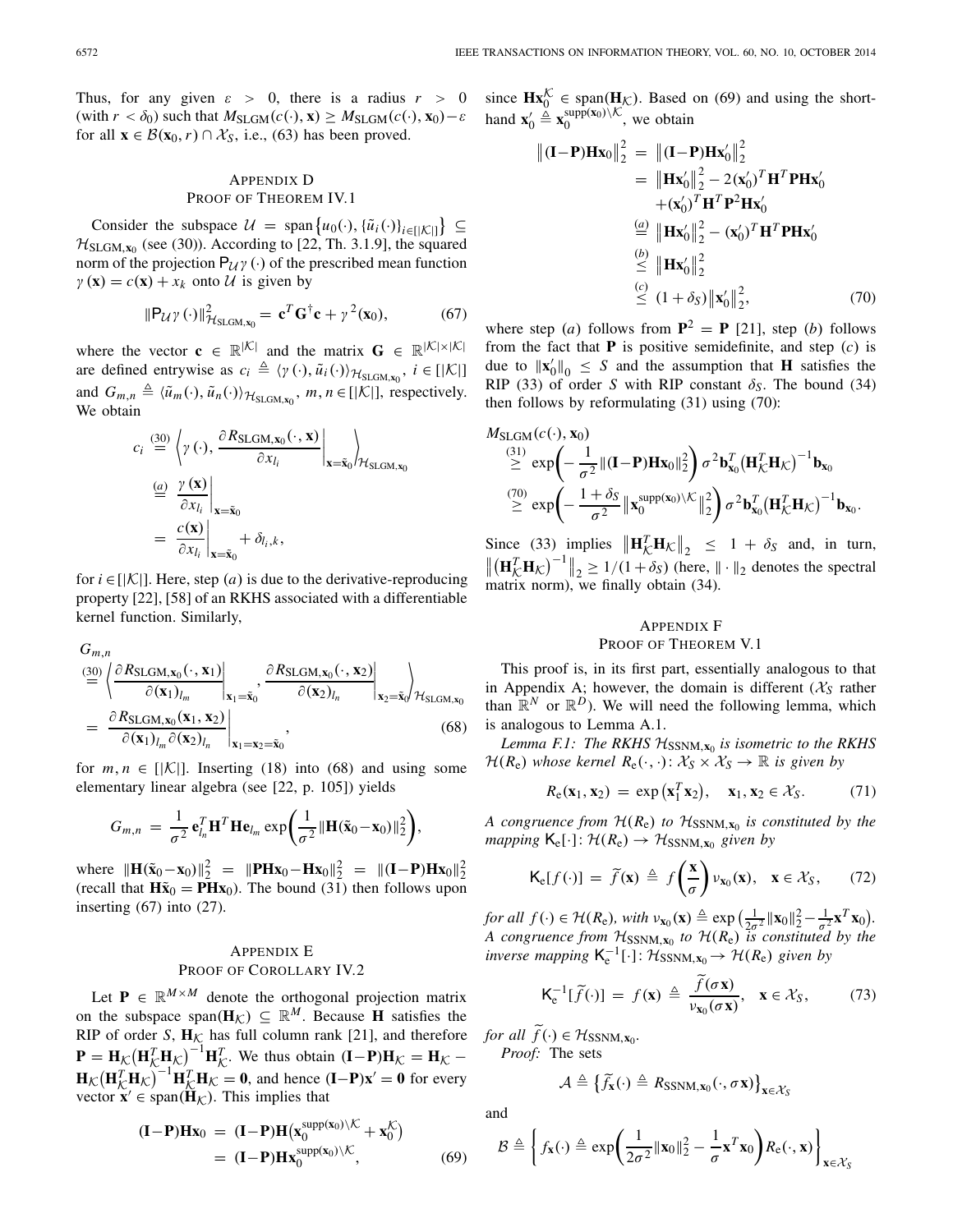span the RKHSs  $H_{SSNM, x_0}$  and  $H(R_e)$ , respectively [22, Sec. 5.5]. A continuous linear mapping that maps  $f_{\mathbf{x}}(\cdot) \in$ *H*(*R*<sub>e</sub>) to *f***x**(·) ∈ *H*<sub>SSNM,**x**<sub>0</sub></sub> for any **x** ∈  $X$ <sup>*S*</sup> is given by **K**<sub>e</sub>, and moreover  $\langle f_{\mathbf{x}_1}(\cdot), f_{\mathbf{x}_2}(\cdot) \rangle_{\mathcal{H}_{SSNM, \mathbf{x}_0}} = \langle f_{\mathbf{x}_1}(\cdot), f_{\mathbf{x}_2}(\cdot) \rangle_{\mathcal{H}(R_e)}$ for any  $\mathbf{x}_1, \mathbf{x}_2 \in \mathcal{X}_S$ . Hence, according to [16, p. 263],  $\mathsf{K}_e$  is a congruence from  $H(R_e)$  to  $H_{SSNM,x_0}$ . A detailed proof is provided in [22, Th. 5.2.2]. provided in [22, Th. 5.2.2].

Note that the kernel  $R_e$  in (71) is the restriction of the kernel *R*<sub>G</sub> in (55) to the subdomain  $\mathcal{X}_S \times \mathcal{X}_S \subseteq \mathbb{R}^N \times \mathbb{R}^N$ .

Due to Lemma F.1, the characterization of the RKHS  $H_{SSNM, x_0}$  is reduced to a characterization of the RKHS  $H(R_e)$ . A simple characterization of  $H(R_e)$  in terms of an orthonormal basis can be obtained by exploiting the differentiability of the kernel  $R_e(\cdot, \cdot)$ . In particular, one can show [58], [22, Th. 5.5.1] that for any  $\mathbf{p} \in \mathbb{Z}_+^N \cap \mathcal{X}_S$ ,  $\mathcal{H}(R_e)$ contains the function  $r^{(\mathbf{p})}(\cdot)$ :  $\mathcal{X}_S \to \mathbb{R}$  given by

$$
r^{(\mathbf{p})}(\mathbf{x}) \triangleq \frac{1}{\sqrt{\mathbf{p}!}} \frac{\partial^{\mathbf{p}} R_{\mathbf{e}}(\mathbf{x}, \mathbf{x}_2)}{\partial \mathbf{x}_2^{\mathbf{p}}} \bigg|_{\mathbf{x}_2 = \mathbf{0}} = \frac{1}{\sqrt{\mathbf{p}!}} \mathbf{x}^{\mathbf{p}}. \tag{74}
$$

Furthermore,  $\{r^{(\mathbf{p})}(\cdot)\}_{\mathbf{p}\in\mathbb{Z}_{+}^{N}\cap\mathcal{X}_{S}}$  is an orthonormal basis for  $H(R_e)$ , and the inner product of an arbitrary function  $f(\cdot) \in$  $H(R_e)$  with  $r^{(p)}(.)$  is given by

$$
\left\langle f(\cdot), r^{(\mathbf{p})}(\cdot) \right\rangle_{\mathcal{H}(R_{\mathbf{e}})} = \frac{1}{\sqrt{\mathbf{p}!}} \frac{\partial^{\mathbf{p}} f(\mathbf{x})}{\partial \mathbf{x}^{\mathbf{p}}} \bigg|_{\mathbf{x} = \mathbf{0}}.
$$
 (75)

Hence, a function  $f(\cdot): \mathcal{X}_S \to \mathbb{R}$  belongs to  $\mathcal{H}(R_e)$  if and only if it can be written pointwise as

$$
f(\mathbf{x}) = \sum_{\mathbf{p} \in \mathbb{Z}_+^N \cap \mathcal{X}_S} a[\mathbf{p}] r^{(\mathbf{p})}(\mathbf{x}) = \sum_{\mathbf{p} \in \mathbb{Z}_+^N \cap \mathcal{X}_S} \frac{a[\mathbf{p}]}{\sqrt{\mathbf{p}!}} \mathbf{x}^{\mathbf{p}},\qquad(76)
$$

with a unique coefficient sequence  $a[\mathbf{p}] \in \ell^2(\mathbb{Z}_+^N \cap \mathcal{X}_S)$  that is given by (75), i.e.,

$$
a[\mathbf{p}] = \frac{1}{\sqrt{\mathbf{p}!}} \frac{\partial^{\mathbf{p}} f(\mathbf{x})}{\partial \mathbf{x}^{\mathbf{p}}} \bigg|_{\mathbf{x} = \mathbf{0}}.
$$
 (77)

We are now ready to prove the claims made in the theorem. To show (37), we note that according to (12), a prescribed bias function  $c(\cdot) : \mathcal{X}_S \to \mathbb{R}$  is valid for  $\mathcal{E}_{SSNM}$  at  $\mathbf{x}_0$  if and only if the corresponding mean function  $\gamma(\cdot) = c(\cdot) + g(\cdot)$  belongs to  $H_{SSNM, x_0}$ . Furthermore, due to Lemma F.1, any function  $\gamma(\cdot) \in \mathcal{H}_{SSNM, x_0}$  is the image  $\mathsf{K}_{\text{e}}[f(\cdot)]$  of some function  $f(\cdot) \in \mathcal{H}(R_e)$  under the congruence  $\mathsf{K}_e$  in (72), i.e.,

$$
\gamma(\mathbf{x}) = f\left(\frac{\mathbf{x}}{\sigma}\right) \nu_{\mathbf{x}_0}(\mathbf{x})
$$
  
\n
$$
\stackrel{(76)}{=} \nu_{\mathbf{x}_0}(\mathbf{x}) \sum_{\mathbf{p} \in \mathbb{Z}_+^N \cap \mathcal{X}_S} a[\mathbf{p}] r^{(\mathbf{p})} \left(\frac{\mathbf{x}}{\sigma}\right)
$$
  
\n
$$
= \nu_{\mathbf{x}_0}(\mathbf{x}) \sum_{\mathbf{p} \in \mathbb{Z}_+^N \cap \mathcal{X}_S} \frac{a[\mathbf{p}]}{\sqrt{\mathbf{p}!}} \left(\frac{\mathbf{x}}{\sigma}\right)^{\mathbf{p}}, \qquad (78)
$$

with a unique coefficient sequence  $a[\mathbf{p}] \in \ell^2(\mathbb{Z}_+^N \cap \mathcal{X}_S)$ .

Next, we will show (39) and (40). Consider a prescribed bias function  $c(\cdot)$  that is valid for  $\mathcal{E}_{SSNM}$  at  $\mathbf{x}_0$ , i.e., the corresponding mean function  $\gamma(\cdot) = c(\cdot) + g(\cdot)$  is given by (78). Then, since  $K_e[\cdot]$  is a congruence and the coefficients  $a[\mathbf{p}]$  are the expansion coefficients of the function  $f(\cdot)$  with respect to the orthonormal basis  $\{r^{(\mathbf{p})}(\cdot)\}_{\mathbf{p}\in\mathbb{Z}_{+}^{N}\cap\mathcal{X}_{S}}$ , we have

$$
\|\gamma(\cdot)\|_{\mathcal{H}_{SSNM,x_0}}^2 = \|K_e[f(\cdot)]\|_{\mathcal{H}_{SSNM,x_0}}^2 = \|f(\cdot)\|_{\mathcal{H}(R_e)}^2
$$
  
= 
$$
\|a[\cdot]\|_{\ell^2(\mathbb{Z}_+^N \cap \mathcal{X}_S)}^2.
$$
 (79)

The expression (39) for the minimum achievable variance  $M_{SSNM}(c(\cdot), \mathbf{x}_0)$  then follows by

$$
M_{\text{SSNM}}(c(\cdot), \mathbf{x}_0) \stackrel{(13)}{=} {\|\gamma(\cdot)\|}^2_{\mathcal{H}_{\text{SSNM}, \mathbf{x}_0}} - {\gamma^2(\mathbf{x}_0)}
$$
  

$$
\stackrel{(79)}{=} {\|a[\cdot]\|}^2_{\ell^2(\mathbb{Z}_+^N \cap \mathcal{X}_S)} - {\gamma^2(\mathbf{x}_0)}.
$$

Furthermore, the expression (40) for the coefficients *a*[**p**] follows from  $(77)$  and  $(73)$ , i.e.,

$$
a[\mathbf{p}] = \frac{1}{\sqrt{\mathbf{p}!}} \frac{\partial^{\mathbf{p}} (\gamma (\sigma \mathbf{x}) / v_{\mathbf{x}_0}(\sigma \mathbf{x}))}{\partial \mathbf{x}^{\mathbf{p}}} \bigg|_{\mathbf{x} = \mathbf{0}}
$$

.

Finally, to derive  $(41)$ , we insert  $(78)$  into  $(14)$ :

$$
\hat{g}^{(c(\cdot), \mathbf{x}_0)}(\mathbf{y}) \stackrel{(14)}{=} J[\gamma(\cdot)]
$$
\n
$$
\stackrel{(78)}{=} J\left[\nu_{\mathbf{x}_0}(\mathbf{x}) \sum_{\mathbf{p} \in \mathbb{Z}_+^N \cap \mathcal{X}_S} a[\mathbf{p}] r^{(\mathbf{p})} \left(\frac{\mathbf{x}}{\sigma}\right) \right]
$$
\n
$$
= \sum_{\mathbf{p} \in \mathbb{Z}_+^N \cap \mathcal{X}_S} a[\mathbf{p}] J\left[\nu_{\mathbf{x}_0}(\mathbf{x}) r^{(\mathbf{p})} \left(\frac{\mathbf{x}}{\sigma}\right) \right]. \tag{80}
$$

We have

$$
v_{\mathbf{x}_0}(\mathbf{x}) r^{(\mathbf{p})} \left(\frac{\mathbf{x}}{\sigma}\right)
$$
  
\n
$$
^{(38)\underline{.} (74)} \exp\left(\frac{1}{2\sigma^2} ||\mathbf{x}_0||_2^2 - \frac{1}{\sigma^2} \mathbf{x}^T \mathbf{x}_0\right) \frac{1}{\sqrt{\mathbf{p}!}} \left(\frac{\mathbf{x}}{\sigma}\right)^{\mathbf{p}}
$$
  
\n
$$
= \frac{1}{\sqrt{\mathbf{p}!}} \exp\left(-\frac{1}{2\sigma^2} ||\mathbf{x}_0||_2^2\right) \exp\left(\frac{1}{\sigma^2} ||\mathbf{x}_0||_2^2 - \frac{1}{\sigma^2} \mathbf{x}^T \mathbf{x}_0\right)
$$
  
\n
$$
\times \frac{\partial^{\mathbf{p}} \exp\left(\frac{1}{\sigma} \tilde{\mathbf{x}}^T \mathbf{x}\right)}{\partial \tilde{\mathbf{x}}^{\mathbf{p}}} \bigg|_{\tilde{\mathbf{x}} = 0}
$$
  
\n
$$
= \frac{1}{\sqrt{\mathbf{p}!}} \exp\left(-\frac{1}{2\sigma^2} ||\mathbf{x}_0||_2^2\right)
$$
  
\n
$$
\times \frac{\partial^{\mathbf{p}} \exp\left(\frac{1}{\sigma^2} (\mathbf{x} - \mathbf{x}_0)^T (\sigma \tilde{\mathbf{x}} - \mathbf{x}_0) + \frac{1}{\sigma} \mathbf{x}_0^T \tilde{\mathbf{x}}\right)}{\partial \tilde{\mathbf{x}}^{\mathbf{p}}} \bigg|_{\tilde{\mathbf{x}} = 0}
$$
  
\n
$$
\frac{(36)}{\omega^2} = \frac{1}{\sqrt{\mathbf{p}!}} \exp\left(-\frac{1}{2\sigma^2} ||\mathbf{x}_0||_2^2\right)
$$
  
\n
$$
\times \frac{\partial^{\mathbf{p}} [R_{SSNM, \mathbf{x}_0}(\mathbf{x}, \sigma \tilde{\mathbf{x}}) \exp\left(\frac{1}{\sigma} \mathbf{x}_0^T \tilde{\mathbf{x}}\right)}{\partial \tilde{\mathbf{x}}^{\mathbf{p}}} \bigg|_{\tilde{\mathbf{x}} = 0}.
$$

Hence,

$$
\begin{split} \mathsf{J} \bigg[ v_{\mathbf{x}_0}(\mathbf{x}) \, r^{(\mathbf{p})} \bigg( \frac{\mathbf{x}}{\sigma} \bigg) \bigg] \\ &= \frac{1}{\sqrt{\mathbf{p}!}} \exp \bigg( -\frac{1}{2\sigma^2} \|\mathbf{x}_0\|_2^2 \bigg) \\ &\times \mathsf{J} \bigg[ \frac{\partial \mathsf{P} \big[ R_{\text{SSNM},\mathbf{x}_0}(\mathbf{x},\sigma \tilde{\mathbf{x}}) \exp \big( \frac{1}{\sigma} \mathbf{x}_0^T \tilde{\mathbf{x}} \big) \big] \bigg|_{\tilde{\mathbf{x}} = \mathbf{0}} \bigg] \\ &\stackrel{(*)}{=} \frac{1}{\sqrt{\mathbf{p}!}} \exp \bigg( -\frac{1}{2\sigma^2} \|\mathbf{x}_0\|_2^2 \bigg) \end{split}
$$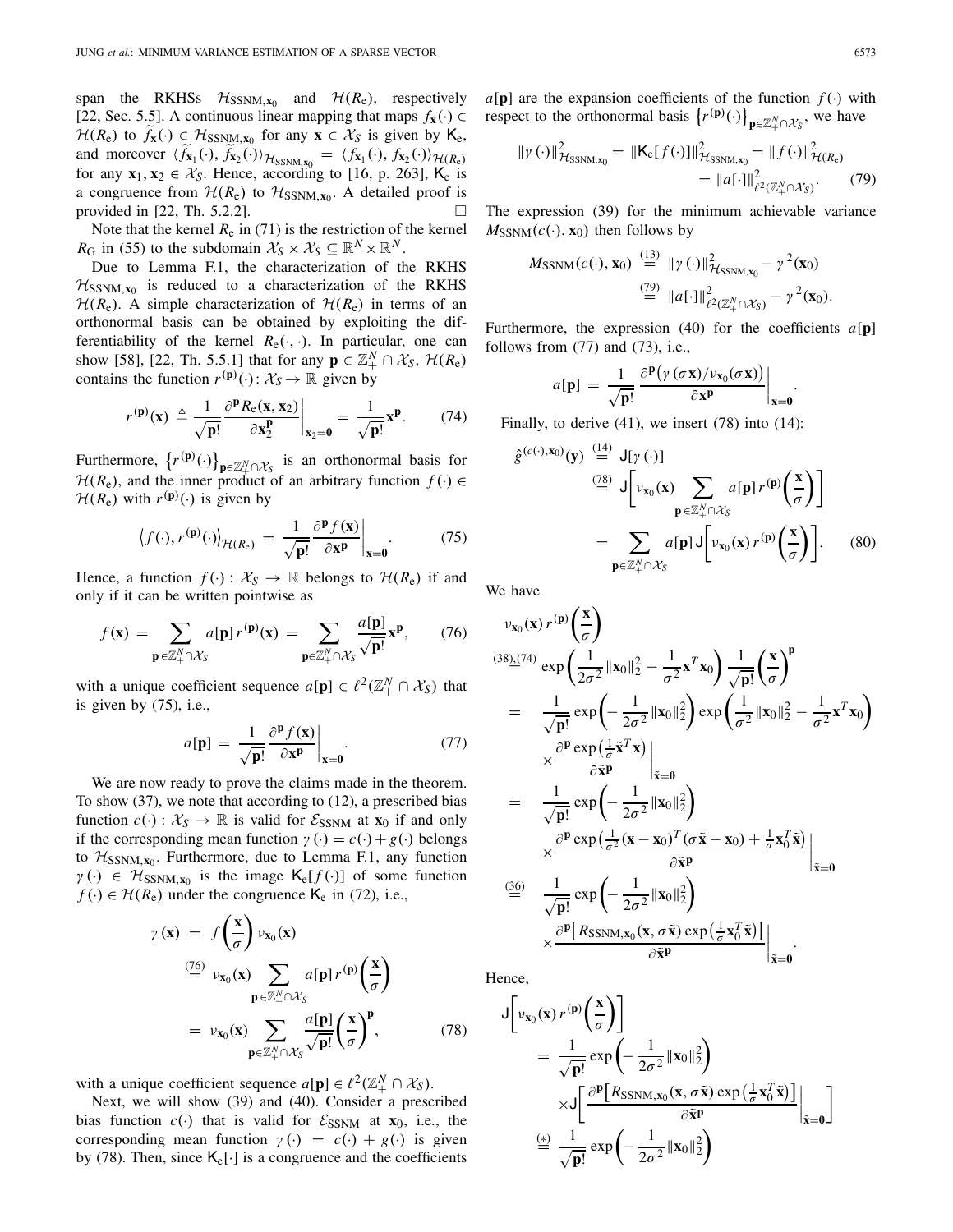where the derivative-reproducing property of the RKHS  $\mathcal{H}_{SSNM, x_0}$  [58] has been used in (\*). Inserting  $\rho_{SSNM, x_0}(\mathbf{y}, \mathbf{x}) =$  $\exp\left(-\frac{1}{2\sigma^2} \left[2y^T(\mathbf{x}_0 - \mathbf{x}) + ||\mathbf{x}||_2^2 - ||\mathbf{x}_0||_2^2\right]\right)$  (note that this is  $\rho_{\text{LGM},\mathbf{x}_0}(\mathbf{y}, \mathbf{x})$  in (16) for  $\mathbf{H} = \mathbf{I}$ ) and using (42), we obtain further

$$
\mathsf{J}\!\left[\nu_{\mathbf{x}_0}(\mathbf{x})\,r^{(\mathbf{p})}\!\left(\frac{\mathbf{x}}{\sigma}\right)\right] = \frac{1}{\sqrt{\mathbf{p}!}}\frac{\partial^{\mathbf{p}}\psi_{\mathbf{x}_0}(\tilde{\mathbf{x}},\mathbf{y})}{\partial \tilde{\mathbf{x}}^{\mathbf{p}}}\bigg|_{\tilde{\mathbf{x}}=\mathbf{0}}.\tag{81}
$$

Finally, inserting (81) into (80) yields (41).

#### **REFERENCES**

- [1] C. Carbonelli, S. Vedantam, and U. Mitra, "Sparse channel estimation with zero tap detection," *IEEE Trans. Wireless Comm.*, vol. 6, no. 5, pp. 1743–1763, May 2007.
- [2] S. Mallat, *A Wavelet Tour of Signal Processing—The Sparse Way*, 3rd ed. San Diego, CA, USA: Academic, 2009.
- [3] M. Dong and L. Tong, "Optimal design and placement of pilot symbols for channel estimation," *IEEE Trans. Signal Process.*, vol. 50, no. 12, pp. 3055–3069, Dec. 2002.
- [4] D. L. Donoho and J. M. Johnstone, "Ideal spatial adaptation by wavelet shrinkage," *Biometrika*, vol. 81, no. 3, pp. 425–455, 1994.
- [5] D. L. Donoho, "Compressed sensing," *IEEE Trans. Inf. Theory*, vol. 52, no. 4, pp. 1289–1306, Apr. 2006.
- [6] E. J. Candès and M. B. Wakin, "An introduction to compressive sampling," *IEEE Signal Process. Mag.*, vol. 25, no. 2, pp. 21–30, Mar. 2008.
- [7] E. J. Candès, J. Romberg, and T. Tao, "Stable signal recovery from incomplete and inaccurate measurements," *Commun. Pure Appl. Math.*, vol. 59, no. 8, pp. 1207–1223, Aug. 2006.
- [8] Y. C. Eldar and G. Kutyniok, *Compressed Sensing: Theory and Applications*. Cambridge, U.K.: Cambridge Univ. Press, 2012.
- [9] G. Raskutti, M. J. Wainwright, and B. Yu, "Minimax rates of estimation for high-dimensional linear regression over  $\ell_a$ -balls," *IEEE Trans. Inf. Theory*, vol. 57, no. 10, pp. 6976–6994, Oct. 2011.
- [10] N. Verzelen, "Minimax risks for sparse regressions: Ultra-high dimensional phenomenons," *Electron. J. Statist.*, vol. 6, pp. 38–90, Jan. 2012.
- [11] D. L. Donoho and I. M. Johnstone, "Minimax risk over  $\ell_p$ -balls for  $\ell_q$ error," *Probab. Theory Rel. Fields*, vol. 99, no. 2, pp. 277–303, 1994.
- [12] Z. Ben-Haim and Y. C. Eldar, "The Cramér-Rao bound for estimating a sparse parameter vector," *IEEE Trans. Signal Process.*, vol. 58, no. 6, pp. 3384–3389, Jun. 2010.
- [13] Z. Ben-Haim and Y. C. Eldar, "Performance bounds for sparse estimation with random noise," in *Proc. IEEE/SP 15th Workshop Statist. Signal Process.*, Cardiff, Wales, Aug./Sep. 2009, pp. 225–228.
- [14] A. Jung, Z. Ben-Haim, F. Hlawatsch, and Y. C. Eldar, "Unbiased estimation of a sparse vector in white Gaussian noise," *IEEE Trans. Inf. Theory*, vol. 57, no. 12, pp. 7856–7876, Dec. 2011.
- [15] N. Aronszajn, "Theory of reproducing kernels," *Trans. Amer. Math. Soc.*, vol. 68, no. 3, pp. 337–404, May 1950.
- [16] E. Parzen, "Statistical inference on time series by Hilbert space methods, I," Appl. Math. Statist. Lab., Stanford Univ., Stanford, CA, USA, Tech. Rep. 23, Jan. 1959.
- [17] D. L. Duttweiler and T. Kailath, "RKHS approach to detection and estimation problems—V: Parameter estimation," *IEEE Trans. Inf. Theory*, vol. 19, no. 1, pp. 29–37, Jan. 1973.
- [18] S. M. Kay, *Fundamentals of Statistical Signal Processing: Estimation Theory*. Englewood Cliffs, NJ, USA: Prentice-Hall, 1993.
- [19] E. L. Lehmann and G. Casella, *Theory of Point Estimation*, 2nd ed. New York, NY, USA: Springer-Verlag, 1998.
- [20] S. G. Krantz and H. R. Parks, *A Primer of Real Analytic Functions*, 2nd ed. Boston, MA, USA: Birkhäuser, 2002.
- [21] G. H. Golub and C. F. Van Loan, *Matrix Computations*, 3rd ed. Baltimore, MD, USA: Johns Hopkins Univ. Press, 1996.
- [22] A. Jung, "An RKHS approach to estimation with sparsity constraints," Ph.D. dissertation, Inst. Telecommun., Vienna Univ. Technol., Wien, Austria, 2011. [Online]. Available: http://arxiv.org/pdf/1311.5768.pdf
- [23] J. A. Tropp, "Greed is good: Algorithmic results for sparse approximation," *IEEE Trans. Inf. Theory*, vol. 50, no. 10, pp. 2231–2242, Oct. 2004.
- [24] D. L. Donoho and M. Elad, "Optimally sparse representation in general (nonorthogonal) dictionaries via  $\ell^1$  minimization," *Proc. Nat. Acad. Sci.*, vol. 100, no. 5, pp. 2197–2202, Mar. 2003.
- [25] H. Leeb and B. M. Pötscher, "Sparse estimators and the oracle property, or the return of Hodges' estimator," *J. Econometrics*, vol. 142, no. 1, pp. 201–211, 2008.
- [26] H. V. Poor, *An Introduction to Signal Detection and Estimation*. New York, NY, USA: Springer-Verlag, 1988.
- [27] L. L. Scharf, *Statistical Signal Processing*. Reading, MA, USA: Addison-Wesley, 1991.
- [28] A. O. Hero, J. A. Fessler, and M. Usman, "Exploring estimator biasvariance tradeoffs using the uniform CR bound," *IEEE Trans. Signal Process.*, vol. 44, no. 8, pp. 2026–2041, Aug. 1996.
- [29] A. Jung, S. Schmutzhard, and F. Hlawatsch, "The RKHS approach to minimum variance estimation revisited: Variance bounds, sufficient statistics, and exponential families," *IEEE Trans. Inf. Theory*, vol. 60, no. 7, pp. 4050–4065, Jul. 2014.
- [30] Y. C. Eldar, *Rethinking Biased Estimation: Improving Maximum Likelihood and the Cramér–Rao Bound* (Foundations and Trends in Signal Processing), vol. 1. Hanover, MA, USA: now, 2007.
- [31] W. Rudin, *Real and Complex Analysis*, 3rd ed. New York, NY, USA: McGraw-Hill, 1987.
- [32] L. D. Brown, *Fundamentals of Statistical Exponential Families*. Hayward, CA, USA: Institute of Mathematical Statistics, 1986.
- [33] S. Schmutzhard, A. Jung, F. Hlawatsch, Z. Ben-Haim, and Y. C. Eldar, "A lower bound on the estimator variance for the sparse linear model," in *Proc. 44th Asilomar Conf. Signals, Syst. Comput.*, Pacific Grove, CA, USA, Nov. 2010, pp. 1976–1980.
- [34] J. A. Tropp, "Just relax: Convex programming methods for identifying sparse signals in noise," *IEEE Trans. Inf. Theory*, vol. 50, no. 3, pp. 1030–1051, Mar. 2004.
- [35] Z. Ben-Haim, Y. C. Eldar, and M. Elad, "Coherence-based performance guarantees for estimating a sparse vector under random noise," *IEEE Trans. Signal Process.*, vol. 58, no. 10, pp. 5030–5043, Oct. 2010.
- [36] S. S. Chen, D. L. Donoho, and M. A. Saunders, "Atomic decomposition by basis pursuit," *SIAM J. Sci. Comput.*, vol. 20, no. 1, pp. 33–61, 1998.
- [37] J. A. Tropp and A. C. Gilbert, "Signal recovery from random measurements via orthogonal matching pursuit," *IEEE Trans. Inf. Theory*, vol. 53, no. 12, pp. 4655–4666, Dec. 2007.
- [38] E. Candès and T. Tao, "The Dantzig selector: Statistical estimation when *p* is much larger than *n*," *Ann. Statist.*, vol. 35, no. 6, pp. 2313–2351, 2007.
- [39] D. L. Donoho and I. M. Johnstone, "Minimax estimation via wavelet shrinkage," *Ann. Statist.*, vol. 26, no. 3, pp. 879–921, 1998.
- [40] M. Abramowitz and I. A. Stegun, Eds., *Handbook of Mathematical Functions*. New York, NY, USA: Dover, 1965.
- [41] G. Szegö, *Orthogonal Polynomials*. Providence, RI, USA: AMS, 1939.
- [42] J. D. Gorman and A. O. Hero, "Lower bounds for parametric estimation with constraints," *IEEE Trans. Inf. Theory*, vol. 36, no. 6, pp. 1285–1301, Nov. 1990.
- [43] M. J. Wainwright, "Information-theoretic limits on sparsity recovery in the high-dimensional and noisy setting," *IEEE Trans. Inf. Theory*, vol. 55, no. 12, pp. 5728–5741, Dec. 2009.
- [44] M. J. Wainwright, "Sharp thresholds for high-dimensional and noisy sparsity recovery using  $\ell_1$ -constrained quadratic programming (Lasso)," *IEEE Trans. Inf. Theory*, vol. 55, no. 5, pp. 2183–2202, May 2009.
- [45] P. Maechler *et al.*, "VLSI design of approximate message passing for signal restoration and compressive sensing," *IEEE J. Emerg. Sel. Topics Circuits Syst.*, vol. 2, no. 3, pp. 579–590, Sep. 2012.
- [46] B. Babadi, N. Kalouptsidis, and V. Tarokh, "Asymptotic achievability of the Cramér–Rao bound for noisy compressive sampling," *IEEE Trans. Signal Process.*, vol. 57, no. 3, pp. 1233–1236, Mar. 2009.
- [47] A. W. van der Vaart, *Asymptotic Statistics*. Cambridge, U.K.: Cambridge Univ. Press, 1998.
- [48] P. J. Huber, *Robust Statistics*. New York, NY, USA: Wiley, 1981.
- [49] Y. C. Eldar, P. Kuppinger, and H. Bölcskei, "Block-sparse signals: Uncertainty relations and efficient recovery," *IEEE Trans. Signal Process.*, vol. 58, no. 6, pp. 3042–3054, Jun. 2010.